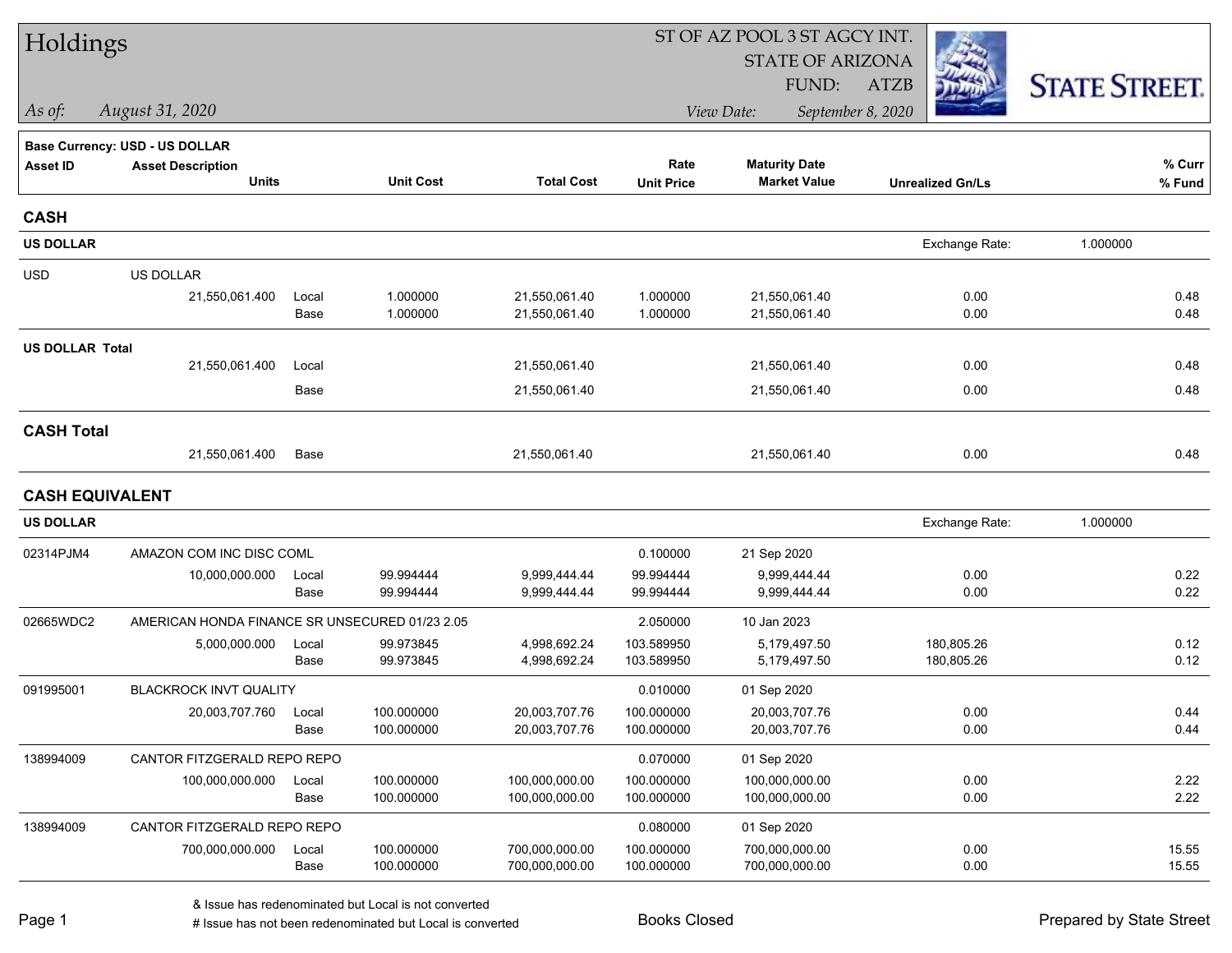#### ST OF AZ POOL 3 ST AGCY INT.

STATE OF ARIZONA

ATZB



**Base Currency: USD - US DOLLAR**

| <b>Asset ID</b> | <b>Asset Description</b>    |       |                  |                   | Rate              | <b>Maturity Date</b> |                         | % Curr |
|-----------------|-----------------------------|-------|------------------|-------------------|-------------------|----------------------|-------------------------|--------|
|                 | <b>Units</b>                |       | <b>Unit Cost</b> | <b>Total Cost</b> | <b>Unit Price</b> | <b>Market Value</b>  | <b>Unrealized Gn/Ls</b> | % Fund |
| 138994009       | CANTOR FITZGERALD REPO REPO |       |                  |                   | 0.300000          | 01 Sep 2020          |                         |        |
|                 | 70,000,000.000              | Local | 100.000000       | 70,000,000.00     | 100.000000        | 70,000,000.00        | 0.00                    | 1.56   |
|                 |                             | Base  | 100.000000       | 70,000,000.00     | 100.000000        | 70,000,000.00        | 0.00                    | 1.56   |
| 138994009       | CANTOR FITZGERALD REPO REPO |       |                  |                   | 0.300000          | 08 Sep 2020          |                         |        |
|                 | 80,000,000.000              | Local | 100.000000       | 80,000,000.00     | 100.000000        | 80,000,000.00        | 0.00                    | 1.78   |
|                 |                             | Base  | 100.000000       | 80,000,000.00     | 100.000000        | 80,000,000.00        | 0.00                    | 1.78   |
| 16677JL38       | CHEVRON CORP                |       |                  |                   | 0.190000          | 03 Nov 2020          |                         |        |
|                 | 25,000,000.000              | Local | 99.966750        | 24,991,687.50     | 99.983900         | 24,995,975.00        | 4,287.50                | 0.56   |
|                 |                             | Base  | 99.966750        | 24,991,687.50     | 99.983900         | 24,995,975.00        | 4,287.50                | 0.56   |
| 16677JLC8       | CHEVRON CORP                |       |                  |                   | 0.230000          | 12 Nov 2020          |                         |        |
|                 | 20,000,000.000              | Local | 99.954000        | 19,990,800.00     | 99.980400         | 19,996,080.00        | 5,280.00                | 0.44   |
|                 |                             | Base  | 99.954000        | 19,990,800.00     | 99.980400         | 19,996,080.00        | 5,280.00                | 0.44   |
| 19121AJ10       | COCA-COLA COMPANY           |       |                  |                   | 0.140000          | 01 Sep 2020          |                         |        |
|                 | 10,000,000.000              | Local | 100.000000       | 10,000,000.00     | 100.000000        | 10,000,000.00        | 0.00                    | 0.22   |
|                 |                             | Base  | 100.000000       | 10,000,000.00     | 100.000000        | 10,000,000.00        | 0.00                    | 0.22   |
| 19121AJF9       | COCA-COLA COMPANY           |       |                  |                   | 1.650000          | 15 Sep 2020          |                         |        |
|                 | 15,000,000.000              | Local | 99.935833        | 14,990,375.00     | 99.935833         | 14,990,375.00        | 0.00                    | 0.33   |
|                 |                             | Base  | 99.935833        | 14,990,375.00     | 99.935833         | 14,990,375.00        | 0.00                    | 0.33   |
| 19121ALJ8       | COCA-COLA COMPANY           |       |                  |                   | 0.800000          | 18 Nov 2020          |                         |        |
|                 | 27,775,000.000              | Local | 99.826667        | 27,726,856.67     | 99.980060         | 27,769,461.67        | 42,605.00               | 0.62   |
|                 |                             | Base  | 99.826667        | 27,726,856.67     | 99.980060         | 27,769,461.67        | 42,605.00               | 0.62   |
| 23102UJ86       | <b>CUMMINS INC</b>          |       |                  |                   | 0.210000          | 08 Sep 2020          |                         |        |
|                 | 5,000,000.000               | Local | 99.995917        | 4,999,795.83      | 99.995917         | 4,999,795.83         | 0.00                    | 0.11   |
|                 |                             | Base  | 99.995917        | 4,999,795.83      | 99.995917         | 4,999,795.83         | 0.00                    | 0.11   |
| 2546R2NF9       | WALT DISNEY CO              |       |                  |                   | 0.550000          | 15 Jan 2021          |                         |        |
|                 | 10,000,000.000              | Local | 99.792222        | 9,979,222.22      | 99.876460         | 9,987,646.00         | 8,423.78                | 0.22   |
|                 |                             | Base  | 99.792222        | 9,979,222.22      | 99.876460         | 9,987,646.00         | 8,423.78                | 0.22   |
| 2546R2TF3       | WALT DISNEY CO              |       |                  |                   | 0.500000          | 15 Jun 2021          |                         |        |
|                 | 10,000,000.000              | Local | 99.601389        | 9,960,138.89      | 99.695460         | 9,969,546.00         | 9,407.11                | 0.22   |
|                 |                             | Base  | 99.601389        | 9,960,138.89      | 99.695460         | 9,969,546.00         | 9,407.11                | 0.22   |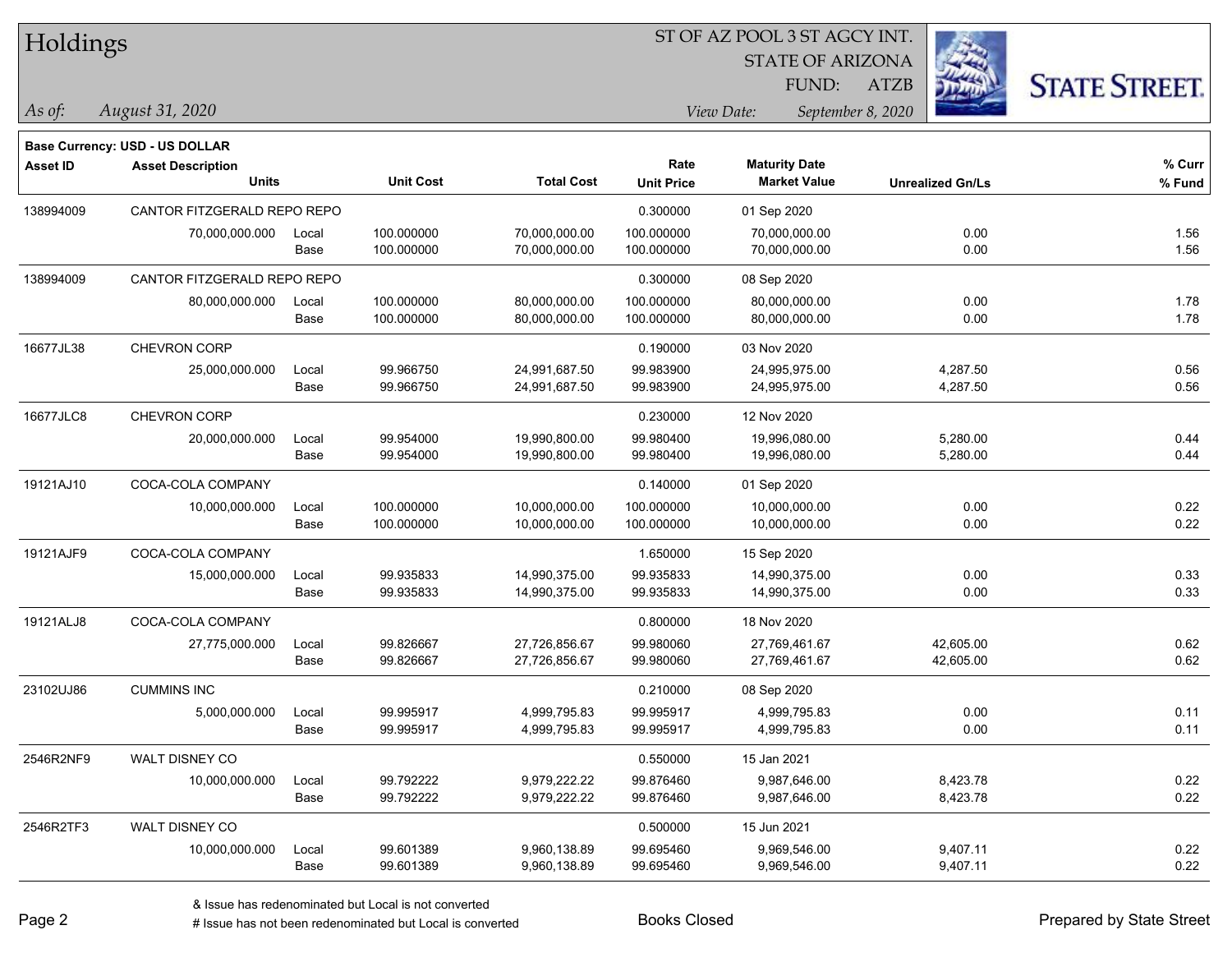| Holdings        |                                       |       | ST OF AZ POOL 3 ST AGCY INT. |                   |                   |                         |                         |                      |  |  |
|-----------------|---------------------------------------|-------|------------------------------|-------------------|-------------------|-------------------------|-------------------------|----------------------|--|--|
|                 |                                       |       |                              |                   |                   | <b>STATE OF ARIZONA</b> |                         |                      |  |  |
|                 |                                       |       |                              |                   |                   | FUND:                   | <b>ATZB</b>             | <b>STATE STREET.</b> |  |  |
| As of:          | August 31, 2020                       |       |                              |                   |                   | View Date:              | September 8, 2020       |                      |  |  |
|                 | <b>Base Currency: USD - US DOLLAR</b> |       |                              |                   |                   |                         |                         |                      |  |  |
| <b>Asset ID</b> | <b>Asset Description</b>              |       |                              |                   | Rate              | <b>Maturity Date</b>    |                         | % Curr               |  |  |
|                 | <b>Units</b>                          |       | <b>Unit Cost</b>             | <b>Total Cost</b> | <b>Unit Price</b> | <b>Market Value</b>     | <b>Unrealized Gn/Ls</b> | % Fund               |  |  |
| 30229APS2       | <b>EXXON MOBIL CORP</b>               |       |                              |                   | 0.210000          | 26 Feb 2021             |                         |                      |  |  |
|                 | 15,000,000.000                        | Local | 99.896167                    | 14,984,425.00     | 99.931270         | 14,989,690.50           | 5,265.50                | 0.33                 |  |  |
|                 |                                       | Base  | 99.896167                    | 14,984,425.00     | 99.931270         | 14,989,690.50           | 5,265.50                | 0.33                 |  |  |
| 43851TKG0       | HONEYWELL INTERNATN'                  |       |                              |                   | 0.750000          | 16 Oct 2020             |                         |                      |  |  |
|                 | 25,000,000.000                        | Local | 99.906250                    | 24,976,562.50     | 99.906250         | 24,976,562.50           | 0.00                    | 0.55                 |  |  |
|                 |                                       | Base  | 99.906250                    | 24,976,562.50     | 99.906250         | 24,976,562.50           | 0.00                    | 0.55                 |  |  |
| 46513JCE9       | ISRAEL ST 03/23 1.75                  |       |                              |                   | 1.750000          | 01 Mar 2023             |                         |                      |  |  |
|                 | 3,800,000.000                         | Local | 100.000000                   | 3,800,000.00      | 99.971980         | 3,798,935.24            | $-1,064.76$             | 0.08                 |  |  |
|                 |                                       | Base  | 100.000000                   | 3,800,000.00      | 99.971980         | 3,798,935.24            | $-1,064.76$             | 0.08                 |  |  |
| 46513JQC8       | ISRAEL ST 03/23 2.02                  |       |                              |                   | 2.020000          | 01 Mar 2023             |                         |                      |  |  |
|                 | 1,200,000.000                         | Local | 100.000000                   | 1,200,000.00      | 99.972330         | 1,199,667.96            | $-332.04$               | 0.03                 |  |  |
|                 |                                       | Base  | 100.000000                   | 1,200,000.00      | 99.972330         | 1,199,667.96            | $-332.04$               | 0.03                 |  |  |
| 46513JQG9       | ISRAEL ST 05/23 1.79                  |       |                              |                   | 1.790000          | 01 May 2023             |                         |                      |  |  |
|                 | 5,000,000.000                         | Local | 100.000000                   | 5,000,000.00      | 99.964920         | 4,998,246.00            | $-1,754.00$             | 0.11                 |  |  |
|                 |                                       | Base  | 100.000000                   | 5,000,000.00      | 99.964920         | 4,998,246.00            | $-1,754.00$             | 0.11                 |  |  |
| 47816FJ10       | JOHNSON & JOHNSON                     |       |                              |                   | 0.100000          | 01 Sep 2020             |                         |                      |  |  |
|                 | 30,000,000.000                        | Local | 100.000000                   | 30,000,000.00     | 100.000000        | 30,000,000.00           | 0.00                    | 0.67                 |  |  |
|                 |                                       | Base  | 100.000000                   | 30,000,000.00     | 100.000000        | 30,000,000.00           | 0.00                    | 0.67                 |  |  |
| 47816FKM2       | <b>JOHNSON &amp; JOHNSON</b>          |       |                              |                   | 0.140000          | 21 Oct 2020             |                         |                      |  |  |
|                 | 15,000,000.000                        | Local | 99.980556                    | 14,997,083.33     | 99.980556         | 14,997,083.33           | 0.00                    | 0.33                 |  |  |
|                 |                                       | Base  | 99.980556                    | 14,997,083.33     | 99.980556         | 14,997,083.33           | 0.00                    | 0.33                 |  |  |
| 47816FM16       | JOHNSON & JOHNSON                     |       |                              |                   | 0.170000          | 01 Dec 2020             |                         |                      |  |  |
|                 | 25,000,000.000                        | Local | 99.957028                    | 24,989,256.94     | 99.976990         | 24,994,247.50           | 4,990.56                | 0.56                 |  |  |
|                 |                                       | Base  | 99.957028                    | 24,989,256.94     | 99.976990         | 24,994,247.50           | 4,990.56                | 0.56                 |  |  |
| 47816FN56       | JOHNSON & JOHNSON                     |       |                              |                   | 0.170000          | 05 Jan 2021             |                         |                      |  |  |
|                 | 20,000,000.000                        | Local | 99.940500                    | 19,988,100.00     | 99.960100         | 19,992,020.00           | 3,920.00                | 0.44                 |  |  |
|                 |                                       | Base  | 99.940500                    | 19,988,100.00     | 99.960100         | 19,992,020.00           | 3,920.00                | 0.44                 |  |  |
| 64105GJ47       | <b>NESTLE CAP CORP</b>                |       |                              |                   | 0.080000          | 04 Sep 2020             |                         |                      |  |  |
|                 | 20,000,000.000                        | Local | 99.999333                    | 19,999,866.67     | 99.999333         | 19,999,866.67           | 0.00                    | 0.44                 |  |  |
|                 |                                       | Base  | 99.999333                    | 19,999,866.67     | 99.999333         | 19,999,866.67           | 0.00                    | 0.44                 |  |  |

 $\overline{\phantom{0}}$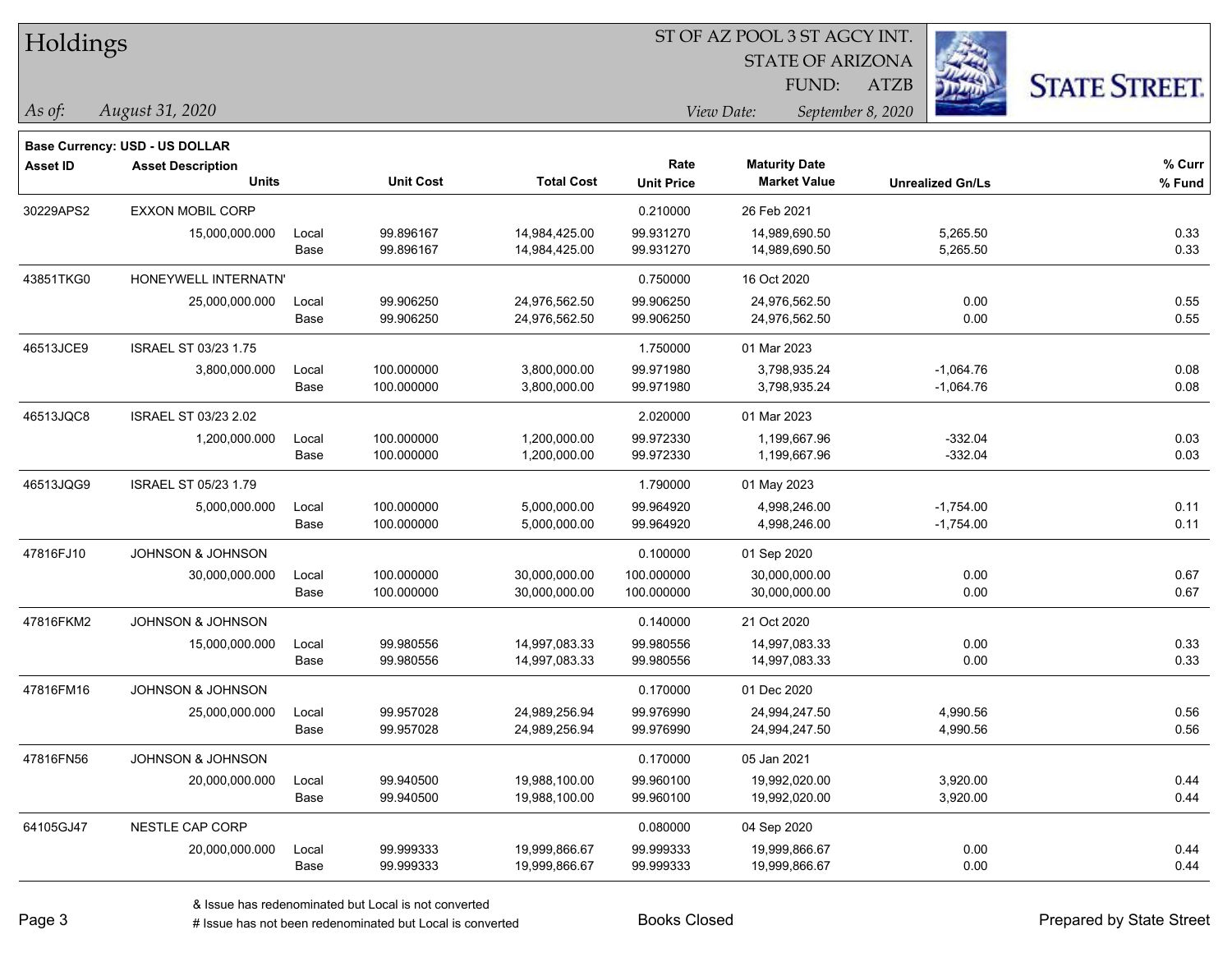| Holdings |
|----------|
|          |

STATE OF ARIZONA

ATZB



**Base Currency: USD - US DOLLAR**

| <b>Asset ID</b> | <b>Asset Description</b><br><b>Units</b> |       | <b>Unit Cost</b> | <b>Total Cost</b> | Rate<br><b>Unit Price</b> | <b>Maturity Date</b><br><b>Market Value</b> | <b>Unrealized Gn/Ls</b> | % Curr<br>% Fund |
|-----------------|------------------------------------------|-------|------------------|-------------------|---------------------------|---------------------------------------------|-------------------------|------------------|
|                 |                                          |       |                  |                   |                           |                                             |                         |                  |
| 64105GNR1       | NESTLE CAP CORP                          |       |                  |                   | 0.170000                  | 25 Jan 2021                                 |                         |                  |
|                 | 20,000,000.000                           | Local | 99.931056        | 19,986,211.11     | 99.967550                 | 19,993,510.00                               | 7,298.89                | 0.44             |
|                 |                                          | Base  | 99.931056        | 19,986,211.11     | 99.967550                 | 19,993,510.00                               | 7,298.89                | 0.44             |
| 64106GJ87       | NESTLE FIN FRANCE S.                     |       |                  |                   | 0.150000                  | 08 Sep 2020                                 |                         |                  |
|                 | 25,000,000.000                           | Local | 99.997083        | 24,999,270.83     | 99.997083                 | 24,999,270.83                               | 0.00                    | 0.56             |
|                 |                                          | Base  | 99.997083        | 24,999,270.83     | 99.997083                 | 24,999,270.83                               | 0.00                    | 0.56             |
| 71344TPS5       | PEPSICO INC                              |       |                  |                   | 0.180000                  | 26 Feb 2021                                 |                         |                  |
|                 | 25,000,000.000                           | Local | 99.911000        | 24,977,750.00     | 99.921380                 | 24,980,345.00                               | 2,595.00                | 0.56             |
|                 |                                          | Base  | 99.911000        | 24,977,750.00     | 99.921380                 | 24,980,345.00                               | 2,595.00                | 0.56             |
| 71344TQ13       | PEPSICO INC                              |       |                  |                   | 0.200000                  | 01 Mar 2021                                 |                         |                  |
|                 | 25,000,000.000                           | Local | 99.899444        | 24,974,861.11     | 99.918550                 | 24,979,637.50                               | 4,776.39                | 0.55             |
|                 |                                          | Base  | 99.899444        | 24,974,861.11     | 99.918550                 | 24,979,637.50                               | 4,776.39                | 0.55             |
| 77119LK73       | ROCHE HOLDING INC                        |       |                  |                   | 0.130000                  | 07 Oct 2020                                 |                         |                  |
|                 | 25,000,000.000                           | Local | 99.987000        | 24,996,750.00     | 99.987000                 | 24,996,750.00                               | 0.00                    | 0.56             |
|                 |                                          | Base  | 99.987000        | 24,996,750.00     | 99.987000                 | 24,996,750.00                               | 0.00                    | 0.56             |
| 8225X2U77       | SHELL INTNL FNC B.V                      |       |                  |                   | 0.400000                  | 07 Jul 2021                                 |                         |                  |
|                 | 15,000,000.000                           | Local | 99.656667        | 14,948,500.00     | 99.644650                 | 14,946,697.50                               | $-1,802.50$             | 0.33             |
|                 |                                          | Base  | 99.656667        | 14,948,500.00     | 99.644650                 | 14,946,697.50                               | $-1,802.50$             | 0.33             |
| 8225X2U85       | SHELL INTNL FNC B.V                      |       |                  |                   | 0.400000                  | 08 Jul 2021                                 |                         |                  |
|                 | 6,000,000.000                            | Local | 99.655556        | 5,979,333.34      | 99.643500                 | 5,978,610.00                                | $-723.34$               | 0.13             |
|                 |                                          | Base  | 99.655556        | 5,979,333.34      | 99.643500                 | 5,978,610.00                                | $-723.34$               | 0.13             |
| 8225X2UC6       | SHELL INTNL FNC B.V                      |       |                  |                   | 0.400000                  | 12 Jul 2021                                 |                         |                  |
|                 | 25,000,000.000                           | Local | 99.651111        | 24,912,777.78     | 99.638900                 | 24,909,725.00                               | $-3,052.78$             | 0.55             |
|                 |                                          | Base  | 99.651111        | 24,912,777.78     | 99.638900                 | 24,909,725.00                               | $-3,052.78$             | 0.55             |
| 8678T3008       | SUNTRUST BKS INC DTC CP GENERIC CUSIP    |       |                  |                   | 0.080000                  | 01 Sep 2020                                 |                         |                  |
|                 | 12,572,592.880                           | Local | 100.000000       | 12,572,592.88     | 100.000000                | 12,572,592.88                               | 0.00                    | 0.28             |
|                 |                                          | Base  | 100.000000       | 12,572,592.88     | 100.000000                | 12,572,592.88                               | 0.00                    | 0.28             |
| 89233GK88       | TOYOTA MOTOR CREDIT                      |       |                  |                   | 0.200000                  | 08 Oct 2020                                 |                         |                  |
|                 | 20,000,000.000                           | Local | 99.979444        | 19,995,888.89     | 99.979444                 | 19,995,888.89                               | 0.00                    | 0.44             |
|                 |                                          | Base  | 99.979444        | 19,995,888.89     | 99.979444                 | 19,995,888.89                               | 0.00                    | 0.44             |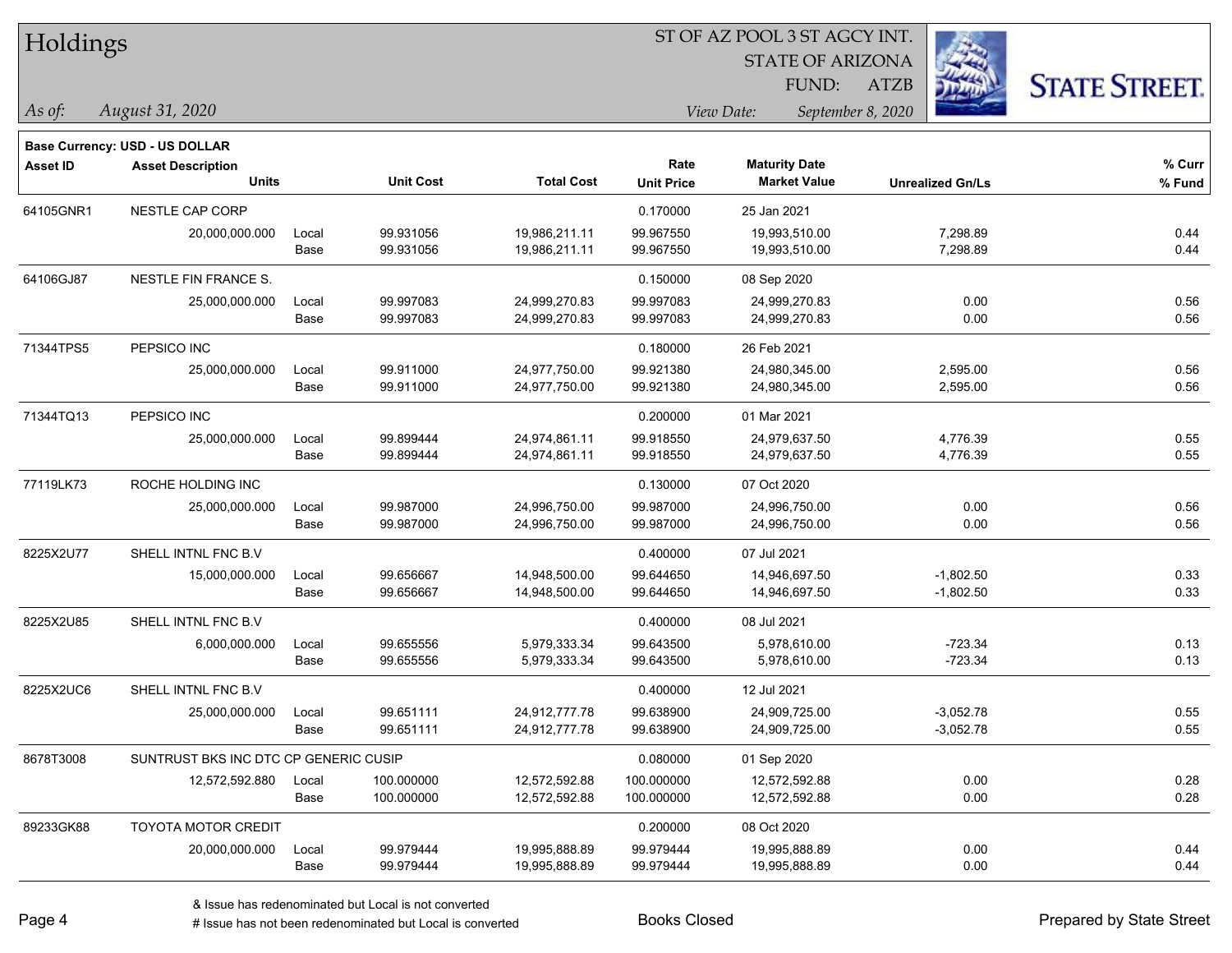|  | <b>Holdings</b> |
|--|-----------------|
|  |                 |

STATE OF ARIZONA

ATZB



**Base Currency: USD - US DOLLAR**

*August 31, 2020 As of: View Date: September 8, 2020* FUND:

| <b>Asset ID</b> | <b>Asset Description</b>                        |       |                  |                   | Rate              | <b>Maturity Date</b> |                         | % Curr   |
|-----------------|-------------------------------------------------|-------|------------------|-------------------|-------------------|----------------------|-------------------------|----------|
|                 | <b>Units</b>                                    |       | <b>Unit Cost</b> | <b>Total Cost</b> | <b>Unit Price</b> | <b>Market Value</b>  | <b>Unrealized Gn/Ls</b> | $%$ Fund |
| 90477DJ98       | UNILEVER CAPITAL CRP                            |       |                  |                   | 0.110000          | 09 Sep 2020          |                         |          |
|                 | 6,100,000.000                                   | Local | 99.997556        | 6,099,850.89      | 99.997556         | 6,099,850.89         | 0.00                    | 0.14     |
|                 |                                                 | Base  | 99.997556        | 6,099,850.89      | 99.997556         | 6,099,850.89         | 0.00                    | 0.14     |
| 9113A2LW4       | UNITED PARCEL SERVIC                            |       |                  |                   | 0.150000          | 30 Nov 2020          |                         |          |
|                 | 15,000,000.000                                  | Local | 99.962500        | 14,994,375.00     | 99.972500         | 14,995,875.00        | 1,500.00                | 0.33     |
|                 |                                                 | Base  | 99.962500        | 14,994,375.00     | 99.972500         | 14,995,875.00        | 1,500.00                | 0.33     |
| 9113A2NS1       | UNITED PARCEL SERVIC                            |       |                  |                   | 0.180000          | 26 Jan 2021          |                         |          |
|                 | 15,000,000.000                                  | Local | 99.926500        | 14,988,975.00     | 99.982850         | 14,997,427.50        | 8,452.50                | 0.33     |
|                 |                                                 | Base  | 99.926500        | 14,988,975.00     | 99.982850         | 14,997,427.50        | 8,452.50                | 0.33     |
| 9127963W7       | TREASURY BILL 02/21 0.00000                     |       |                  |                   | 0.100000          | 04 Feb 2021          |                         |          |
|                 | 40,000,000.000                                  | Local | 99.956667        | 39,982,666.67     | 99.950480         | 39,980,192.00        | $-2,474.67$             | 0.89     |
|                 |                                                 | Base  | 99.956667        | 39,982,666.67     | 99.950480         | 39,980,192.00        | $-2,474.67$             | 0.89     |
| 912796TY5       | TREASURY BILL 12/20 0.00000                     |       |                  |                   | 0.157500          | 31 Dec 2020          |                         |          |
|                 | 25,000,000.000                                  | Local | 99.947063        | 24,986,765.63     | 99.962500         | 24,990,625.00        | 3,859.37                | 0.56     |
|                 |                                                 | Base  | 99.947063        | 24,986,765.63     | 99.962500         | 24,990,625.00        | 3,859.37                | 0.56     |
| 912796XE4       | TREASURY BILL 02/21 0.00000                     |       |                  |                   | 0.110000          | 25 Feb 2021          |                         |          |
|                 | 65,000,000.000                                  | Local | 99.933512        | 64,956,782.51     | 99.938880         | 64,960,272.00        | 3,489.49                | 1.44     |
|                 |                                                 | Base  | 99.933512        | 64,956,782.51     | 99.938880         | 64,960,272.00        | 3,489.49                | 1.44     |
| 91514BHN6       | BOARD OF RGTS UNVST TX                          |       |                  |                   | 0.250000          | 22 Sep 2020          |                         |          |
|                 | 10,000,000.000                                  | Local | 100.000000       | 10,000,000.00     | 100.000000        | 10,000,000.00        | 0.00                    | 0.22     |
|                 |                                                 | Base  | 100.000000       | 10,000,000.00     | 100.000000        | 10,000,000.00        | 0.00                    | 0.22     |
| 921FRK000       | BMO TRIPARTY MTGE CLAS/ISIT/RTRP MATU//20121224 |       |                  |                   | 0.050000          | 01 Sep 2020          |                         |          |
|                 | 60,000,000.000                                  | Local | 100.000000       | 60,000,000.00     | 100.000000        | 60,000,000.00        | 0.00                    | 1.33     |
|                 |                                                 | Base  | 100.000000       | 60,000,000.00     | 100.000000        | 60,000,000.00        | 0.00                    | 1.33     |
| 926NKW009       | AMHERST PIERPONT 04/15 VAR                      |       |                  |                   | 0.070000          | 01 Sep 2020          |                         |          |
|                 | 400,000,000.000                                 | Local | 100.000000       | 400,000,000.00    | 100.000000        | 400,000,000.00       | 0.00                    | 8.89     |
|                 |                                                 | Base  | 100.000000       | 400,000,000.00    | 100.000000        | 400,000,000.00       | 0.00                    | 8.89     |
| 926NKW009       | AMHERST PIERPONT 04/15 VAR                      |       |                  |                   | 0.090000          | 08 Sep 2020          |                         |          |
|                 | 40,000,000.000                                  | Local | 100.000000       | 40,000,000.00     | 100.000000        | 40,000,000.00        | 0.00                    | 0.89     |
|                 |                                                 | Base  | 100.000000       | 40,000,000.00     | 100.000000        | 40,000,000.00        | 0.00                    | 0.89     |

# Issue has not been redenominated but Local is converted Books Closed Prepared by State Street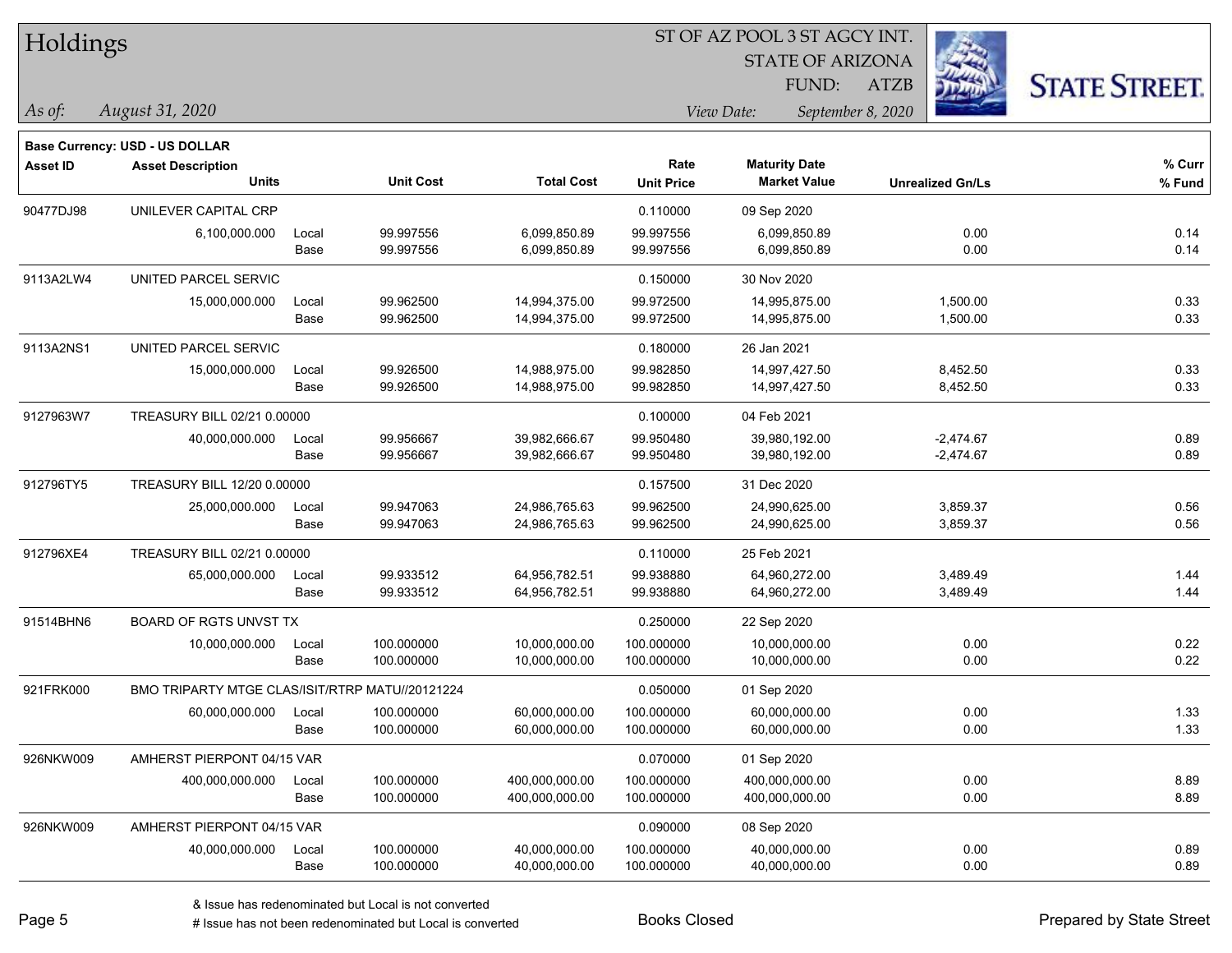#### ST OF AZ POOL 3 ST AGCY INT.

STATE OF ARIZONA FUND:

ATZB



*August 31, 2020 As of: View Date: September 8, 2020*

|                        | <b>Base Currency: USD - US DOLLAR</b>   |       |                  |                   |                   |                      |                         |          |
|------------------------|-----------------------------------------|-------|------------------|-------------------|-------------------|----------------------|-------------------------|----------|
| <b>Asset ID</b>        | <b>Asset Description</b>                |       |                  |                   | Rate              | <b>Maturity Date</b> |                         | % Curr   |
|                        | <b>Units</b>                            |       | <b>Unit Cost</b> | <b>Total Cost</b> | <b>Unit Price</b> | <b>Market Value</b>  | <b>Unrealized Gn/Ls</b> | % Fund   |
| 930ABD003              | FIDELITY INVESTMENTS MONEY              |       |                  |                   | 0.010000          | 01 Sep 2020          |                         |          |
|                        | 75,048,511.600                          | Local | 100.000000       | 75,048,511.60     | 100.000000        | 75,048,511.60        | 0.00                    | 1.67     |
|                        |                                         | Base  | 100.000000       | 75,048,511.60     | 100.000000        | 75,048,511.60        | 0.00                    | 1.67     |
| 95001KFY5              | WELLS FARGO BANK NA                     |       |                  |                   | 0.318130          | 14 Oct 2020          |                         |          |
|                        | 25,000,000.000                          | Local | 100.000000       | 25,000,000.00     | 100.000000        | 25,000,000.00        | 0.00                    | 0.56     |
|                        |                                         | Base  | 100.000000       | 25,000,000.00     | 100.000000        | 25,000,000.00        | 0.00                    | 0.56     |
| 966VMM002              | JP MORGAN MONEY MARKET                  |       |                  |                   | 0.010000          | 01 Sep 2020          |                         |          |
|                        | 50,042,159.780                          | Local | 100.000000       | 50,042,159.78     | 100.000000        | 50,042,159.78        | 0.00                    | 1.11     |
|                        |                                         | Base  | 100.000000       | 50,042,159.78     | 100.000000        | 50,042,159.78        | 0.00                    | 1.11     |
| 979QHR003              | SOUTH STREET REPO                       |       |                  |                   | 0.070000          | 01 Sep 2020          |                         |          |
|                        | 145,000,000.000                         | Local | 100.000000       | 145,000,000.00    | 100.000000        | 145,000,000.00       | 0.00                    | 3.22     |
|                        |                                         | Base  | 100.000000       | 145,000,000.00    | 100.000000        | 145,000,000.00       | 0.00                    | 3.22     |
| 979QHR003              | SOUTH STREET REPO                       |       |                  |                   | 0.120000          | 01 Sep 2020          |                         |          |
|                        | 755,832,061.530                         | Local | 100.000000       | 755,832,061.53    | 100.000000        | 755,832,061.53       | 0.00                    | 16.79    |
|                        |                                         | Base  | 100.000000       | 755,832,061.53    | 100.000000        | 755,832,061.53       | 0.00                    | 16.79    |
| <b>US DOLLAR Total</b> |                                         |       |                  |                   |                   |                      |                         |          |
|                        | 3,193,374,033.550                       | Local |                  | 3,192,852,099.54  |                   | 3,193,137,851.80     | 285,752.26              | 70.94    |
|                        |                                         | Base  |                  | 3,192,852,099.54  |                   | 3,193,137,851.80     | 285,752.26              | 70.94    |
|                        | <b>CASH EQUIVALENT Total</b>            |       |                  |                   |                   |                      |                         |          |
|                        | 3,193,374,033.550                       | Base  |                  | 3,192,852,099.54  |                   | 3,193,137,851.80     | 285,752.26              | 70.94    |
| <b>FIXED INCOME</b>    |                                         |       |                  |                   |                   |                      |                         |          |
| <b>US DOLLAR</b>       |                                         |       |                  |                   |                   |                      | Exchange Rate:          | 1.000000 |
| 00287YBG3              | ABBVIE INC SR UNSECURED 144A 11/21 2.15 |       |                  |                   | 2.150000          | 19 Nov 2021          |                         |          |
|                        | 7,000,000.000                           | Local | 99.990864        | 6,999,360.49      | 102.040472        | 7,142,833.04         | 143,472.55              | 0.16     |
|                        |                                         | Base  | 99.990864        | 6,999,360.49      | 102.040472        | 7,142,833.04         | 143,472.55              | 0.16     |
| 023135AW6              | AMAZON.COM INC SR UNSECURED 02/23 2.4   |       |                  |                   | 2.400000          | 22 Feb 2023          |                         |          |
|                        | 5,000,000.000                           | Local | 99.183442        | 4,959,172.12      | 104.980397        | 5,249,019.85         | 289,847.73              | 0.12     |
|                        |                                         | Base  | 99.183442        | 4,959,172.12      | 104.980397        | 5,249,019.85         | 289,847.73              | 0.12     |
|                        |                                         |       |                  |                   |                   |                      |                         |          |

& Issue has redenominated but Local is not converted

# Issue has not been redenominated but Local is converted Books Closed Prepared by State Street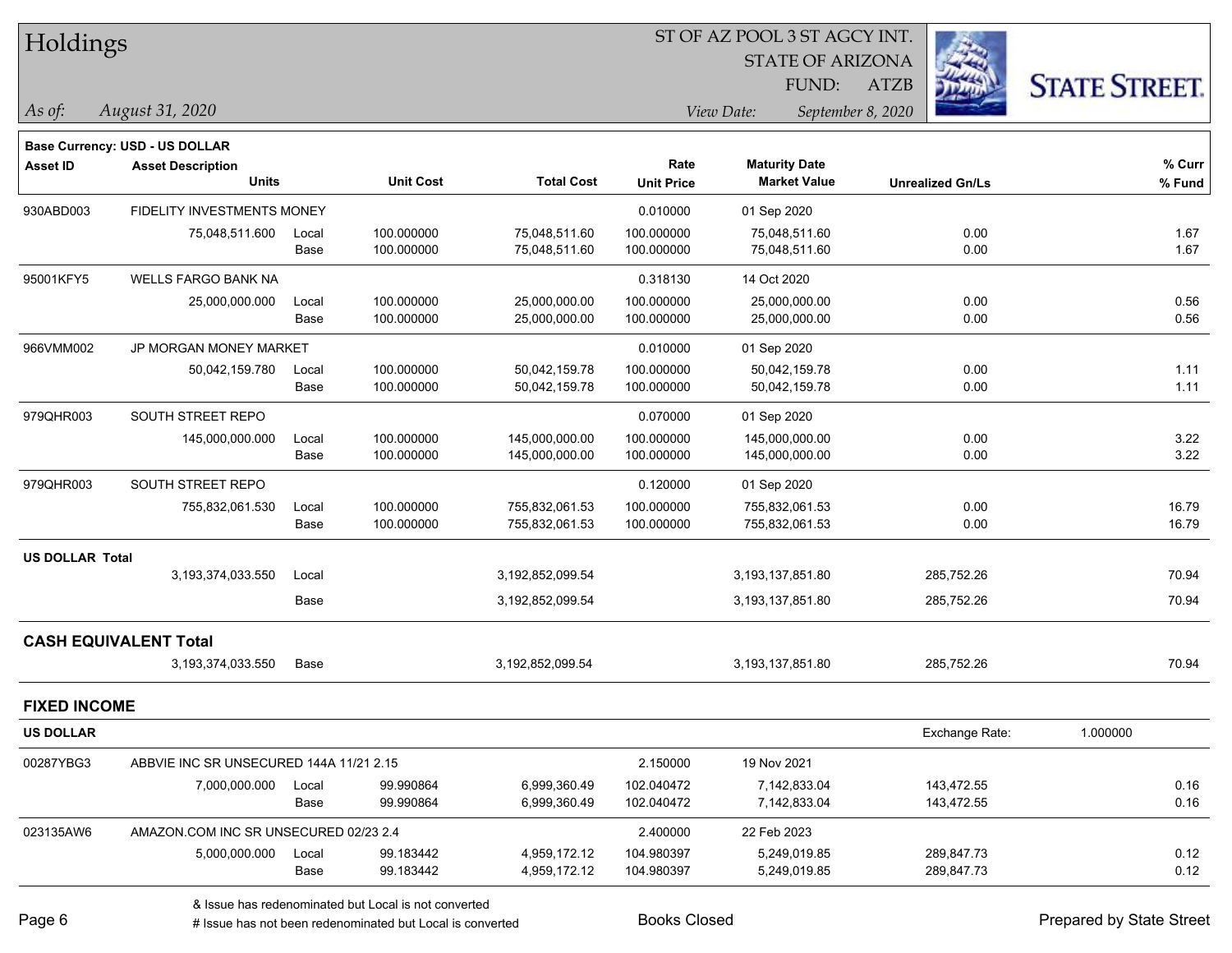| Holdings |
|----------|
|----------|

STATE OF ARIZONA

ATZB



**Base Currency: USD - US DOLLAR**

*August 31, 2020 As of: View Date: September 8, 2020* FUND:

| <b>Asset ID</b> | <b>Asset Description</b>                       |       |                  |                   | Rate              | <b>Maturity Date</b> |                         | % Curr |
|-----------------|------------------------------------------------|-------|------------------|-------------------|-------------------|----------------------|-------------------------|--------|
|                 | <b>Units</b>                                   |       | <b>Unit Cost</b> | <b>Total Cost</b> | <b>Unit Price</b> | <b>Market Value</b>  | <b>Unrealized Gn/Ls</b> | % Fund |
| 025816BY4       | AMERICAN EXPRESS CO SR UNSECURED 11/21 3.7     |       |                  |                   | 3.700000          | 05 Nov 2021          |                         |        |
|                 | 5,000,000.000                                  | Local | 99.991361        | 4,999,568.03      | 103.801995        | 5,190,099.75         | 190,531.72              | 0.12   |
|                 |                                                | Base  | 99.991361        | 4,999,568.03      | 103.801995        | 5,190,099.75         | 190,531.72              | 0.12   |
| 025816BZ1       | AMERICAN EXPRESS CO SR UNSECURED 11/21 VAR     |       |                  |                   | 0.849000          | 05 Nov 2021          |                         |        |
|                 | 2,000,000.000                                  | Local | 100.000000       | 2,000,000.00      | 100.560103        | 2,011,202.06         | 11,202.06               | 0.04   |
|                 |                                                | Base  | 100.000000       | 2,000,000.00      | 100.560103        | 2,011,202.06         | 11,202.06               | 0.04   |
| 025816CD9       | AMERICAN EXPRESS CO SR UNSECURED 05/22 2.75    |       |                  |                   | 2.750000          | 20 May 2022          |                         |        |
|                 | 8,000,000.000                                  | Local | 99.931460        | 7,994,516.79      | 103.770200        | 8,301,616.00         | 307,099.21              | 0.18   |
|                 |                                                | Base  | 99.931460        | 7,994,516.79      | 103.770200        | 8,301,616.00         | 307,099.21              | 0.18   |
| 025816CG2       | AMERICAN EXPRESS CO SR UNSECURED 07/24 2.5     |       |                  |                   | 2.500000          | 30 Jul 2024          |                         |        |
|                 | 10,000,000.000                                 | Local | 99.748322        | 9,974,832.18      | 106.933058        | 10,693,305.80        | 718,473.62              | 0.24   |
|                 |                                                | Base  | 99.748322        | 9,974,832.18      | 106.933058        | 10,693,305.80        | 718,473.62              | 0.24   |
| 02587AAN4       | AMERICAN EXPRESS CREDIT ACCOUN AMXCA 2019 2 A  |       |                  |                   | 2.670000          | 15 Nov 2024          |                         |        |
|                 | 4,500,000.000                                  | Local | 99.995559        | 4,499,800.17      | 103.858400        | 4,673,628.00         | 173,827.83              | 0.10   |
| Original Face:  | 4,500,000.000                                  | Base  | 99.995559        | 4,499,800.17      | 103.858400        | 4,673,628.00         | 173,827.83              | 0.10   |
| 02588QAB4       | AMERICAN EXPRESS CREDIT ACCOUN AMXCA 2019 1 A  |       |                  |                   | 2.870000          | 15 Oct 2024          |                         |        |
|                 | 3,000,000.000                                  | Local | 99.987735        | 2,999,632.04      | 103.994880        | 3,119,846.40         | 120,214.36              | 0.07   |
| Original Face:  | 3,000,000.000                                  | Base  | 99.987735        | 2,999,632.04      | 103.994880        | 3,119,846.40         | 120,214.36              | 0.07   |
| 026609AC1       | WYETH LLC COMPANY GUAR 03/23 7.25              |       |                  |                   | 7.250000          | 01 Mar 2023          |                         |        |
|                 | 1,410,000.000                                  | Local | 117.010049       | 1,649,841.69      | 117.415018        | 1,655,551.75         | 5,710.06                | 0.04   |
|                 |                                                | Base  | 117.010049       | 1,649,841.69      | 117.415018        | 1,655,551.75         | 5,710.06                | 0.04   |
| 02665WCS8       | AMERICAN HONDA FINANCE SR UNSECURED 01/21 3.15 |       |                  |                   | 3.150000          | 08 Jan 2021          |                         |        |
|                 | 5,000,000.000                                  | Local | 99.989488        | 4,999,474.38      | 100.975866        | 5,048,793.30         | 49,318.92               | 0.11   |
|                 |                                                | Base  | 99.989488        | 4,999,474.38      | 100.975866        | 5,048,793.30         | 49,318.92               | 0.11   |
| 037833CC2       | APPLE INC SR UNSECURED 08/21 1.55              |       |                  |                   | 1.550000          | 04 Aug 2021          |                         |        |
|                 | 10,000,000.000                                 | Local | 99.785889        | 9,978,588.87      | 101.156382        | 10,115,638.20        | 137,049.33              | 0.22   |
|                 |                                                | Base  | 99.785889        | 9,978,588.87      | 101.156382        | 10,115,638.20        | 137,049.33              | 0.22   |
| 037833DC1       | APPLE INC SR UNSECURED 09/22 2.1               |       |                  |                   | 2.100000          | 12 Sep 2022          |                         |        |
|                 | 10,000,000.000                                 | Local | 100.645455       | 10,064,545.45     | 103.761695        | 10,376,169.50        | 311,624.05              | 0.23   |
|                 |                                                | Base  | 100.645455       | 10,064,545.45     | 103.761695        | 10,376,169.50        | 311,624.05              | 0.23   |

A ISSUE ISSUE ISSUE ISSUE ISSUE ISSUE ISSUE ISSUE ISSUE ISSUE ISSUE ISSUE ISSUE ISSUE ISSUE ISSUE ISSUE ISSUE I<br>
# Issue has not been redenominated but Local is converted **BOOKS** Closed **Prepared by State Street**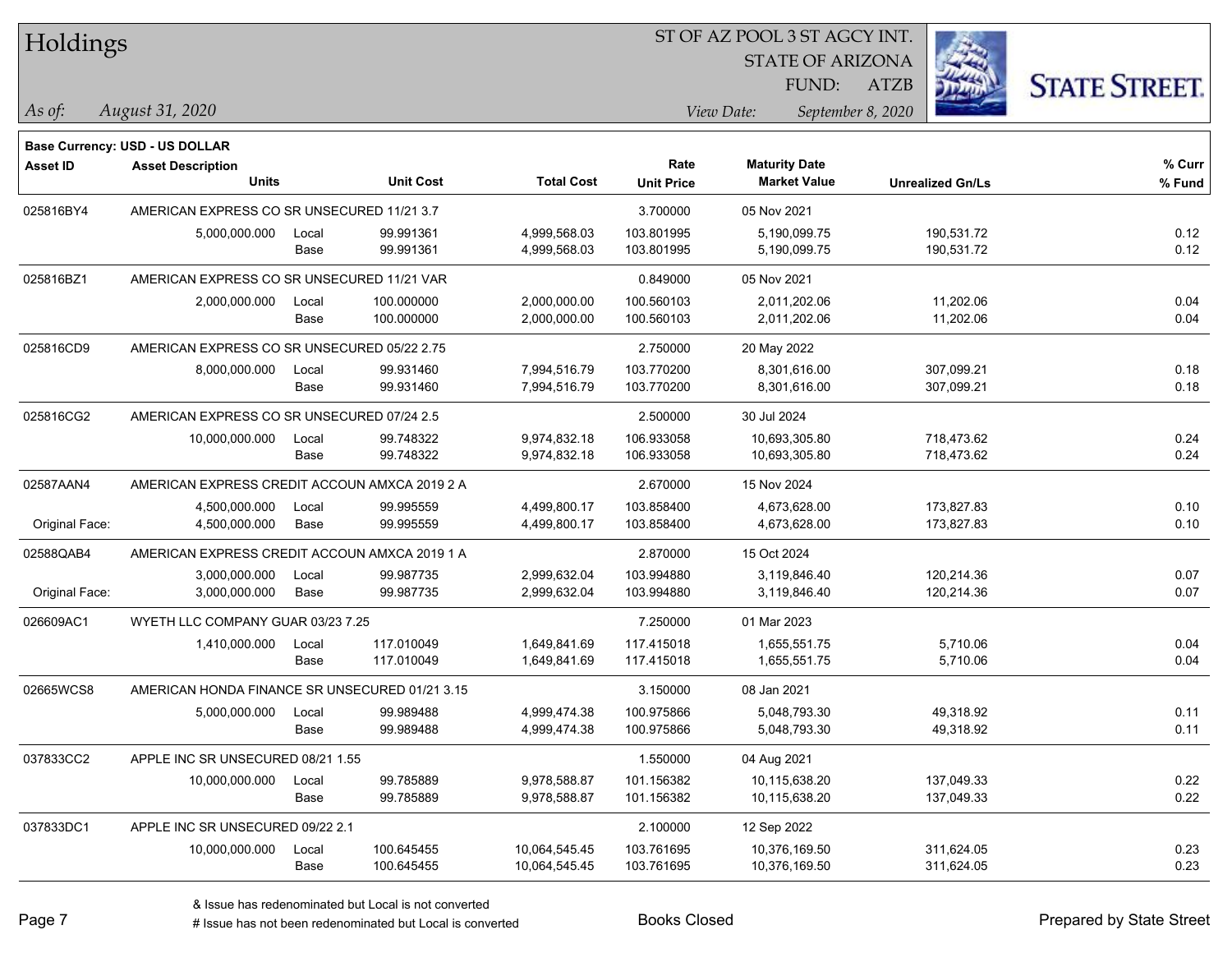|  | <b>Holdings</b> |
|--|-----------------|
|--|-----------------|

STATE OF ARIZONA

ATZB



**Base Currency: USD - US DOLLAR**

| <b>Asset ID</b> | <b>Asset Description</b>                       |       |                  |                   | Rate              | <b>Maturity Date</b> |                         | % Curr |
|-----------------|------------------------------------------------|-------|------------------|-------------------|-------------------|----------------------|-------------------------|--------|
|                 | Units                                          |       | <b>Unit Cost</b> | <b>Total Cost</b> | <b>Unit Price</b> | <b>Market Value</b>  | <b>Unrealized Gn/Ls</b> | % Fund |
| 037833DV9       | APPLE INC SR UNSECURED 05/23 0.75              |       |                  |                   | 0.750000          | 11 May 2023          |                         |        |
|                 | 15,500,000.000                                 | Local | 99.756069        | 15,462,190.76     | 101.280037        | 15,698,405.74        | 236,214.98              | 0.35   |
|                 |                                                | Base  | 99.756069        | 15,462,190.76     | 101.280037        | 15,698,405.74        | 236,214.98              | 0.35   |
| 037833DX5       | APPLE INC SR UNSECURED 08/25 0.55              |       |                  |                   | 0.550000          | 20 Aug 2025          |                         |        |
|                 | 10,000,000.000                                 | Local | 99.765578        | 9,976,557.77      | 100.267398        | 10,026,739.80        | 50,182.03               | 0.22   |
|                 |                                                | Base  | 99.765578        | 9,976,557.77      | 100.267398        | 10,026,739.80        | 50,182.03               | 0.22   |
| 040555CS1       | ARIZONA PUBLIC SERVICE SR UNSECURED 05/25 3.15 |       |                  |                   | 3.150000          | 15 May 2025          |                         |        |
|                 | 5,000,000.000                                  | Local | 110.409000       | 5,520,450.00      | 110.326566        | 5,516,328.30         | $-4,121.70$             | 0.12   |
|                 |                                                | Base  | 110.409000       | 5,520,450.00      | 110.326566        | 5,516,328.30         | $-4,121.70$             | 0.12   |
| 05531FBJ1       | TRUIST FINANCIAL CORP SR UNSECURED 03/23 2.2   |       |                  |                   | 2.200000          | 16 Mar 2023          |                         |        |
|                 | 10,000,000.000                                 | Local | 99.946846        | 9,994,684.59      | 104.279577        | 10,427,957.70        | 433,273.11              | 0.23   |
|                 |                                                | Base  | 99.946846        | 9,994,684.59      | 104.279577        | 10,427,957.70        | 433,273.11              | 0.23   |
| 06048WG79       | BANK OF AMERICA CORP SR UNSECURED 01/25 VAR    |       |                  |                   | 2.250000          | 23 Jan 2025          |                         |        |
|                 | 10,000,000.000                                 | Local | 100.000000       | 10,000,000.00     | 100.204662        | 10,020,466.20        | 20,466.20               | 0.22   |
|                 |                                                | Base  | 100.000000       | 10,000,000.00     | 100.204662        | 10,020,466.20        | 20,466.20               | 0.22   |
| 06048WXT2       | BANK OF AMERICA CORP SR UNSECURED 09/21 VAR    |       |                  |                   | 2.000000          | 26 Sep 2021          |                         |        |
|                 | 10,000,000.000                                 | Local | 100.000000       | 10,000,000.00     | 100.909412        | 10,090,941.20        | 90,941.20               | 0.22   |
|                 |                                                | Base  | 100.000000       | 10,000,000.00     | 100.909412        | 10,090,941.20        | 90,941.20               | 0.22   |
| 06367WF99       | BANK OF MONTREAL SR UNSECURED 05/23 VAR        |       |                  |                   | 1.100000          | 12 May 2023          |                         |        |
|                 | 10,000,000.000                                 | Local | 100.000000       | 10,000,000.00     | 100.000000        | 10,000,000.00        | 0.00                    | 0.22   |
|                 |                                                | Base  | 100.000000       | 10,000,000.00     | 100.000000        | 10,000,000.00        | 0.00                    | 0.22   |
| 06367WWB5       | BANK OF MONTREAL SR UNSECURED 02/25 2.25       |       |                  |                   | 2.250000          | 19 Feb 2025          |                         |        |
|                 | 10,000,000.000                                 | Local | 100.000000       | 10,000,000.00     | 100.007241        | 10,000,724.10        | 724.10                  | 0.22   |
|                 |                                                | Base  | 100.000000       | 10,000,000.00     | 100.007241        | 10,000,724.10        | 724.10                  | 0.22   |
| 06367WX81       | BANK OF MONTREAL SR UNSECURED 07/25 VAR        |       |                  |                   | 1.000000          | 30 Jul 2025          |                         |        |
|                 | 10,000,000.000                                 | Local | 100.000000       | 10,000,000.00     | 99.571888         | 9,957,188.80         | $-42,811.20$            | 0.22   |
|                 |                                                | Base  | 100.000000       | 10,000,000.00     | 99.571888         | 9,957,188.80         | -42,811.20              | 0.22   |
| 06406RAG2       | BANK OF NY MELLON CORP SR UNSECURED 04/23 3.5  |       |                  |                   | 3.500000          | 28 Apr 2023          |                         |        |
|                 | 7,000,000.000                                  | Local | 99.942094        | 6,995,946.56      | 108.427535        | 7,589,927.45         | 593,980.89              | 0.17   |
|                 |                                                | Base  | 99.942094        | 6,995,946.56      | 108.427535        | 7,589,927.45         | 593,980.89              | 0.17   |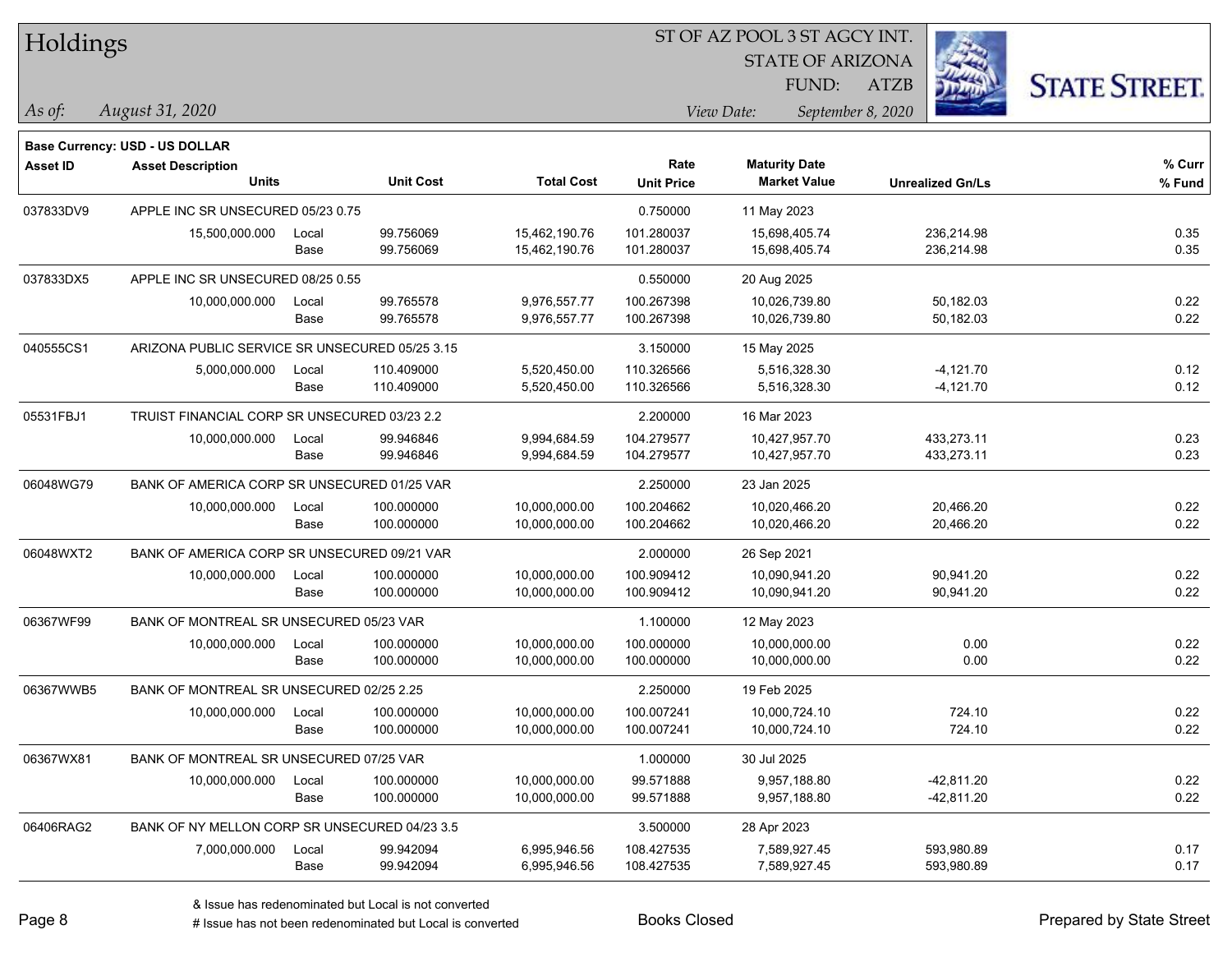| Holdings |
|----------|
|----------|

STATE OF ARIZONA

ATZB



**Base Currency: USD - US DOLLAR**

| <b>Asset ID</b> | <b>Asset Description</b>                            |       |                  |                   | Rate              | <b>Maturity Date</b> |                         | % Curr |
|-----------------|-----------------------------------------------------|-------|------------------|-------------------|-------------------|----------------------|-------------------------|--------|
|                 | <b>Units</b>                                        |       | <b>Unit Cost</b> | <b>Total Cost</b> | <b>Unit Price</b> | <b>Market Value</b>  | <b>Unrealized Gn/Ls</b> | % Fund |
| 06406RAL1       | BANK OF NY MELLON CORP SR UNSECURED 10/24 2.1       |       |                  | 2.100000          | 24 Oct 2024       |                      |                         |        |
|                 | 7,000,000.000                                       | Local | 99.854981        | 6,989,848.66      | 106.639801        | 7,464,786.07         | 474,937.41              | 0.17   |
|                 |                                                     | Base  | 99.854981        | 6,989,848.66      | 106.639801        | 7,464,786.07         | 474,937.41              | 0.17   |
| 06406RAM9       | BANK OF NY MELLON CORP SR UNSECURED 01/23 1.85      |       |                  |                   | 1.850000          | 27 Jan 2023          |                         |        |
|                 | 5,000,000.000                                       | Local | 99.944196        | 4,997,209.81      | 103.431439        | 5,171,571.95         | 174,362.14              | 0.11   |
|                 |                                                     | Base  | 99.944196        | 4,997,209.81      | 103.431439        | 5,171,571.95         | 174,362.14              | 0.11   |
| 064159KD7       | BANK OF NOVA SCOTIA SR UNSECURED 09/22 2.45         |       |                  |                   | 2.450000          | 19 Sep 2022          |                         |        |
|                 | 17,000,000.000                                      | Local | 101.309695       | 17,222,648.18     | 104.435000        | 17,753,950.00        | 531,301.82              | 0.39   |
|                 |                                                     | Base  | 101.309695       | 17,222,648.18     | 104.435000        | 17,753,950.00        | 531,301.82              | 0.39   |
| 064159SH0       | BANK OF NOVA SCOTIA SR UNSECURED 11/22 2            |       |                  |                   | 2.000000          | 15 Nov 2022          |                         |        |
|                 | 15,000,000.000                                      | Local | 99.977857        | 14,996,678.57     | 103.531975        | 15,529,796.25        | 533,117.68              | 0.35   |
|                 |                                                     | Base  | 99.977857        | 14,996,678.57     | 103.531975        | 15,529,796.25        | 533,117.68              | 0.35   |
| 07330NAT2       | TRUIST BANK SR UNSECURED 12/24 2.15                 |       |                  | 2.150000          | 06 Dec 2024       |                      |                         |        |
|                 | 2,000,000.000                                       | Local | 99.855557        | 1,997,111.13      | 106.189652        | 2,123,793.04         | 126,681.91              | 0.05   |
|                 |                                                     | Base  | 99.855557        | 1,997,111.13      | 106.189652        | 2,123,793.04         | 126,681.91              | 0.05   |
| 09661RAA9       | BMW VEHICLE OWNER TRUST BMWOT 2020 A A1             |       |                  |                   | 0.204120          | 26 Jul 2021          |                         |        |
|                 | 5,687,520.810                                       | Local | 100.000000       | 5,687,520.81      | 99.998900         | 5,687,458.25         | $-62.56$                | 0.13   |
| Original Face:  | 9,500,000.000                                       | Base  | 100.000000       | 5,687,520.81      | 99.998900         | 5,687,458.25         | $-62.56$                | 0.13   |
| 097023CG8       | BOEING CO SR UNSECURED 05/22 2.7                    |       |                  |                   | 2.700000          | 01 May 2022          |                         |        |
|                 | 5,000,000.000                                       | Local | 99.901882        | 4,995,094.11      | 102.053644        | 5,102,682.20         | 107,588.09              | 0.11   |
|                 |                                                     | Base  | 99.901882        | 4,995,094.11      | 102.053644        | 5,102,682.20         | 107,588.09              | 0.11   |
| 110122CL0       | BRISTOL MYERS SQUIBB CO SR UNSECURED 05/22 2.6      |       |                  |                   | 2.600000          | 16 May 2022          |                         |        |
|                 | 5,000,000.000                                       | Local | 99.847338        | 4,992,366.88      | 103.949118        | 5,197,455.90         | 205,089.02              | 0.12   |
|                 |                                                     | Base  | 99.847338        | 4,992,366.88      | 103.949118        | 5,197,455.90         | 205,089.02              | 0.12   |
| 126650DE7       | CVS HEALTH CORP SR UNSECURED 08/24 2.625            |       |                  |                   | 2.625000          | 15 Aug 2024          |                         |        |
|                 | 2,000,000.000                                       | Local | 99.594825        | 1,991,896.49      | 107.165211        | 2,143,304.22         | 151,407.73              | 0.05   |
|                 |                                                     | Base  | 99.594825        | 1,991,896.49      | 107.165211        | 2,143,304.22         | 151,407.73              | 0.05   |
| 126802CL9       | CABELA S MASTER CREDIT CARD TR CABMT 2013 1A A 144A |       |                  |                   | 2.710000          | 17 Feb 2026          |                         |        |
|                 | 10,000,000.000                                      | Local | 102.172500       | 10,217,250.03     | 105.241770        | 10,524,177.00        | 306,926.97              | 0.23   |
| Original Face:  | 10,000,000.000                                      | Base  | 102.172500       | 10,217,250.03     | 105.241770        | 10,524,177.00        | 306,926.97              | 0.23   |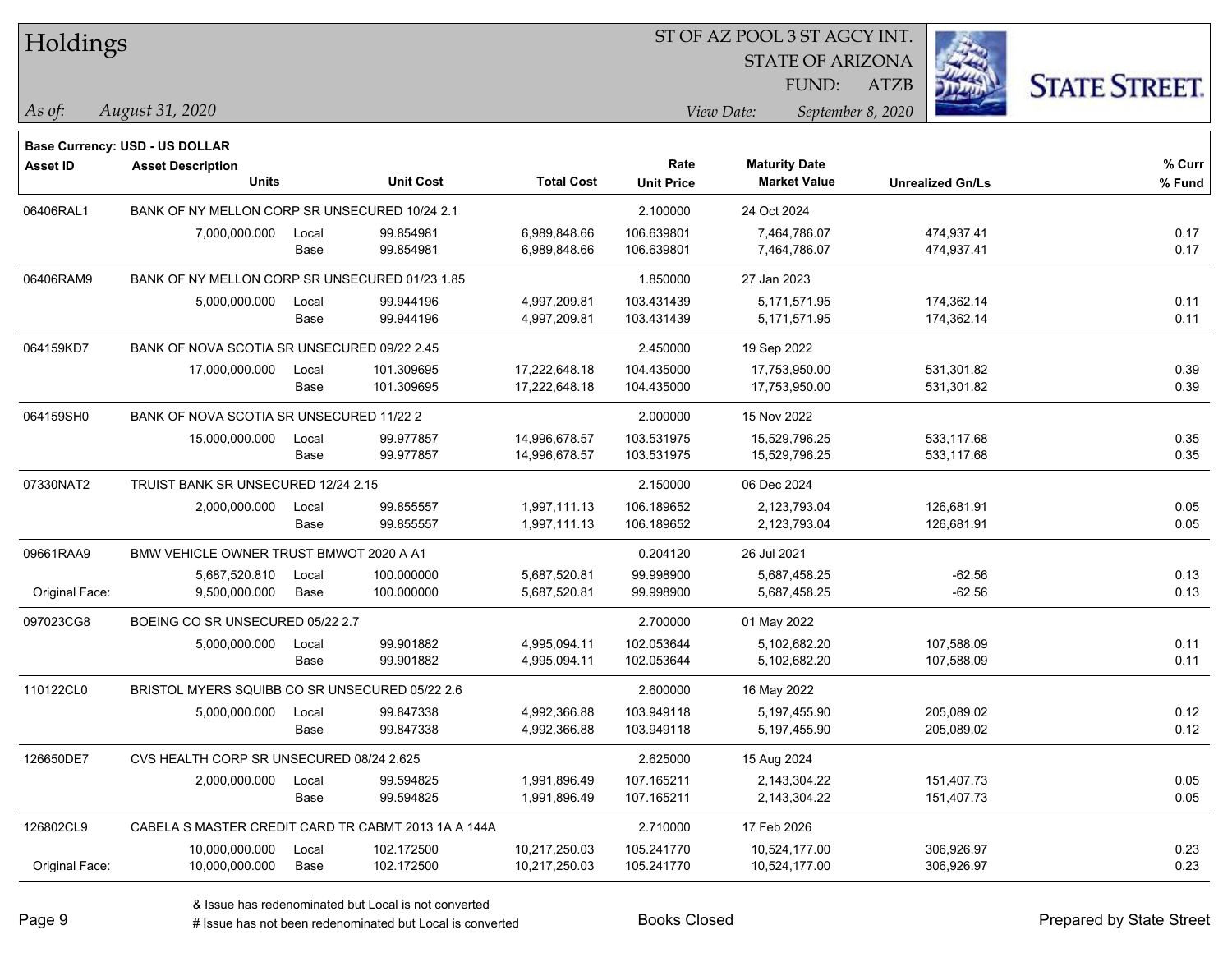| Holdings |
|----------|
|----------|

STATE OF ARIZONA

ATZB



**Base Currency: USD - US DOLLAR**

| <b>Asset ID</b> | <b>Asset Description</b>                         |       |                  |                   | Rate              | <b>Maturity Date</b> |                         | % Curr |
|-----------------|--------------------------------------------------|-------|------------------|-------------------|-------------------|----------------------|-------------------------|--------|
|                 | <b>Units</b>                                     |       | <b>Unit Cost</b> | <b>Total Cost</b> | <b>Unit Price</b> | <b>Market Value</b>  | <b>Unrealized Gn/Ls</b> | % Fund |
| 13605WD32       | CANADIAN IMPERIAL BANK SR UNSECURED 09/25 0.9    |       |                  |                   | 0.900000          | 08 Sep 2025          |                         |        |
|                 | 15,000,000.000                                   | Local | 100.000000       | 15,000,000.00     | 100.000000        | 15,000,000.00        | 0.00                    | 0.33   |
|                 |                                                  | Base  | 100.000000       | 15,000,000.00     | 100.000000        | 15,000,000.00        | 0.00                    | 0.33   |
| 13605WWG2       | CANADIAN IMPERIAL BANK SR UNSECURED 03/25 VAR    |       |                  |                   | 1.750000          | 06 Mar 2025          |                         |        |
|                 | 10,000,000.000                                   | Local | 100.000000       | 10,000,000.00     | 100.039332        | 10,003,933.20        | 3,933.20                | 0.22   |
|                 |                                                  | Base  | 100.000000       | 10,000,000.00     | 100.039332        | 10,003,933.20        | 3,933.20                | 0.22   |
| 14040HBR5       | CAPITAL ONE FINANCIAL CO SR UNSECURED 10/20 2.4  |       |                  |                   | 2.400000          | 30 Oct 2020          |                         |        |
|                 | 13,226,000.000                                   | Local | 99.938907        | 13,217,919.79     | 100.162038        | 13,247,431.15        | 29,511.36               | 0.29   |
|                 |                                                  | Base  | 99.938907        | 13,217,919.79     | 100.162038        | 13,247,431.15        | 29,511.36               | 0.29   |
| 14040HBY0       | CAPITAL ONE FINANCIAL CO SR UNSECURED 04/21 3.45 |       |                  |                   | 3.450000          | 30 Apr 2021          |                         |        |
|                 | 15,000,000.000                                   | Local | 99.983317        | 14,997,497.62     | 101.776212        | 15,266,431.80        | 268,934.18              | 0.34   |
|                 |                                                  | Base  | 99.983317        | 14,997,497.62     | 101.776212        | 15,266,431.80        | 268,934.18              | 0.34   |
| 14042RHB0       | CAPITAL ONE NA SR UNSECURED 08/22 VAR            |       |                  | 1.063250          | 08 Aug 2022       |                      |                         |        |
|                 | 10,000,000.000                                   | Local | 100.000000       | 10,000,000.00     | 100.565000        | 10,056,500.00        | 56,500.00               | 0.22   |
|                 |                                                  | Base  | 100.000000       | 10,000,000.00     | 100.565000        | 10,056,500.00        | 56,500.00               | 0.22   |
| 14315EAB6       | CARMAX AUTO OWNER TRUST CARMX 2018 4 A2A         |       |                  |                   | 3.110000          | 15 Feb 2022          |                         |        |
|                 | 538,508.020                                      | Local | 99.999619        | 538,505.97        | 100.176520        | 539,458.59           | 952.62                  | 0.01   |
| Original Face:  | 6,500,000.000                                    | Base  | 99.999619        | 538,505.97        | 100.176520        | 539,458.59           | 952.62                  | 0.01   |
| 14913R2E6       | CATERPILLAR FINL SERVICE SR UNSECURED 01/22 VAR  |       |                  |                   | 0.496500          | 06 Jan 2022          |                         |        |
|                 | 10,000,000.000                                   | Local | 100.000000       | 10,000,000.00     | 100.150124        | 10,015,012.40        | 15,012.40               | 0.22   |
|                 |                                                  | Base  | 100.000000       | 10,000,000.00     | 100.150124        | 10,015,012.40        | 15,012.40               | 0.22   |
| 161571HN7       | CHASE ISSUANCE TRUST CHAIT 2018 A1 A1            |       |                  |                   | 0.361880          | 17 Apr 2023          |                         |        |
|                 | 10,000,000.000                                   | Local | 100.000000       | 10,000,000.00     | 100.115670        | 10,011,567.00        | 11,567.00               | 0.22   |
| Original Face:  | 10,000,000.000                                   | Base  | 100.000000       | 10,000,000.00     | 100.115670        | 10,011,567.00        | 11,567.00               | 0.22   |
| 17298CGH5       | CITIGROUP INC SR UNSECURED 11/21 VAR             |       |                  |                   | 3.200000          | 15 Nov 2021          |                         |        |
|                 | 10,000,000.000                                   | Local | 100.000000       | 10,000,000.00     | 102.518214        | 10,251,821.40        | 251,821.40              | 0.23   |
|                 |                                                  | Base  | 100.000000       | 10,000,000.00     | 102.518214        | 10,251,821.40        | 251,821.40              | 0.23   |
| 17298CHQ4       | CITIGROUP INC SR UNSECURED 12/24 VAR             |       |                  |                   | 2.350000          | 30 Dec 2024          |                         |        |
|                 | 10,000,000.000                                   | Local | 100.000000       | 10,000,000.00     | 103.008387        | 10,300,838.70        | 300,838.70              | 0.23   |
|                 |                                                  | Base  | 100.000000       | 10,000,000.00     | 103.008387        | 10,300,838.70        | 300,838.70              | 0.23   |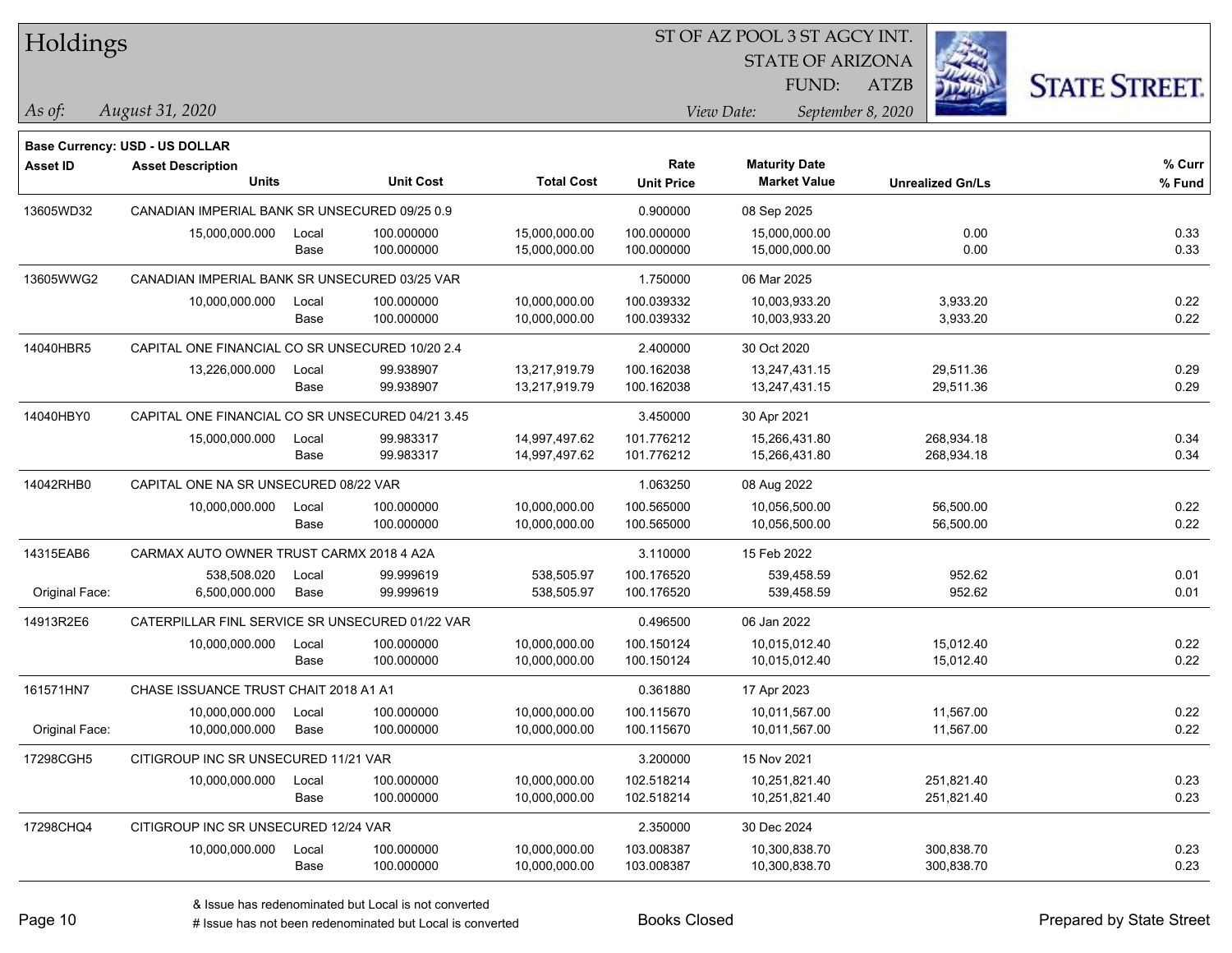| Holdings |
|----------|
|          |

STATE OF ARIZONA

ATZB



**Base Currency: USD - US DOLLAR**

*August 31, 2020 As of: View Date: September 8, 2020* FUND:

| <b>Asset ID</b> | <b>Asset Description</b>                        |       |                  |                   | Rate              | <b>Maturity Date</b> |                         | % Curr |
|-----------------|-------------------------------------------------|-------|------------------|-------------------|-------------------|----------------------|-------------------------|--------|
|                 | <b>Units</b>                                    |       | <b>Unit Cost</b> | <b>Total Cost</b> | <b>Unit Price</b> | <b>Market Value</b>  | <b>Unrealized Gn/Ls</b> | % Fund |
| 17298CJN9       | CITIGROUP INC SR UNSECURED 06/25 1.4            |       |                  |                   | 1.400000          | 19 Jun 2025          |                         |        |
|                 | 5,000,000.000                                   | Local | 100.000000       | 5,000,000.00      | 99.840060         | 4,992,003.00         | $-7,997.00$             | 0.11   |
|                 |                                                 | Base  | 100.000000       | 5,000,000.00      | 99.840060         | 4,992,003.00         | $-7,997.00$             | 0.11   |
| 17298CJP4       | CITIGROUP INC SR UNSECURED 06/25 VAR            |       |                  |                   | 1.250000          | 30 Jun 2025          |                         |        |
|                 | 10,000,000.000                                  | Local | 100.000000       | 10,000,000.00     | 99.249183         | 9,924,918.30         | $-75,081.70$            | 0.22   |
|                 |                                                 | Base  | 100.000000       | 10,000,000.00     | 99.249183         | 9,924,918.30         | $-75,081.70$            | 0.22   |
| 17327TGZ3       | CITIGROUP GLOBAL MARKETS COMPANY GUAR 11/22 VAR |       |                  |                   | 2.000000          | 25 Nov 2022          |                         |        |
|                 | 15,000,000.000                                  | Local | 100.000000       | 15,000,000.00     | 100.122991        | 15,018,448.65        | 18,448.65               | 0.33   |
|                 |                                                 | Base  | 100.000000       | 15,000,000.00     | 100.122991        | 15,018,448.65        | 18,448.65               | 0.33   |
| 17328W4G0       | CITIGROUP GLOBAL MARKETS COMPANY GUAR 07/25 VAR |       |                  |                   | 1.100000          | 31 Jul 2025          |                         |        |
|                 | 15,000,000.000                                  | Local | 100.000000       | 15,000,000.00     | 99.401541         | 14,910,231.15        | $-89,768.85$            | 0.33   |
|                 |                                                 | Base  | 100.000000       | 15,000,000.00     | 99.401541         | 14,910,231.15        | $-89,768.85$            | 0.33   |
| 191216AR1       | COCA COLA CO/THE SR UNSECURED 11/20 3.15        |       |                  |                   | 3.150000          | 15 Nov 2020          |                         |        |
|                 | 2,000,000.000                                   | Local | 100.046161       | 2,000,923.22      | 100.600449        | 2.012.008.98         | 11,085.76               | 0.04   |
|                 |                                                 | Base  | 100.046161       | 2,000,923.22      | 100.600449        | 2,012,008.98         | 11,085.76               | 0.04   |
| 191216CL2       | COCA COLA CO/THE SR UNSECURED 09/24 1.75        |       |                  |                   | 1.750000          | 06 Sep 2024          |                         |        |
|                 | 5,000,000.000                                   | Local | 99.854764        | 4,992,738.20      | 104.974285        | 5,248,714.25         | 255,976.05              | 0.12   |
|                 |                                                 | Base  | 99.854764        | 4,992,738.20      | 104.974285        | 5,248,714.25         | 255,976.05              | 0.12   |
| 205887CA8       | CONAGRA BRANDS INC SR UNSECURED 05/24 4.3       |       |                  |                   | 4.300000          | 01 May 2024          |                         |        |
|                 | 7,000,000.000                                   | Local | 111.935927       | 7,835,514.91      | 112.001382        | 7,840,096.74         | 4,581.83                | 0.17   |
|                 |                                                 | Base  | 111.935927       | 7,835,514.91      | 112.001382        | 7,840,096.74         | 4,581.83                | 0.17   |
| 254683CG8       | DISCOVER CARD EXECUTION NOTE T DCENT 2018 A4 A4 |       |                  |                   | 3.110000          | 16 Jan 2024          |                         |        |
|                 | 18,000,000.000                                  | Local | 99.983228        | 17,996,980.95     | 102.491570        | 18,448,482.60        | 451,501.65              | 0.41   |
| Original Face:  | 18,000,000.000                                  | Base  | 99.983228        | 17,996,980.95     | 102.491570        | 18,448,482.60        | 451,501.65              | 0.41   |
| 254683CK9       | DISCOVER CARD EXECUTION NOTE T DCENT 2019 A1 A1 |       |                  |                   | 3.040000          | 15 Jul 2024          |                         |        |
|                 | 4,000,000.000                                   | Local | 99.998496        | 3,999,939.82      | 103.733220        | 4,149,328.80         | 149,388.98              | 0.09   |
| Original Face:  | 4,000,000.000                                   | Base  | 99.998496        | 3,999,939.82      | 103.733220        | 4,149,328.80         | 149,388.98              | 0.09   |
| 278642AV5       | EBAY INC SR UNSECURED 03/25 1.9                 |       |                  |                   | 1.900000          | 11 Mar 2025          |                         |        |
|                 | 4,000,000.000                                   | Local | 103.231779       | 4,129,271.17      | 104.897894        | 4,195,915.76         | 66,644.59               | 0.09   |
|                 |                                                 | Base  | 103.231779       | 4,129,271.17      | 104.897894        | 4,195,915.76         | 66,644.59               | 0.09   |

A ISSUE ISSUE ISSUE ISSUE ISSUE ISSUE ISSUE ISSUE ISSUE ISSUE ISSUE ISSUE ISSUE ISSUE ISSUE ISSUE ISSUE ISSUE I<br>
# Issue has not been redenominated but Local is converted **BOOKS** Closed **Prepared by State Street**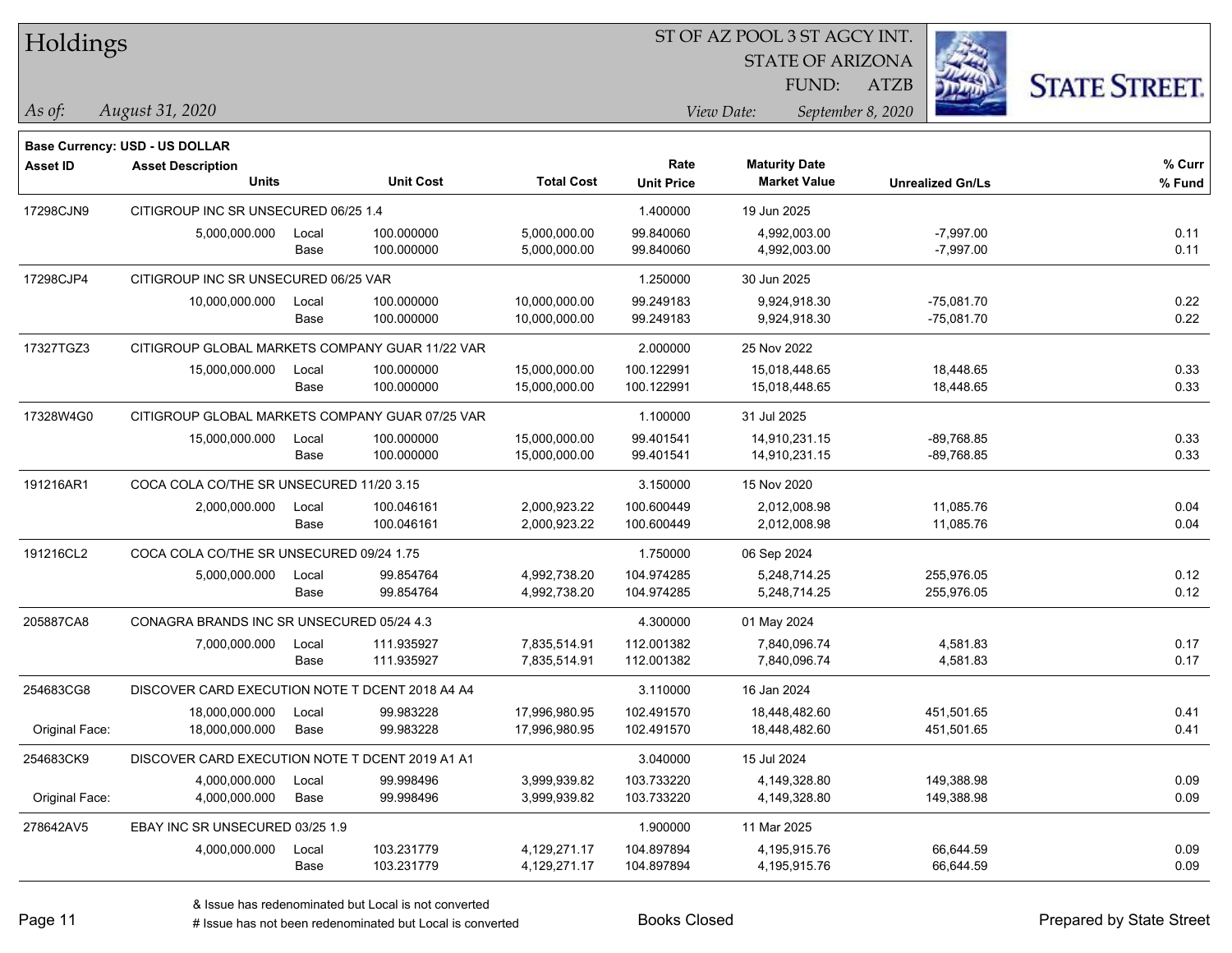| Holdings        |                                                  |       |                  |                   |                   | ST OF AZ POOL 3 ST AGCY INT. |                         |                      |  |
|-----------------|--------------------------------------------------|-------|------------------|-------------------|-------------------|------------------------------|-------------------------|----------------------|--|
|                 |                                                  |       |                  |                   |                   | <b>STATE OF ARIZONA</b>      |                         |                      |  |
|                 |                                                  |       |                  |                   |                   | FUND:                        | <b>ATZB</b>             | <b>STATE STREET.</b> |  |
| $ As\;of:$      | August 31, 2020                                  |       |                  |                   |                   | View Date:                   | September 8, 2020       |                      |  |
|                 | <b>Base Currency: USD - US DOLLAR</b>            |       |                  |                   |                   |                              |                         |                      |  |
| <b>Asset ID</b> | <b>Asset Description</b>                         |       |                  |                   | Rate              | <b>Maturity Date</b>         |                         | $%$ Curr             |  |
|                 | <b>Units</b>                                     |       | <b>Unit Cost</b> | <b>Total Cost</b> | <b>Unit Price</b> | <b>Market Value</b>          | <b>Unrealized Gn/Ls</b> | % Fund               |  |
| 29736RAE0       | ESTEE LAUDER CO INC SR UNSECURED 08/22 2.35      |       |                  |                   | 2.350000          | 15 Aug 2022                  |                         |                      |  |
|                 | 17,838,000.000                                   | Local | 103.669115       | 18,492,496.69     | 103.583495        | 18,477,223.84                | $-15,272.85$            | 0.41                 |  |
|                 |                                                  | Base  | 103.669115       | 18,492,496.69     | 103.583495        | 18,477,223.84                | $-15,272.85$            | 0.41                 |  |
| 30231GAV4       | EXXON MOBIL CORPORATION SR UNSECURED 03/21 2.222 |       |                  |                   | 2.222000          | 01 Mar 2021                  |                         |                      |  |
|                 | 5,250,000.000                                    | Local | 100.270024       | 5,264,176.26      | 100.815496        | 5,292,813.54                 | 28,637.28               | 0.12                 |  |
|                 |                                                  | Base  | 100.270024       | 5,264,176.26      | 100.815496        | 5,292,813.54                 | 28,637.28               | 0.12                 |  |
| 3130AJ5F2       | FEDERAL HOME LOAN BANK BONDS 02/25 1.75          |       |                  |                   | 1.750000          | 12 Feb 2025                  |                         |                      |  |
|                 | 5,000,000.000                                    | Local | 100.000000       | 5,000,000.00      | 100.073648        | 5,003,682.40                 | 3,682.40                | 0.11                 |  |
|                 |                                                  | Base  | 100.000000       | 5,000,000.00      | 100.073648        | 5,003,682.40                 | 3,682.40                | 0.11                 |  |
| 3130AJTL3       | FEDERAL HOME LOAN BANK BONDS 07/21 VAR           |       |                  |                   | 0.170000          | 09 Jul 2021                  |                         |                      |  |
|                 | 25,000,000.000                                   | Local | 100.000000       | 25,000,000.00     | 100.023478        | 25,005,869.50                | 5,869.50                | 0.56                 |  |
|                 |                                                  | Base  | 100.000000       | 25,000,000.00     | 100.023478        | 25,005,869.50                | 5,869.50                | 0.56                 |  |
| 3133EFWB9       | FEDERAL FARM CREDIT BANK BONDS 01/21 VAR         |       |                  |                   | 0.523250          | 22 Jan 2021                  |                         |                      |  |
|                 | 20,000,000.000                                   | Local | 99.998435        | 19,999,686.92     | 100.088371        | 20,017,674.20                | 17,987.28               | 0.44                 |  |
|                 |                                                  | Base  | 99.998435        | 19,999,686.92     | 100.088371        | 20,017,674.20                | 17,987.28               | 0.44                 |  |
| 3133EJDG1       | FEDERAL FARM CREDIT BANK BONDS 02/23 VAR         |       |                  |                   | 0.240880          | 21 Feb 2023                  |                         |                      |  |
|                 | 10,000,000.000                                   | Local | 100.000000       | 10,000,000.00     | 99.635201         | 9,963,520.10                 | $-36,479.90$            | 0.22                 |  |
|                 |                                                  | Base  | 100.000000       | 10,000,000.00     | 99.635201         | 9,963,520.10                 | $-36,479.90$            | 0.22                 |  |
| 3133ELAU8       | FEDERAL FARM CREDIT BANK BONDS 11/22 1.71        |       |                  |                   | 1.710000          | 25 Nov 2022                  |                         |                      |  |
|                 | 10,000,000.000                                   | Local | 99.976712        | 9,997,671.23      | 100.354038        | 10,035,403.80                | 37,732.57               | 0.22                 |  |
|                 |                                                  | Base  | 99.976712        | 9,997,671.23      | 100.354038        | 10,035,403.80                | 37,732.57               | 0.22                 |  |
| 3133ELH56       | FEDERAL FARM CREDIT BANK BONDS 06/22 0.27        |       |                  |                   | 0.270000          | 09 Jun 2022                  |                         |                      |  |
|                 | 5,000,000.000                                    | Local | 99.984176        | 4,999,208.79      | 100.000054        | 5,000,002.70                 | 793.91                  | 0.11                 |  |
|                 |                                                  | Base  | 99.984176        | 4,999,208.79      | 100.000054        | 5,000,002.70                 | 793.91                  | 0.11                 |  |
| 3133ELRN6       | FEDERAL FARM CREDIT BANK BONDS 03/25 1.5         |       |                  |                   | 1.500000          | 05 Mar 2025                  |                         |                      |  |
|                 | 20,000,000.000                                   | Local | 100.000000       | 20,000,000.00     | 100.155274        | 20,031,054.80                | 31,054.80               | 0.45                 |  |
|                 |                                                  | Base  | 100.000000       | 20,000,000.00     | 100.155274        | 20,031,054.80                | 31,054.80               | 0.45                 |  |
| 3133ELSL9       | FEDERAL FARM CREDIT BANK BONDS 03/24 1.05        |       |                  |                   | 1.050000          | 12 Mar 2024                  |                         |                      |  |
|                 | 5,000,000.000                                    | Local | 100.000000       | 5,000,000.00      | 100.236062        | 5,011,803.10                 | 11,803.10               | 0.11                 |  |
|                 |                                                  | Base  | 100.000000       | 5,000,000.00      | 100.236062        | 5,011,803.10                 | 11,803.10               | 0.11                 |  |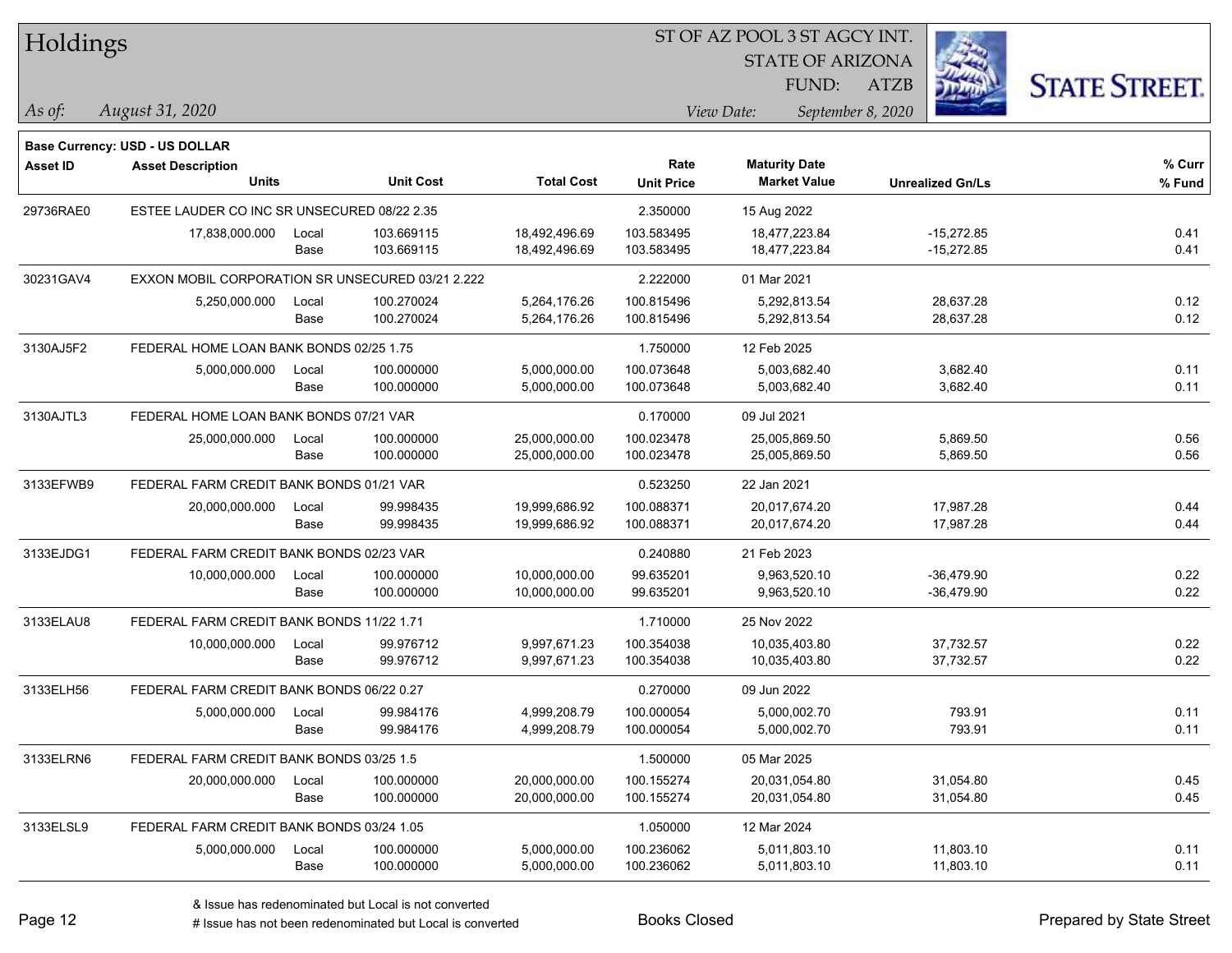| Holdings        |                                            |       |                  |                   |                   | ST OF AZ POOL 3 ST AGCY INT. |                         |                      |
|-----------------|--------------------------------------------|-------|------------------|-------------------|-------------------|------------------------------|-------------------------|----------------------|
|                 |                                            |       |                  |                   |                   | <b>STATE OF ARIZONA</b>      |                         |                      |
|                 |                                            |       |                  |                   |                   | FUND:                        | <b>ATZB</b>             | <b>STATE STREET.</b> |
| As of:          | August 31, 2020                            |       |                  |                   |                   | View Date:                   | September 8, 2020       |                      |
|                 | Base Currency: USD - US DOLLAR             |       |                  |                   |                   |                              |                         |                      |
| <b>Asset ID</b> | <b>Asset Description</b>                   |       |                  |                   | Rate              | <b>Maturity Date</b>         |                         | $%$ Curr             |
|                 | <b>Units</b>                               |       | <b>Unit Cost</b> | <b>Total Cost</b> | <b>Unit Price</b> | <b>Market Value</b>          | <b>Unrealized Gn/Ls</b> | % Fund               |
| 3133ELTC8       | FEDERAL FARM CREDIT BANK BONDS 03/25 1.125 |       |                  |                   | 1.125000          | 17 Mar 2025                  |                         |                      |
|                 | 10,000,000.000                             | Local | 100.000000       | 10,000,000.00     | 100.198673        | 10.019.867.30                | 19,867.30               | 0.22                 |
|                 |                                            | Base  | 100.000000       | 10,000,000.00     | 100.198673        | 10,019,867.30                | 19,867.30               | 0.22                 |
| 3133ELXC3       | FEDERAL FARM CREDIT BANK BONDS 04/24 0.8   |       |                  |                   | 0.800000          | 22 Apr 2024                  |                         |                      |
|                 | 10,000,000.000                             | Local | 100.000000       | 10,000,000.00     | 100.066374        | 10,006,637.40                | 6,637.40                | 0.22                 |
|                 |                                            | Base  | 100.000000       | 10,000,000.00     | 100.066374        | 10,006,637.40                | 6,637.40                | 0.22                 |
| 3134GU6G0       | FREDDIE MAC NOTES 08/24 1.7                |       |                  |                   | 1.700000          | 05 Aug 2024                  |                         |                      |
|                 | 5,000,000.000                              | Local | 100.000000       | 5,000,000.00      | 101.144788        | 5,057,239.40                 | 57,239.40               | 0.11                 |
|                 |                                            | Base  | 100.000000       | 5,000,000.00      | 101.144788        | 5,057,239.40                 | 57,239.40               | 0.11                 |
| 3134GVB31       | FREDDIE MAC NOTES 05/25 0.75               |       |                  |                   | 0.750000          | 28 May 2025                  |                         |                      |
|                 | 10,000,000.000                             | Local | 100.000000       | 10,000,000.00     | 100.043596        | 10,004,359.60                | 4,359.60                | 0.22                 |
|                 |                                            | Base  | 100.000000       | 10,000,000.00     | 100.043596        | 10,004,359.60                | 4,359.60                | 0.22                 |
| 3134GW3B0       | FREDDIE MAC NOTES 09/25 0.7                |       |                  |                   | 0.700000          | 02 Sep 2025                  |                         |                      |
|                 | 7,000,000.000                              | Local | 100.000000       | 7,000,000.00      | 99.894234         | 6,992,596.38                 | $-7,403.62$             | 0.16                 |
|                 |                                            | Base  | 100.000000       | 7,000,000.00      | 99.894234         | 6,992,596.38                 | $-7,403.62$             | 0.16                 |
| 3135G0T45       | <b>FANNIE MAE NOTES 04/22 1.875</b>        |       |                  |                   | 1.875000          | 05 Apr 2022                  |                         |                      |
|                 | 15,243,000.000                             | Local | 100.425017       | 15,307,785.38     | 102.731024        | 15,659,289.99                | 351,504.61              | 0.35                 |
|                 |                                            | Base  | 100.425017       | 15,307,785.38     | 102.731024        | 15,659,289.99                | 351,504.61              | 0.35                 |
| 3135G0V67       | FANNIE MAE NOTES 10/20 VAR                 |       |                  |                   | 0.145000          | 30 Oct 2020                  |                         |                      |
|                 | 10,000,000.000                             | Local | 100.000000       | 10,000,000.00     | 99.995873         | 9,999,587.30                 | $-412.70$               | 0.22                 |
|                 |                                            | Base  | 100.000000       | 10,000,000.00     | 99.995873         | 9,999,587.30                 | $-412.70$               | 0.22                 |
| 3136A0GS0       | FANNIE MAE FNR 2011 75 HP                  |       |                  |                   | 2.500000          | 25 Jul 2040                  |                         |                      |
|                 | 125,739.000                                | Local | 102.748439       | 129,194.86        | 101.785740        | 127,984.37                   | $-1,210.49$             | 0.00                 |
| Original Face:  | 2,838,688.000                              | Base  | 102.748439       | 129,194.86        | 101.785740        | 127,984.37                   | $-1,210.49$             | 0.00                 |
| 3136A6JR6       | FANNIE MAE FNR 2012 58 PA                  |       |                  |                   | 2.000000          | 25 Apr 2042                  |                         |                      |
|                 | 1,083,772.360                              | Local | 101.466764       | 1,099,668.74      | 103.755650        | 1,124,475.06                 | 24,806.32               | 0.02                 |
| Original Face:  | 5,677,376.000                              | Base  | 101.466764       | 1,099,668.74      | 103.755650        | 1,124,475.06                 | 24,806.32               | 0.02                 |
| 3136A76N7       | FANNIE MAE FNR 2012 101 B                  |       |                  |                   | 2.000000          | 25 May 2039                  |                         |                      |
|                 | 1,139,544.010                              | Local | 101.515647       | 1,156,815.48      | 100.463280        | 1,144,823.29                 | $-11,992.19$            | 0.03                 |
| Original Face:  | 11,275,256.000                             | Base  | 101.515647       | 1,156,815.48      | 100.463280        | 1,144,823.29                 | $-11,992.19$            | 0.03                 |

 $\overline{\phantom{a}}$ 

 $\overline{\phantom{a}}$ 

 $\overline{\phantom{0}}$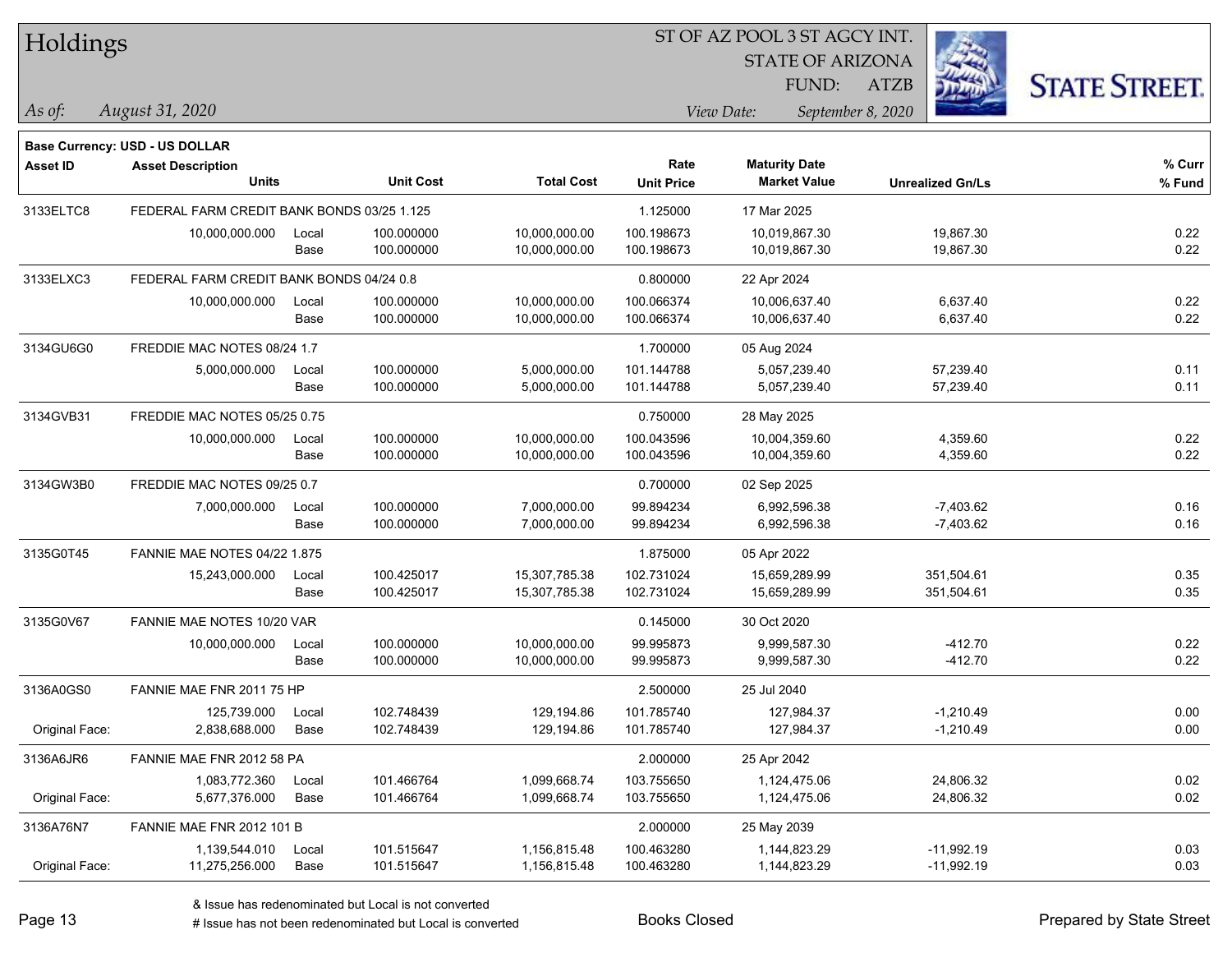#### ST OF AZ POOL 3 ST AGCY INT.

STATE OF ARIZONA

ATZB



**Base Currency: USD - US DOLLAR**

| <b>Asset ID</b> | <b>Asset Description</b>   |       |                  |                   | Rate              | <b>Maturity Date</b> |                         | % Curr |
|-----------------|----------------------------|-------|------------------|-------------------|-------------------|----------------------|-------------------------|--------|
|                 | <b>Units</b>               |       | <b>Unit Cost</b> | <b>Total Cost</b> | <b>Unit Price</b> | <b>Market Value</b>  | <b>Unrealized Gn/Ls</b> | % Fund |
| 3136AAEK7       | FANNIE MAE FNR 2012 129 TD |       |                  |                   | 2.000000          | 25 May 2040          |                         |        |
|                 | 1,038,511.930              | Local | 101.385458       | 1,052,900.08      | 103.941600        | 1,079,445.92         | 26,545.84               | 0.02   |
| Original Face:  | 5,677,376.000              | Base  | 101.385458       | 1,052,900.08      | 103.941600        | 1,079,445.92         | 26,545.84               | 0.02   |
| 3136ABRK1       | FANNIE MAE FNR 2013 9 PH   |       |                  |                   | 1.750000          | 25 Jul 2041          |                         |        |
|                 | 2,185,410.360              | Local | 100.786365       | 2,202,595.66      | 101.801630        | 2,224,783.37         | 22,187.71               | 0.05   |
| Original Face:  | 6,713,909.000              | Base  | 100.786365       | 2,202,595.66      | 101.801630        | 2,224,783.37         | 22,187.71               | 0.05   |
| 3136ABUD3       | FANNIE MAE FNR 2013 7 AC   |       |                  |                   | 1.250000          | 25 Feb 2028          |                         |        |
|                 | 1,414,108.490              | Local | 99.760007        | 1,410,714.73      | 101.359020        | 1,433,326.51         | 22,611.78               | 0.03   |
| Original Face:  | 5,677,376.000              | Base  | 99.760007        | 1,410,714.73      | 101.359020        | 1,433,326.51         | 22,611.78               | 0.03   |
| 3136ABUY7       | FANNIE MAE FNR 2013 7 GB   |       |                  |                   | 2.000000          | 25 Mar 2042          |                         |        |
|                 | 2,176,074.080              | Local | 101.492184       | 2,208,545.10      | 102.465370        | 2,229,722.36         | 21,177.26               | 0.05   |
| Original Face:  | 6,995,663.000              | Base  | 101.492184       | 2,208,545.10      | 102.465370        | 2,229,722.36         | 21,177.26               | 0.05   |
| 3136ABUZ4       | FANNIE MAE FNR 2013 7 AD   |       |                  |                   | 1.500000          | 25 Feb 2028          |                         |        |
|                 | 1,414,108.490              | Local | 100.232251       | 1,417,392.77      | 102.105620        | 1,443,884.24         | 26,491.47               | 0.03   |
| Original Face:  | 5,677,376.000              | Base  | 100.232251       | 1,417,392.77      | 102.105620        | 1,443,884.24         | 26,491.47               | 0.03   |
| 3136ABW74       | FANNIE MAE FNR 2013 6 AB   |       |                  |                   | 2.000000          | 25 Dec 2042          |                         |        |
|                 | 2,563,945.930              | Local | 100.676677       | 2,581,295.57      | 103.390130        | 2,650,867.03         | 69,571.46               | 0.06   |
| Original Face:  | 11,354,753.000             | Base  | 100.676677       | 2,581,295.57      | 103.390130        | 2,650,867.03         | 69,571.46               | 0.06   |
| 3136ACJX0       | FANNIE MAE FNR 2013 17 PB  |       |                  |                   | 1.750000          | 25 Mar 2039          |                         |        |
|                 | 632.141.130                | Local | 100.391890       | 634,618.43        | 100.291100        | 633.981.29           | $-637.14$               | 0.01   |
| Original Face:  | 5,677,376.000              | Base  | 100.391890       | 634,618.43        | 100.291100        | 633,981.29           | $-637.14$               | 0.01   |
| 3136AD2H1       | FANNIE MAE FNR 2013 43 XP  |       |                  |                   | 1.500000          | 25 Aug 2041          |                         |        |
|                 | 656,605.160                | Local | 98.622659        | 647,561.47        | 101.806400        | 668,466.08           | 20,904.61               | 0.01   |
| Original Face:  | 2,000,000.000              | Base  | 98.622659        | 647,561.47        | 101.806400        | 668,466.08           | 20,904.61               | 0.01   |
| 3136AEBJ5       | FANNIE MAE FNR 2013 47 YA  |       |                  |                   | 2.000000          | 25 May 2040          |                         |        |
|                 | 1,901,727.840              | Local | 101.571713       | 1,931,617.54      | 103.941600        | 1,976,686.34         | 45,068.80               | 0.04   |
| Original Face:  | 8,516,065.000              | Base  | 101.571713       | 1,931,617.54      | 103.941600        | 1,976,686.34         | 45,068.80               | 0.04   |
| 3136AELZ8       | FANNIE MAE FNR 2013 62 DB  |       |                  |                   | 1.250000          | 25 Jun 2028          |                         |        |
|                 | 1,229,701.080              | Local | 99.886633        | 1,228,307.01      | 101.113810        | 1,243,397.61         | 15,090.60               | 0.03   |
| Original Face:  | 5,677,376.000              | Base  | 99.886633        | 1,228,307.01      | 101.113810        | 1,243,397.61         | 15,090.60               | 0.03   |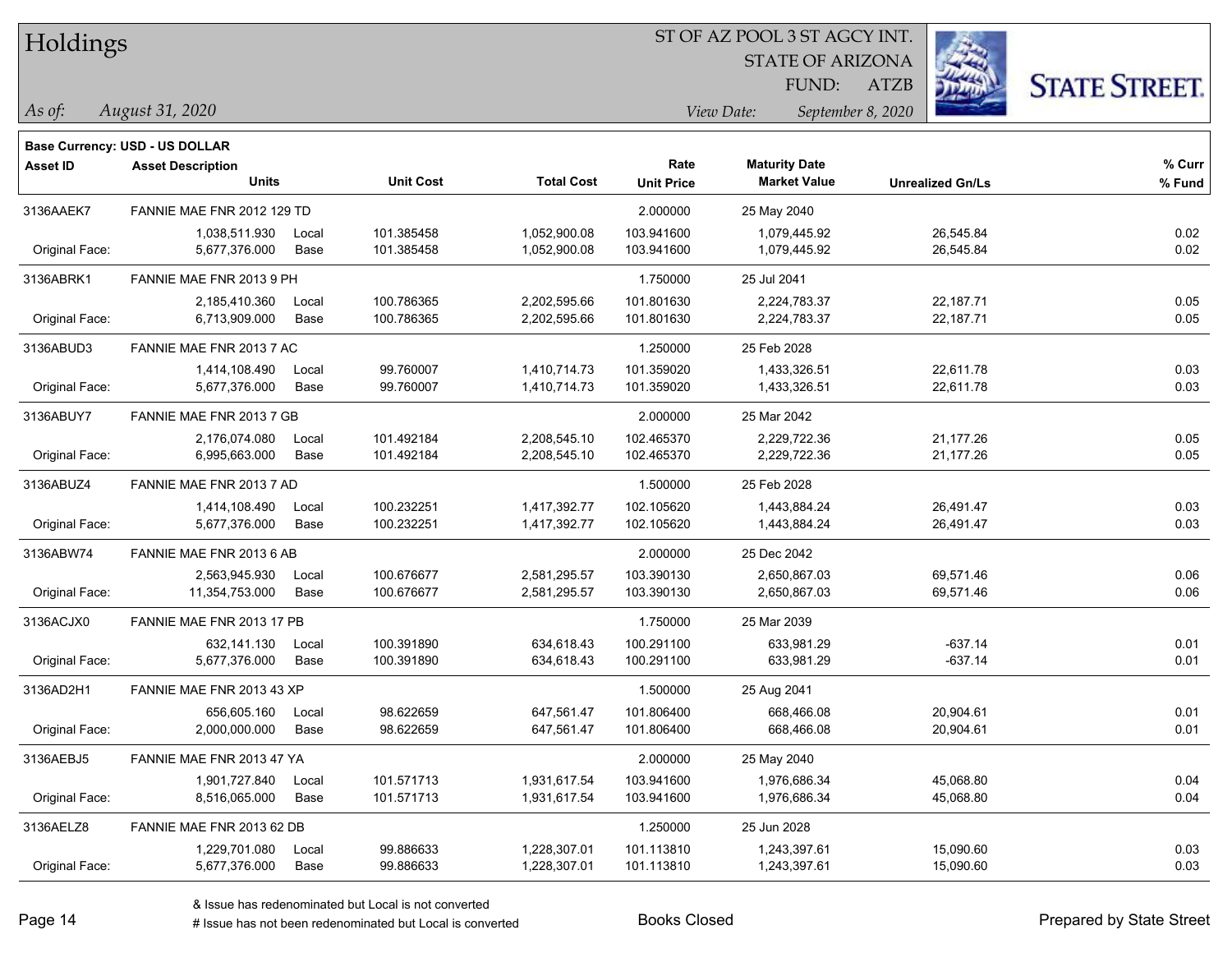| Holdings |
|----------|
|          |

STATE OF ARIZONA FUND:

ATZB



*As of: View Date: September 8, 2020*

| As of: | August 31, 2020 |
|--------|-----------------|
|        |                 |

|                | Base Currency: USD - US DOLLAR           |       |                  |                   |                           |                                             |                         |                    |
|----------------|------------------------------------------|-------|------------------|-------------------|---------------------------|---------------------------------------------|-------------------------|--------------------|
| Asset ID       | <b>Asset Description</b><br><b>Units</b> |       | <b>Unit Cost</b> | <b>Total Cost</b> | Rate<br><b>Unit Price</b> | <b>Maturity Date</b><br><b>Market Value</b> | <b>Unrealized Gn/Ls</b> | $%$ Curr<br>% Fund |
| 3136AJ2X3      | FANNIE MAE FNR 2014 25 WA                |       |                  |                   | 1.500000                  | 25 May 2029                                 |                         |                    |
|                | 2,108,815.140                            | Local | 98.513675        | 2,077,471.29      | 102.316030                | 2,157,655.93                                | 80,184.64               | 0.05               |
| Original Face: | 6,060,416.000                            | Base  | 98.513675        | 2,077,471.29      | 102.316030                | 2,157,655.93                                | 80,184.64               | 0.05               |
| 3136G4A37      | FANNIE MAE NOTES 07/25 0.67              |       |                  |                   | 0.670000                  | 28 Jul 2025                                 |                         |                    |
|                | 10,000,000.000                           | Local | 100.000000       | 10,000,000.00     | 100.018277                | 10,001,827.70                               | 1,827.70                | 0.22               |
|                |                                          | Base  | 100.000000       | 10,000,000.00     | 100.018277                | 10,001,827.70                               | 1,827.70                | 0.22               |
| 3137A1UN1      | FREDDIE MAC FHR 3725 PC                  |       |                  |                   | 2.250000                  | 15 Jan 2040                                 |                         |                    |
|                | 307,426.130                              | Local | 98.287367        | 302,161.05        | 102.898850                | 316,337.95                                  | 14,176.90               | 0.01               |
| Original Face: | 2,838,688.000                            | Base  | 98.287367        | 302,161.05        | 102.898850                | 316,337.95                                  | 14,176.90               | 0.01               |
| 3137A2PF2      | FREDDIE MAC FHR 3766 HE                  |       |                  |                   | 3.000000                  | 15 Nov 2020                                 |                         |                    |
|                | 1,275.450                                | Local | 100.115253       | 1,276.92          | 100.122490                | 1,277.01                                    | 0.09                    | 0.00               |
| Original Face: | 648,587.000                              | Base  | 100.115253       | 1,276.92          | 100.122490                | 1,277.01                                    | 0.09                    | 0.00               |
| 3137A62S0      | FREDDIE MAC FHR 3796 PE                  |       |                  |                   | 2.000000                  | 15 Feb 2040                                 |                         |                    |
|                | 542,567.170                              | Local | 100.129195       | 543,268.14        | 101.258320                | 549,394.40                                  | 6,126.26                | 0.01               |
| Original Face: | 5,946,910.000                            | Base  | 100.129195       | 543,268.14        | 101.258320                | 549,394.40                                  | 6,126.26                | 0.01               |
| 3137A7HC7      | FREDDIE MAC FHR 3800 KE                  |       |                  |                   | 3.500000                  | 15 Feb 2026                                 |                         |                    |
|                | 94,814.020                               | Local | 103.114466       | 97,766.97         | 105.182810                | 99,728.05                                   | 1,961.08                | 0.00               |
| Original Face: | 500,000.000                              | Base  | 103.114466       | 97,766.97         | 105.182810                | 99,728.05                                   | 1,961.08                | 0.00               |
| 3137ADHX8      | FREDDIE MAC FHR 3890 BA                  |       |                  |                   | 2.500000                  | 15 Nov 2040                                 |                         |                    |
|                | 666,180.520                              | Local | 101.348885       | 675,166.53        | 102.014780                | 679,602.59                                  | 4,436.06                | 0.02               |
| Original Face: | 11,354,753.000                           | Base  | 101.348885       | 675,166.53        | 102.014780                | 679,602.59                                  | 4,436.06                | 0.02               |
| 3137AFPD8      | FREDDIE MAC FHR 3919 CD                  |       |                  |                   | 2.500000                  | 15 Oct 2040                                 |                         |                    |
|                | 368,084.440                              | Local | 99.414949        | 365,930.96        | 102.254110                | 376,381.47                                  | 10,450.51               | 0.01               |
| Original Face: | 2,838,688.000                            | Base  | 99.414949        | 365,930.96        | 102.254110                | 376,381.47                                  | 10,450.51               | 0.01               |
| 3137AGAB6      | FREDDIE MAC FHR 3934 PB                  |       |                  |                   | 2.000000                  | 15 Jul 2041                                 |                         |                    |
|                | 514,298.300                              | Local | 99.977991        | 514,185.11        | 102.918580                | 529,308.51                                  | 15,123.40               | 0.01               |
| Original Face: | 2,838,688.000                            | Base  | 99.977991        | 514,185.11        | 102.918580                | 529,308.51                                  | 15,123.40               | 0.01               |
| 3137AGRX0      | FREDDIE MAC FHR 3935 JA                  |       |                  |                   | 2.000000                  | 15 May 2041                                 |                         |                    |
|                | 332,557.920                              | Local | 99.956089        | 332,411.89        | 103.062960                | 342,744.04                                  | 10,332.15               | 0.01               |
| Original Face: | 3,247,459.000                            | Base  | 99.956089        | 332,411.89        | 103.062960                | 342,744.04                                  | 10,332.15               | 0.01               |
|                |                                          |       |                  |                   |                           |                                             |                         |                    |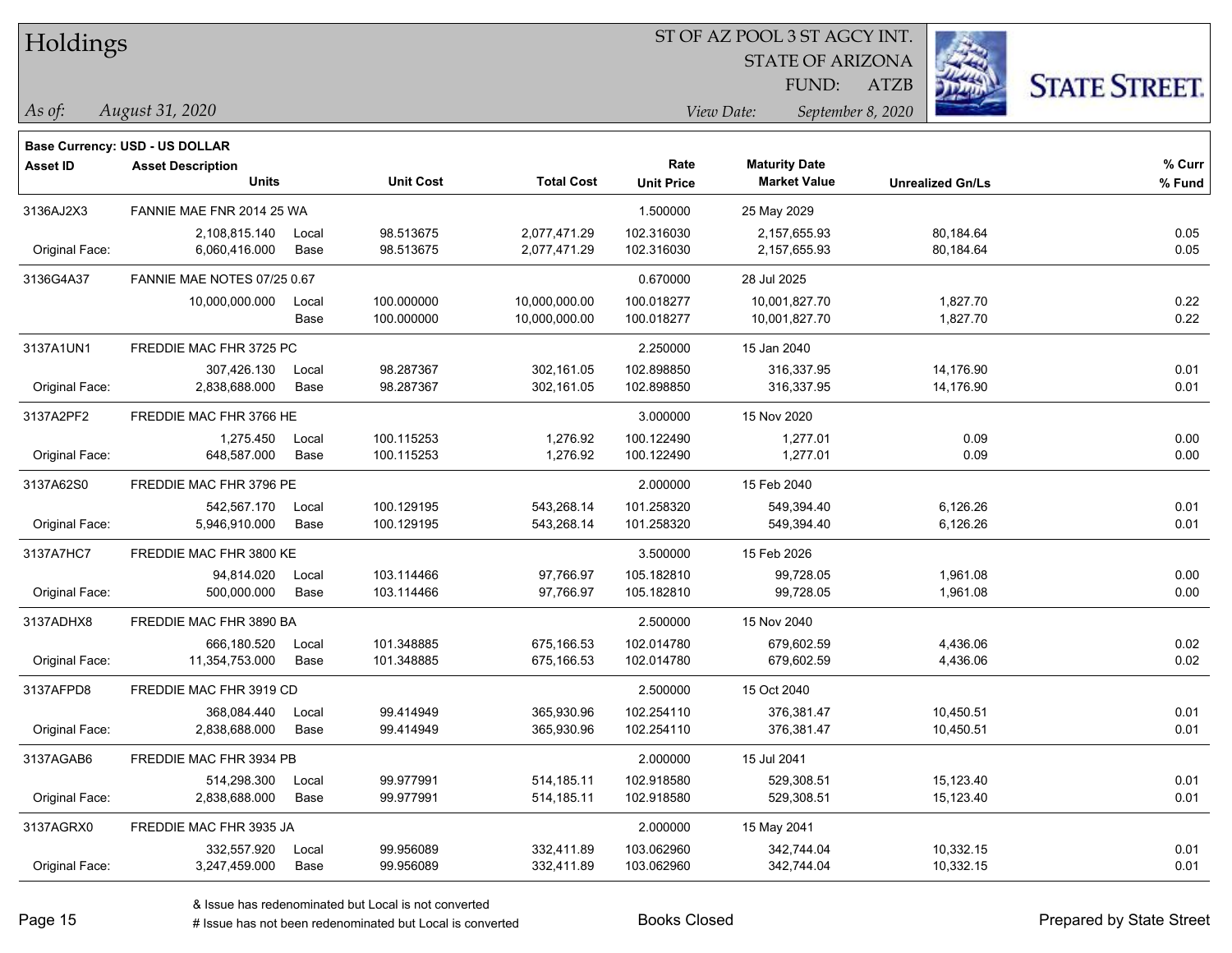| Holdings |
|----------|
|          |

STATE OF ARIZONA FUND:

ATZB



*As of: View Date: September 8, 2020*

| As of: | August 31, 2020 |  |
|--------|-----------------|--|
|        |                 |  |

|                 | <b>Base Currency: USD - US DOLLAR</b> |       |                  |                   |                   |                      |                         |        |
|-----------------|---------------------------------------|-------|------------------|-------------------|-------------------|----------------------|-------------------------|--------|
| <b>Asset ID</b> | <b>Asset Description</b>              |       |                  |                   | Rate              | <b>Maturity Date</b> |                         | % Curr |
|                 | <b>Units</b>                          |       | <b>Unit Cost</b> | <b>Total Cost</b> | <b>Unit Price</b> | <b>Market Value</b>  | <b>Unrealized Gn/Ls</b> | % Fund |
| 3137ANK95       | FREDDIE MAC FHR 4024 C                |       |                  |                   | 3.000000          | 15 Mar 2027          |                         |        |
|                 | 1,157,892.430                         | Local | 100.191294       | 1,160,107.41      | 106.115500        | 1,228,703.34         | 68,595.93               | 0.03   |
| Original Face:  | 5,677,376.000                         | Base  | 100.191294       | 1,160,107.41      | 106.115500        | 1,228,703.34         | 68,595.93               | 0.03   |
| 3137AR5L6       | FREDDIE MAC FHR 4060 JC               |       |                  |                   | 2.000000          | 15 Feb 2041          |                         |        |
|                 | 1,697,339.130                         | Local | 100.357581       | 1,703,408.50      | 102.380190        | 1,737,739.03         | 34,330.53               | 0.04   |
| Original Face:  | 8,516,065.000                         | Base  | 100.357581       | 1,703,408.50      | 102.380190        | 1,737,739.03         | 34,330.53               | 0.04   |
| 3137AXMZ3       | FREDDIE MAC FHR 4152 AG               |       |                  |                   | 1.500000          | 15 Jan 2028          |                         |        |
|                 | 1,759,454.190                         | Local | 100.062652       | 1,760,556.53      | 101.403050        | 1,784,140.21         | 23,583.68               | 0.04   |
| Original Face:  | 7,380,589.000                         | Base  | 100.062652       | 1,760,556.53      | 101.403050        | 1,784,140.21         | 23,583.68               | 0.04   |
| 3137AYLB5       | FREDDIE MAC FHR 4161 CD               |       |                  |                   | 2.000000          | 15 Feb 2043          |                         |        |
|                 | 2,196,241.980                         | Local | 101.248353       | 2,223,658.83      | 103.174800        | 2,265,968.27         | 42,309.44               | 0.05   |
| Original Face:  | 5,677,376.000                         | Base  | 101.248353       | 2,223,658.83      | 103.174800        | 2,265,968.27         | 42,309.44               | 0.05   |
| 3137AYSG7       | FREDDIE MAC FHR 4165 TD               |       |                  |                   | 1.500000          | 15 Dec 2042          |                         |        |
|                 | 1,401,600.150                         | Local | 100.023510       | 1,401,929.66      | 100.890940        | 1,414,087.57         | 12,157.91               | 0.03   |
| Original Face:  | 5,677,376.000                         | Base  | 100.023510       | 1,401,929.66      | 100.890940        | 1,414,087.57         | 12,157.91               | 0.03   |
| 3137AYSH5       | FREDDIE MAC FHR 4165 TE               |       |                  |                   | 1.750000          | 15 Dec 2042          |                         |        |
|                 | 3,504,000.630                         | Local | 100.728869       | 3,529,540.19      | 101.712450        | 3,564,004.89         | 34,464.70               | 0.08   |
| Original Face:  | 14,193,441.000                        | Base  | 100.728869       | 3,529,540.19      | 101.712450        | 3,564,004.89         | 34,464.70               | 0.08   |
| 3137B0GK4       | FREDDIE MAC FHR 4173 AG               |       |                  |                   | 2.000000          | 15 Mar 2043          |                         |        |
|                 | 2,705,355.720                         | Local | 100.464384       | 2,717,918.95      | 102.078560        | 2,761,588.16         | 43,669.21               | 0.06   |
| Original Face:  | 14, 193, 441.000                      | Base  | 100.464384       | 2,717,918.95      | 102.078560        | 2,761,588.16         | 43,669.21               | 0.06   |
| 3137B1EM0       | FREDDIE MAC FHR 4191 AP               |       |                  |                   | 2.000000          | 15 Mar 2043          |                         |        |
|                 | 823,318.670                           | Local | 99.895748        | 822,460.34        | 103.377040        | 851,122.47           | 28,662.13               | 0.02   |
| Original Face:  | 3,250,000.000                         | Base  | 99.895748        | 822,460.34        | 103.377040        | 851,122.47           | 28,662.13               | 0.02   |
| 3137B1VH2       | FREDDIE MAC FHR 4210 AC               |       |                  |                   | 2.000000          | 15 Mar 2040          |                         |        |
|                 | 1,436,070.790                         | Local | 100.512547       | 1,443,431.33      | 101.109710        | 1,452,007.01         | 8,575.68                | 0.03   |
| Original Face:  | 5,677,376.000                         | Base  | 100.512547       | 1,443,431.33      | 101.109710        | 1,452,007.01         | 8,575.68                | 0.03   |
| 3137B1ZD7       | FREDDIE MAC FHR 4204 QA               |       |                  |                   | 1.500000          | 15 Jul 2042          |                         |        |
|                 | 2,370,501.540                         | Local | 99.906167        | 2,368,277.23      | 102.177720        | 2,422,124.43         | 53,847.20               | 0.05   |
| Original Face:  | 8,516,065.000                         | Base  | 99.906167        | 2,368,277.23      | 102.177720        | 2,422,124.43         | 53,847.20               | 0.05   |
|                 |                                       |       |                  |                   |                   |                      |                         |        |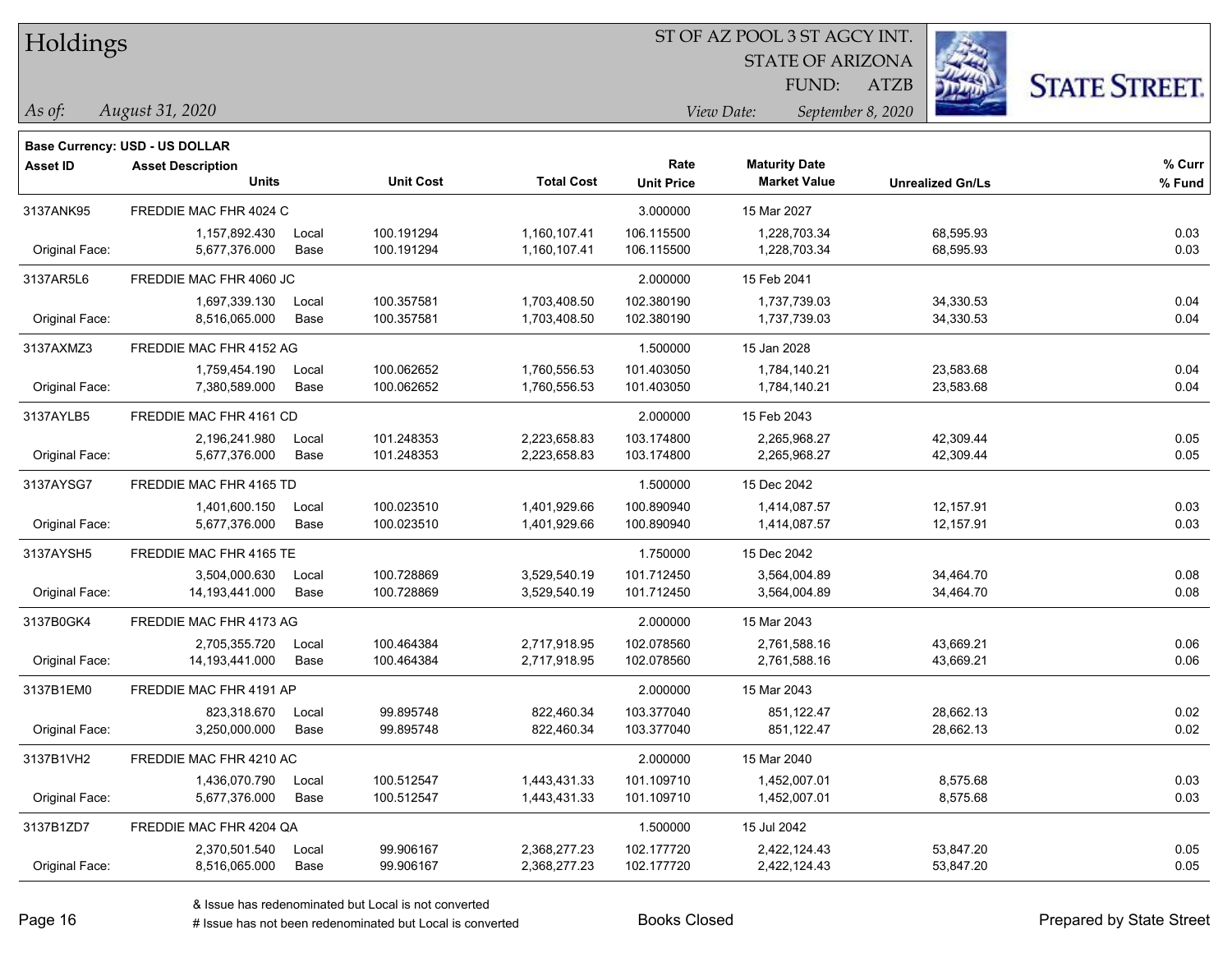| Holdings |
|----------|
|          |

STATE OF ARIZONA

ATZB



**Base Currency: USD - US DOLLAR**

| <b>Asset ID</b> | <b>Asset Description</b><br><b>Units</b> |       | <b>Unit Cost</b> | <b>Total Cost</b> | Rate<br><b>Unit Price</b> | <b>Maturity Date</b><br><b>Market Value</b> | <b>Unrealized Gn/Ls</b> | % Curr<br>% Fund |
|-----------------|------------------------------------------|-------|------------------|-------------------|---------------------------|---------------------------------------------|-------------------------|------------------|
|                 |                                          |       |                  |                   |                           |                                             |                         |                  |
| 3137B2CF5       | FREDDIE MAC FHR 4203 DC                  |       |                  |                   | 1.750000                  | 15 Apr 2033                                 |                         |                  |
|                 | 586,022.960                              | Local | 97.941301        | 573,958.51        | 102.448270                | 600,370.38                                  | 26,411.87               | 0.01             |
| Original Face:  | 2,500,000.000                            | Base  | 97.941301        | 573,958.51        | 102.448270                | 600,370.38                                  | 26,411.87               | 0.01             |
| 3137BUFZ6       | FREDDIE MAC FHR 4646 TB                  |       |                  |                   | 3.500000                  | 15 Apr 2028                                 |                         |                  |
|                 | 3,087,794.000                            | Local | 102.614164       | 3,168,514.00      | 105.259460                | 3,250,195.29                                | 81,681.29               | 0.07             |
| Original Face:  | 10,000,000.000                           | Base  | 102.614164       | 3,168,514.00      | 105.259460                | 3,250,195.29                                | 81,681.29               | 0.07             |
| 3137BVEP7       | FREDDIE MAC FHR 4655 JA                  |       |                  |                   | 3.000000                  | 15 Oct 2040                                 |                         |                  |
|                 | 1,746,590.200                            | Local | 101.729740       | 1,776,801.67      | 101.365980                | 1,770,448.27                                | $-6,353.40$             | 0.04             |
| Original Face:  | 5,000,000.000                            | Base  | 101.729740       | 1,776,801.67      | 101.365980                | 1,770,448.27                                | $-6,353.40$             | 0.04             |
| 3137F4VC3       | FREDDIE MAC FHR 4774 G                   |       |                  |                   | 4.000000                  | 15 Aug 2042                                 |                         |                  |
|                 | 2,133,014.400                            | Local | 102.419806       | 2,184,629.22      | 100.782920                | 2,149,714.20                                | $-34,915.02$            | 0.05             |
| Original Face:  | 10,000,000.000                           | Base  | 102.419806       | 2,184,629.22      | 100.782920                | 2,149,714.20                                | $-34,915.02$            | 0.05             |
| 3137F4ZH8       | FREDDIE MAC FHR 4791 GA                  |       |                  |                   | 3.500000                  | 15 Sep 2040                                 |                         |                  |
|                 | 35,357.690                               | Local | 101.035192       | 35,723.71         | 99.971060                 | 35,347.46                                   | $-376.25$               | 0.00             |
| Original Face:  | 5,000,000.000                            | Base  | 101.035192       | 35,723.71         | 99.971060                 | 35,347.46                                   | $-376.25$               | 0.00             |
| 3137FEVG2       | FREDDIE MAC FHR 4800 TA                  |       |                  |                   | 4.000000                  | 15 Apr 2042                                 |                         |                  |
|                 | 530,247.090                              | Local | 101.754414       | 539,549.82        | 100.321750                | 531,953.16                                  | $-7,596.66$             | 0.01             |
| Original Face:  | 5,000,000.000                            | Base  | 101.754414       | 539,549.82        | 100.321750                | 531,953.16                                  | $-7,596.66$             | 0.01             |
| 31393DDG3       | FANNIE MAE FNR 2003 58 M                 |       |                  |                   | 3.500000                  | 25 Jul 2033                                 |                         |                  |
|                 | 572.011.950                              | Local | 101.142878       | 578,549.35        | 108.823520                | 622.483.54                                  | 43,934.19               | 0.01             |
| Original Face:  | 44,567,405.000                           | Base  | 101.142878       | 578,549.35        | 108.823520                | 622,483.54                                  | 43,934.19               | 0.01             |
| 31396WBV7       | FANNIE MAE FNR 2007 56 EP                |       |                  |                   | 5.500000                  | 25 Jun 2027                                 |                         |                  |
|                 | 22,128.910                               | Local | 106.996956       | 23,677.26         | 110.617040                | 24,478.35                                   | 801.09                  | 0.00             |
| Original Face:  | 1,000,000.000                            | Base  | 106.996956       | 23,677.26         | 110.617040                | 24,478.35                                   | 801.09                  | 0.00             |
| 31397NJ30       | FANNIE MAE FNR 2009 29 PA                |       |                  |                   | 5.000000                  | 25 May 2049                                 |                         |                  |
|                 | 764,396.620                              | Local | 105.752591       | 808,369.23        | 118.671430                | 907,120.40                                  | 98,751.17               | 0.02             |
| Original Face:  | 24,898,134.000                           | Base  | 105.752591       | 808,369.23        | 118.671430                | 907,120.40                                  | 98,751.17               | 0.02             |
| 31398SP80       | FANNIE MAE FNR 2010 135 EA               |       |                  |                   | 3.000000                  | 25 Jan 2040                                 |                         |                  |
|                 | 359,301.540                              | Local | 99.239856        | 356,570.33        | 102.435050                | 368,050.71                                  | 11,480.38               | 0.01             |
| Original Face:  | 5,677,376.000                            | Base  | 99.239856        | 356,570.33        | 102.435050                | 368,050.71                                  | 11,480.38               | 0.01             |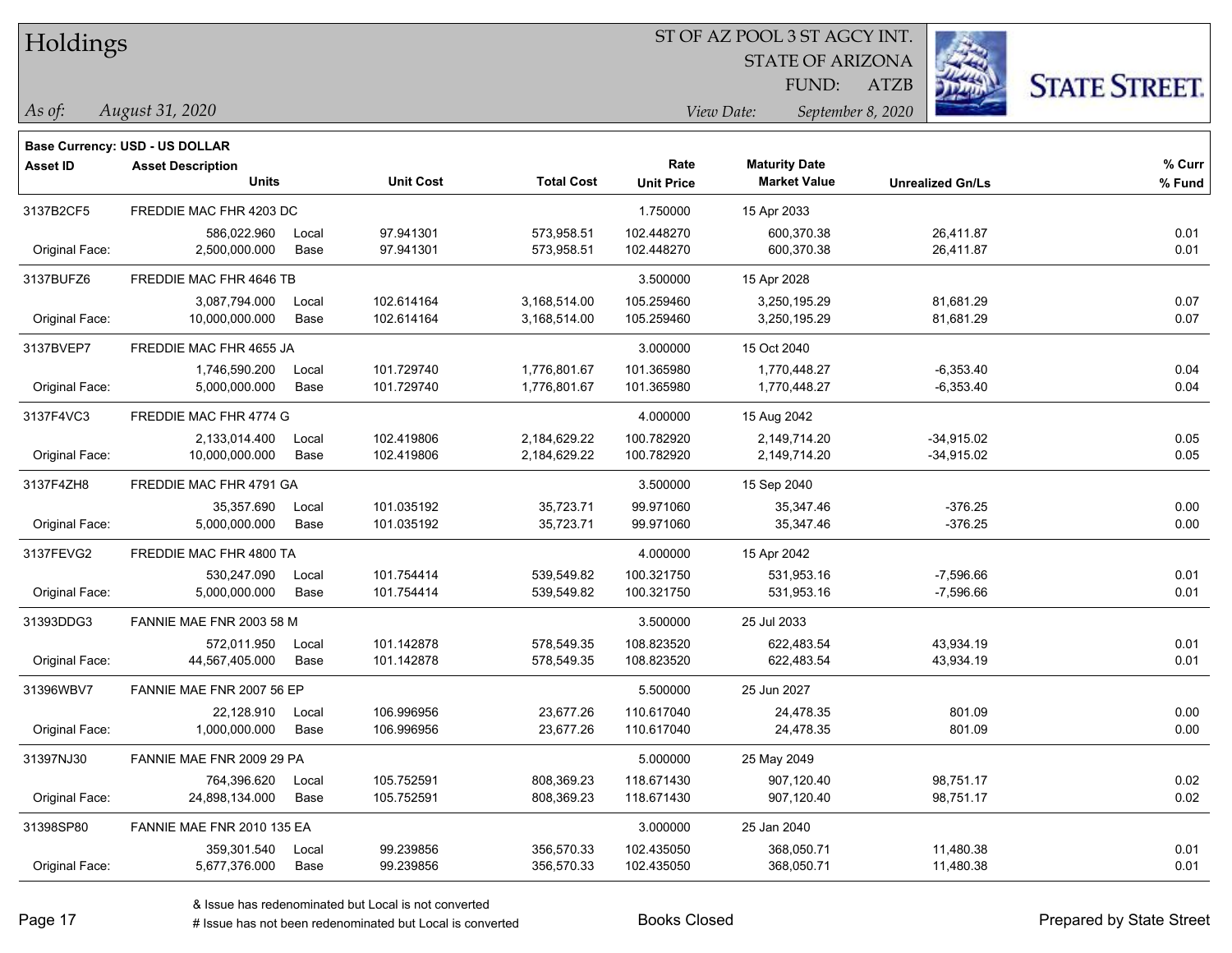| Holdings |
|----------|
|          |

STATE OF ARIZONA

ATZB



|                 | <b>Base Currency: USD - US DOLLAR</b>           |       |                  |                   |                   |                      |                         |        |
|-----------------|-------------------------------------------------|-------|------------------|-------------------|-------------------|----------------------|-------------------------|--------|
| <b>Asset ID</b> | <b>Asset Description</b>                        |       |                  |                   | Rate              | <b>Maturity Date</b> |                         | % Curr |
|                 | <b>Units</b>                                    |       | <b>Unit Cost</b> | <b>Total Cost</b> | <b>Unit Price</b> | <b>Market Value</b>  | <b>Unrealized Gn/Ls</b> | % Fund |
| 31398WC36       | FREDDIE MAC FHR 3620 PA                         |       |                  |                   | 4.500000          | 15 Dec 2039          |                         |        |
|                 | 328,106.440                                     | Local | 104.936432       | 344,303.19        | 109.041970        | 357,773.73           | 13,470.54               | 0.01   |
| Original Face:  | 8,516,065.000                                   | Base  | 104.936432       | 344,303.19        | 109.041970        | 357,773.73           | 13,470.54               | 0.01   |
| 31422BTG5       | FARMER MAC NOTES 01/24 1.82                     |       |                  |                   | 1.820000          | 29 Jan 2024          |                         |        |
|                 | 5,000,000.000                                   | Local | 100.000000       | 5,000,000.00      | 101.039780        | 5,051,989.00         | 51,989.00               | 0.11   |
|                 |                                                 | Base  | 100.000000       | 5,000,000.00      | 101.039780        | 5,051,989.00         | 51,989.00               | 0.11   |
| 31677QBP3       | FIFTH THIRD BANK SR UNSECURED 07/21 VAR         |       |                  |                   | 0.684500          | 26 Jul 2021          |                         |        |
|                 | 2,000,000.000                                   | Local | 100.000000       | 2,000,000.00      | 100.331648        | 2,006,632.96         | 6,632.96                | 0.04   |
|                 |                                                 | Base  | 100.000000       | 2,000,000.00      | 100.331648        | 2,006,632.96         | 6,632.96                | 0.04   |
| 345397YP2       | FORD MOTOR CREDIT CO LLC SR UNSECURED 08/22 VAR |       |                  | 1.331000          | 03 Aug 2022       |                      |                         |        |
|                 | 20,000,000.000                                  | Local | 100.000000       | 20,000,000.00     | 94.286312         | 18,857,262.40        | $-1,142,737.60$         | 0.42   |
|                 |                                                 | Base  | 100.000000       | 20,000,000.00     | 94.286312         | 18,857,262.40        | $-1,142,737.60$         | 0.42   |
| 36241KJZ2       | GNMA POOL 782080 GN 02/21 FIXED 4.5             |       |                  | 4.500000          | 15 Feb 2021       |                      |                         |        |
|                 | 262.210                                         | Local | 100.446207       | 263.38            | 101.150597        | 265.23               | 1.85                    | 0.00   |
| Original Face:  | 1,675,000.000                                   | Base  | 100.446207       | 263.38            | 101.150597        | 265.23               | 1.85                    | 0.00   |
| 369550AW8       | GENERAL DYNAMICS CORP COMPANY GUAR 08/23 1.875  |       |                  | 1.875000          | 15 Aug 2023       |                      |                         |        |
|                 | 1,250,000.000                                   | Local | 104.088969       | 1,301,112.11      | 104.051612        | 1,300,645.15         | -466.96                 | 0.03   |
|                 |                                                 | Base  | 104.088969       | 1,301,112.11      | 104.051612        | 1,300,645.15         | -466.96                 | 0.03   |
| 369550BF4       | GENERAL DYNAMICS CORP COMPANY GUAR 05/21 VAR    |       |                  |                   | 0.632500          | 11 May 2021          |                         |        |
|                 | 5,000,000.000                                   | Local | 100.000000       | 5,000,000.00      | 100.214091        | 5,010,704.55         | 10,704.55               | 0.11   |
|                 |                                                 | Base  | 100.000000       | 5,000,000.00      | 100.214091        | 5,010,704.55         | 10,704.55               | 0.11   |
| 370334CB8       | GENERAL MILLS INC SR UNSECURED 04/21 VAR        |       |                  |                   | 0.810880          | 16 Apr 2021          |                         |        |
|                 | 6,375,000.000                                   | Local | 100.139010       | 6,383,861.89      | 100.260838        | 6,391,628.42         | 7,766.53                | 0.14   |
|                 |                                                 | Base  | 100.139010       | 6,383,861.89      | 100.260838        | 6,391,628.42         | 7,766.53                | 0.14   |
| 38376JFP4       | GOVERNMENT NATIONAL MORTGAGE A GNR 2009 106 HA  |       |                  |                   | 4.000000          | 16 Nov 2039          |                         |        |
|                 | 57,042.450                                      | Local | 105.269707       | 60,048.42         | 111.671550        | 63,700.19            | 3,651.77                | 0.00   |
| Original Face:  | 877,500.000                                     | Base  | 105.269707       | 60,048.42         | 111.671550        | 63,700.19            | 3,651.77                | 0.00   |
| 38378BWR6       | GOVERNMENT NATIONAL MORTGAGE A GNR 2012 83 AC   |       |                  |                   | 1.718500          | 16 May 2045          |                         |        |
|                 | 1,740,447.120                                   | Local | 98.885396        | 1,721,048.02      | 101.487340        | 1,766,333.49         | 45,285.47               | 0.04   |
| Original Face:  | 3,000,000.000                                   | Base  | 98.885396        | 1,721,048.02      | 101.487340        | 1,766,333.49         | 45,285.47               | 0.04   |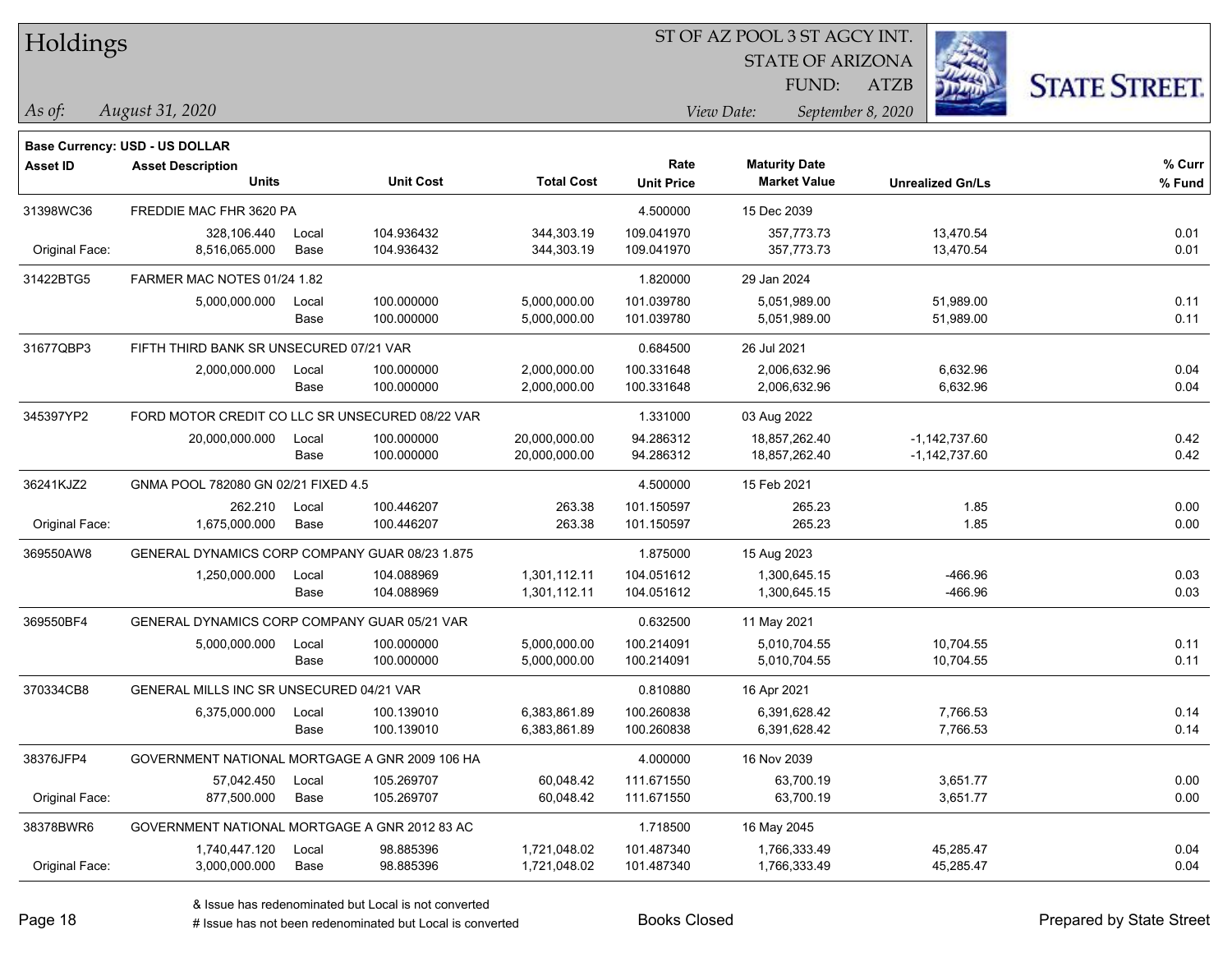#### ST OF AZ POOL 3 ST AGCY INT.

STATE OF ARIZONA

ATZB



**Base Currency: USD - US DOLLAR**

| <b>Asset ID</b> | <b>Asset Description</b><br><b>Units</b>        |               | <b>Unit Cost</b>         | <b>Total Cost</b>              | Rate<br><b>Unit Price</b> | <b>Maturity Date</b><br><b>Market Value</b> | <b>Unrealized Gn/Ls</b>  | $%$ Curr<br>% Fund |
|-----------------|-------------------------------------------------|---------------|--------------------------|--------------------------------|---------------------------|---------------------------------------------|--------------------------|--------------------|
| 38378BX38       | GOVERNMENT NATIONAL MORTGAGE A GNR 2012 132 AC  |               |                          |                                | 1.619870                  | 16 Jun 2053                                 |                          |                    |
| Original Face:  | 3,313,770.000<br>10,000,000.000                 | Local<br>Base | 95.510159<br>95.510159   | 3,164,986.98<br>3,164,986.98   | 100.755380<br>100.755380  | 3,338,801.56<br>3,338,801.56                | 173,814.58<br>173,814.58 | 0.07<br>0.07       |
| 38378EQC0       | GOVERNMENT NATIONAL MORTGAGE A GNR 2012 69 QC   |               |                          |                                | 2.000000                  | 16 Mar 2041                                 |                          |                    |
| Original Face:  | 2,797,647.830<br>10,493,495.000                 | Local<br>Base | 102.052634<br>102.052634 | 2,855,073.31<br>2,855,073.31   | 103.639090<br>103.639090  | 2,899,456.75<br>2,899,456.75                | 44,383.44<br>44,383.44   | 0.06<br>0.06       |
| 38379UW28       | GOVERNMENT NATIONAL MORTGAGE A GNR 2016 158 AE  |               |                          |                                | 2.050000                  | 16 Aug 2057                                 |                          |                    |
| Original Face:  | 4,149,923.300<br>5,000,000.000                  | Local<br>Base | 96.438183<br>96.438183   | 4,002,110.63<br>4,002,110.63   | 102.488700<br>102.488700  | 4,253,202.44<br>4,253,202.44                | 251,091.81<br>251,091.81 | 0.09<br>0.09       |
| 38380GPY4       | GOVERNMENT NATIONAL MORTGAGE A GNR 2017 118 KH  |               |                          |                                | 2.250000                  | 20 Oct 2046                                 |                          |                    |
| Original Face:  | 2,101,367.100<br>5,000,000.000                  | Local<br>Base | 99.901779<br>99.901779   | 2,099,303.11<br>2,099,303.11   | 103.015240<br>103.015240  | 2,164,728.36<br>2,164,728.36                | 65,425.25<br>65,425.25   | 0.05<br>0.05       |
| 38381YQU1       | GOVERNMENT NATIONAL MORTGAGE A GNR 2019 111 BG  |               |                          |                                | 2.500000                  | 20 Apr 2049                                 |                          |                    |
| Original Face:  | 2,468,305.850<br>5,000,000.000                  | Local<br>Base | 100.683454<br>100.683454 | 2,485,175.58<br>2,485,175.58   | 101.177230<br>101.177230  | 2,497,363.49<br>2,497,363.49                | 12,187.91<br>12,187.91   | 0.06<br>0.06       |
| 427866BC1       | HERSHEY COMPANY SR UNSECURED 11/24 2.05         |               |                          |                                | 2.050000                  | 15 Nov 2024                                 |                          |                    |
|                 | 1,000,000.000                                   | Local<br>Base | 99.928531<br>99.928531   | 999,285.31<br>999,285.31       | 106.101839<br>106.101839  | 1,061,018.39<br>1,061,018.39                | 61,733.08<br>61,733.08   | 0.02<br>0.02       |
| 427866BF4       | HERSHEY COMPANY SR UNSECURED 06/25 0.9          |               |                          | 0.900000                       | 01 Jun 2025               |                                             |                          |                    |
|                 | 2,000,000.000                                   | Local<br>Base | 99.824482<br>99.824482   | 1,996,489.64<br>1,996,489.64   | 101.032609<br>101.032609  | 2,020,652.18<br>2,020,652.18                | 24,162.54<br>24,162.54   | 0.04<br>0.04       |
| 438516BT2       | HONEYWELL INTERNATIONAL SR UNSECURED 08/22 2.15 |               |                          |                                | 2.150000                  | 08 Aug 2022                                 |                          |                    |
|                 | 15,680,000.000                                  | Local<br>Base | 101.066957<br>101.066957 | 15,847,298.89<br>15,847,298.89 | 103.224779<br>103.224779  | 16,185,645.35<br>16, 185, 645. 35           | 338,346.46<br>338,346.46 | 0.36<br>0.36       |
| 438516CB0       | HONEYWELL INTERNATIONAL SR UNSECURED 06/25 1.35 |               |                          |                                | 1.350000                  | 01 Jun 2025                                 |                          |                    |
|                 | 3,000,000.000                                   | Local<br>Base | 99.990586<br>99.990586   | 2,999,717.58<br>2,999,717.58   | 103.013420<br>103.013420  | 3,090,402.60<br>3,090,402.60                | 90,685.02<br>90,685.02   | 0.07<br>0.07       |
| 438516CD6       | HONEYWELL INTERNATIONAL SR UNSECURED 08/22 VAR  |               |                          |                                | 0.497750                  | 19 Aug 2022                                 |                          |                    |
|                 | 2,000,000.000                                   | Local<br>Base | 100.000000<br>100.000000 | 2,000,000.00<br>2,000,000.00   | 100.074800<br>100.074800  | 2,001,496.00<br>2,001,496.00                | 1,496.00<br>1,496.00     | 0.04<br>0.04       |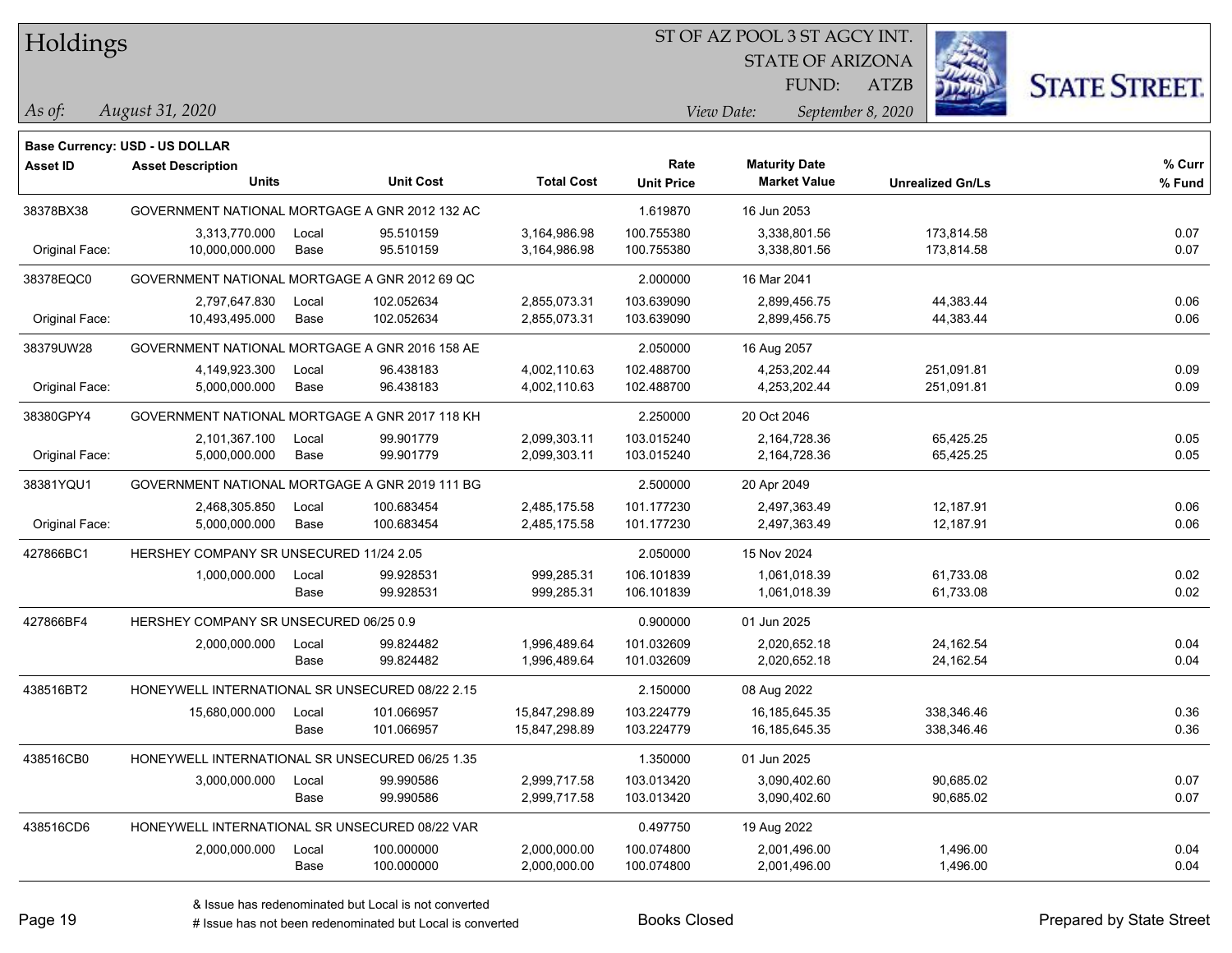| Holdings |
|----------|
|          |

STATE OF ARIZONA

ATZB



**Base Currency: USD - US DOLLAR**

| <b>Asset ID</b> | <b>Asset Description</b><br><b>Units</b>        |               | <b>Unit Cost</b>         | <b>Total Cost</b>              | Rate<br><b>Unit Price</b> | <b>Maturity Date</b><br><b>Market Value</b> | <b>Unrealized Gn/Ls</b>        | % Curr<br>% Fund |
|-----------------|-------------------------------------------------|---------------|--------------------------|--------------------------------|---------------------------|---------------------------------------------|--------------------------------|------------------|
| 44932HAK9       | IBM CREDIT LLC SR UNSECURED 11/20 3.45          |               |                          |                                | 3.450000                  | 30 Nov 2020                                 |                                |                  |
|                 | 10,000,000.000                                  | Local<br>Base | 99.990274<br>99.990274   | 9,999,027.36<br>9,999,027.36   | 100.776944<br>100.776944  | 10,077,694.40<br>10,077,694.40              | 78,667.04<br>78,667.04         | 0.22<br>0.22     |
| 45905U5U4       | INTL BK RECON + DEVELOP SR UNSECURED 01/23 1.75 |               |                          |                                | 1.750000                  | 27 Jan 2023                                 |                                |                  |
|                 | 10,000,000.000                                  | Local<br>Base | 100.000000<br>100.000000 | 10,000,000.00<br>10,000,000.00 | 100.522763<br>100.522763  | 10,052,276.30<br>10,052,276.30              | 52,276.30<br>52,276.30         | 0.22<br>0.22     |
| 459200JQ5       | IBM CORP SR UNSECURED 01/22 2.5                 |               |                          |                                | 2.500000                  | 27 Jan 2022                                 |                                |                  |
|                 | 4,000,000.000                                   | Local<br>Base | 103.087294<br>103.087294 | 4,123,491.74<br>4,123,491.74   | 103.114642<br>103.114642  | 4,124,585.68<br>4,124,585.68                | 1,093.94<br>1,093.94           | 0.09<br>0.09     |
| 46649CAQ6       | JP MORGAN MORTGAGE TRUST JPMMT 2018 4 A15 144A  |               |                          |                                | 3.500000                  | 25 Oct 2048                                 |                                |                  |
| Original Face:  | 1,152,751.530<br>5,000,000.000                  | Local<br>Base | 99.627576<br>99.627576   | 1,148,458.41<br>1,148,458.41   | 100.140350<br>100.140350  | 1,154,369.42<br>1,154,369.42                | 5,911.01<br>5,911.01           | 0.03<br>0.03     |
| 478160CN2       | JOHNSON + JOHNSON SR UNSECURED 09/25 0.55       |               |                          |                                | 0.550000                  | 01 Sep 2025                                 |                                |                  |
|                 | 5,000,000.000                                   | Local<br>Base | 99.891423<br>99.891423   | 4,994,571.17<br>4,994,571.17   | 100.268351<br>100.268351  | 5,013,417.55<br>5,013,417.55                | 18,846.38<br>18,846.38         | 0.11<br>0.11     |
| 48128GG79       | JPMORGAN CHASE + CO SR UNSECURED 08/24 2.25     |               |                          |                                | 2.250000                  | 30 Aug 2024                                 |                                |                  |
|                 | 5,000,000.000                                   | Local<br>Base | 100.000000<br>100.000000 | 5,000,000.00<br>5,000,000.00   | 101.102138<br>101.102138  | 5,055,106.90<br>5,055,106.90                | 55,106.90<br>55,106.90         | 0.11<br>0.11     |
| 48128GL73       | JPMORGAN CHASE + CO SR UNSECURED 10/24 VAR      |               |                          |                                | 2.250000                  | 31 Oct 2024                                 |                                |                  |
|                 | 15,000,000.000                                  | Local<br>Base | 100.000000<br>100.000000 | 15,000,000.00<br>15,000,000.00 | 98.975054<br>98.975054    | 14,846,258.10<br>14,846,258.10              | $-153,741.90$<br>$-153,741.90$ | 0.33<br>0.33     |
| 48128GM49       | JPMORGAN CHASE + CO SR UNSECURED 11/24 VAR      |               |                          |                                | 2.300000                  | 27 Nov 2024                                 |                                |                  |
|                 | 5,000,000.000                                   | Local<br>Base | 100.000000<br>100.000000 | 5,000,000.00<br>5,000,000.00   | 100.599885<br>100.599885  | 5,029,994.25<br>5,029,994.25                | 29,994.25<br>29,994.25         | 0.11<br>0.11     |
| 48128GN97       | JPMORGAN CHASE + CO SR UNSECURED 12/24 VAR      |               |                          |                                | 2.300000                  | 23 Dec 2024                                 |                                |                  |
|                 | 10,000,000.000                                  | Local<br>Base | 100.000000<br>100.000000 | 10,000,000.00<br>10,000,000.00 | 99.938382<br>99.938382    | 9,993,838.20<br>9,993,838.20                | $-6,161.80$<br>$-6,161.80$     | 0.22<br>0.22     |
| 48128GV56       | JPMORGAN CHASE + CO SR UNSECURED 08/25 0.8      |               |                          |                                | 0.800000                  | 18 Aug 2025                                 |                                |                  |
|                 | 5,000,000.000                                   | Local<br>Base | 100.000000<br>100.000000 | 5,000,000.00<br>5,000,000.00   | 99.343077<br>99.343077    | 4,967,153.85<br>4,967,153.85                | $-32,846.15$<br>$-32,846.15$   | 0.11<br>0.11     |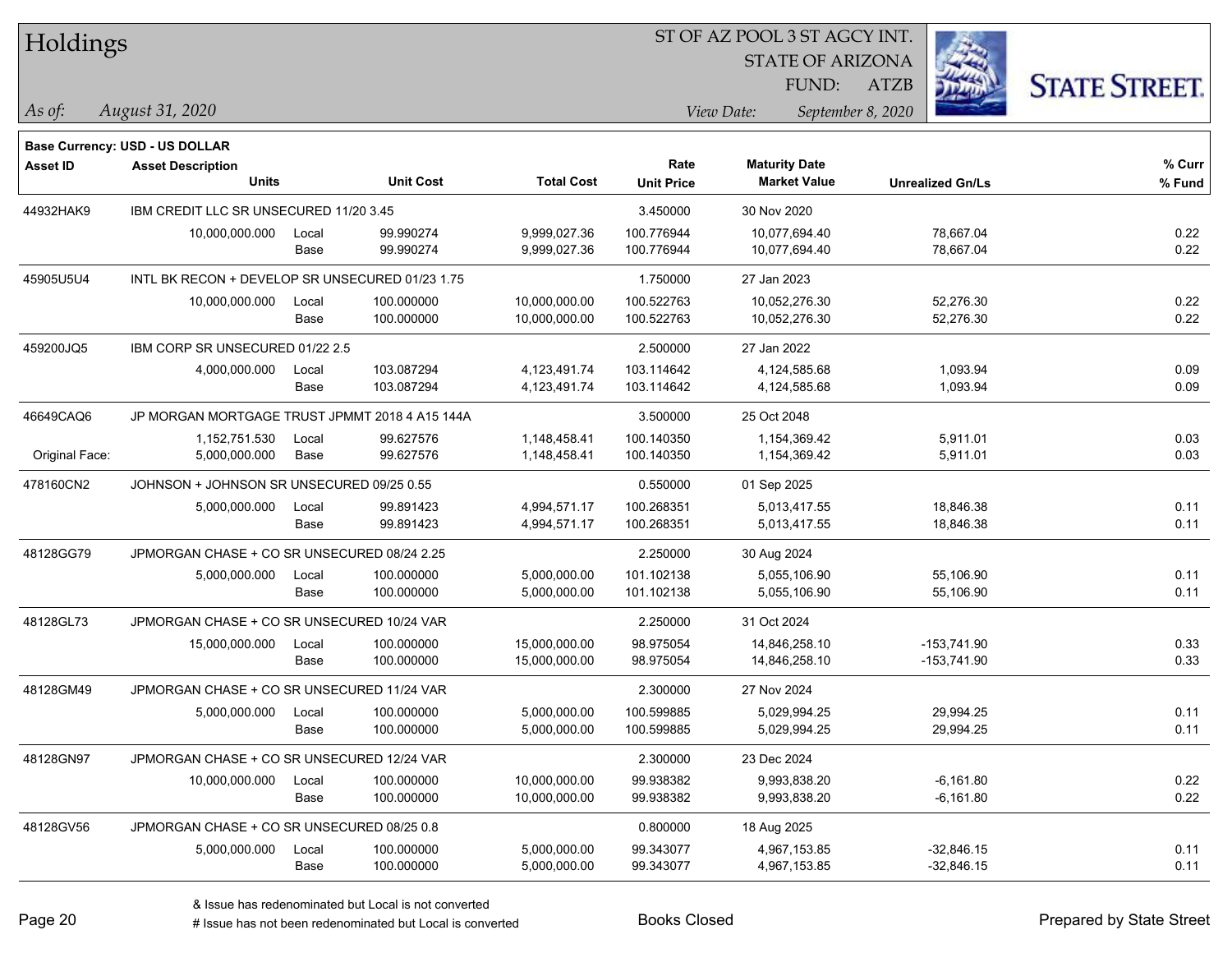| Holdings |
|----------|
|----------|

STATE OF ARIZONA

ATZB



**Base Currency: USD - US DOLLAR**

*August 31, 2020 As of: View Date: September 8, 2020* FUND:

| <b>Asset ID</b> | <b>Asset Description</b>                         |       |                  |                   | Rate              | <b>Maturity Date</b> |                         | % Curr |
|-----------------|--------------------------------------------------|-------|------------------|-------------------|-------------------|----------------------|-------------------------|--------|
|                 | <b>Units</b>                                     |       | <b>Unit Cost</b> | <b>Total Cost</b> | <b>Unit Price</b> | <b>Market Value</b>  | <b>Unrealized Gn/Ls</b> | % Fund |
| 49327M2Z6       | KEY BANK NA SR UNSECURED 03/23 1.25              |       |                  | 1.250000          | 10 Mar 2023       |                      |                         |        |
|                 | 3,000,000.000                                    | Local | 99.960511        | 2,998,815.34      | 102.013145        | 3,060,394.35         | 61,579.01               | 0.07   |
|                 |                                                  | Base  | 99.960511        | 2,998,815.34      | 102.013145        | 3,060,394.35         | 61,579.01               | 0.07   |
| 50117PAC3       | KUBOTA CREDIT OWNER TRUST KCOT 2018 1A A3 144A   |       |                  |                   | 3.100000          | 15 Aug 2022          |                         |        |
|                 | 8,971,324.960                                    | Local | 99.860742        | 8,958,831.68      | 101.539850        | 9,109,469.91         | 150,638.23              | 0.20   |
| Original Face:  | 12,640,000.000                                   | Base  | 99.860742        | 8,958,831.68      | 101.539850        | 9,109,469.91         | 150,638.23              | 0.20   |
| 571900BB4       | MARRIOTT INTERNATIONAL SR UNSECURED 04/24 3.6    |       |                  |                   | 3.600000          | 15 Apr 2024          |                         |        |
|                 | 3,000,000.000                                    | Local | 99.659300        | 2,989,779.00      | 103.519972        | 3,105,599.16         | 115,820.16              | 0.07   |
|                 |                                                  | Base  | 99.659300        | 2,989,779.00      | 103.519972        | 3,105,599.16         | 115,820.16              | 0.07   |
| 571903AM5       | MARRIOTT INTERNATIONAL SR UNSECURED 10/21 3.125  |       |                  |                   | 3.125000          | 15 Oct 2021          |                         |        |
|                 | 3,493,000.000                                    | Local | 100.959661       | 3,526,520.97      | 101.985160        | 3,562,341.64         | 35,820.67               | 0.08   |
|                 |                                                  | Base  | 100.959661       | 3,526,520.97      | 101.985160        | 3,562,341.64         | 35,820.67               | 0.08   |
| 57629WCF5       | MASSMUTUAL GLOBAL FUNDIN SECURED 144A 09/20 1.95 |       |                  |                   | 1.950000          | 22 Sep 2020          |                         |        |
|                 | 23,826,000.000                                   | Local | 100.005061       | 23,827,205.87     | 100.099057        | 23,849,601.32        | 22,395.45               | 0.53   |
|                 |                                                  | Base  | 100.005061       | 23,827,205.87     | 100.099057        | 23,849,601.32        | 22,395.45               | 0.53   |
| 58013MEX8       | MCDONALD S CORP SR UNSECURED 12/20 2.75          |       |                  | 2.750000          | 09 Dec 2020       |                      |                         |        |
|                 | 10,841,000.000                                   | Local | 100.170322       | 10,859,464.64     | 100.465793        | 10,891,496.62        | 32,031.98               | 0.24   |
|                 |                                                  | Base  | 100.170322       | 10,859,464.64     | 100.465793        | 10,891,496.62        | 32,031.98               | 0.24   |
| 58013MFE9       | MCDONALD S CORP SR UNSECURED 04/23 3.35          |       |                  |                   | 3.350000          | 01 Apr 2023          |                         |        |
|                 | 3,250,000.000                                    | Local | 106.955518       | 3,476,054.34      | 107.150000        | 3,482,375.00         | 6,320.66                | 0.08   |
|                 |                                                  | Base  | 106.955518       | 3,476,054.34      | 107.150000        | 3,482,375.00         | 6,320.66                | 0.08   |
| 58769QAB7       | MERCEDES BENZ AUTO LEASE TRUST MBALT 2019 B A2   |       |                  |                   | 2.010000          | 15 Dec 2021          |                         |        |
|                 | 1,811,205.260                                    | Local | 99.996450        | 1,811,140.97      | 100.422740        | 1,818,861.95         | 7,720.98                | 0.04   |
| Original Face:  | 2,750,000.000                                    | Base  | 99.996450        | 1,811,140.97      | 100.422740        | 1,818,861.95         | 7,720.98                | 0.04   |
| 594918BP8       | MICROSOFT CORP SR UNSECURED 08/21 1.55           |       |                  |                   | 1.550000          | 08 Aug 2021          |                         |        |
|                 | 50,000,000.000                                   | Local | 99.982204        | 49,991,102.18     | 101.140000        | 50,570,000.00        | 578,897.82              | 1.12   |
|                 |                                                  | Base  | 99.982204        | 49,991,102.18     | 101.140000        | 50,570,000.00        | 578,897.82              | 1.12   |
| 594918BW3       | MICROSOFT CORP SR UNSECURED 02/22 2.4            |       |                  |                   | 2.400000          | 06 Feb 2022          |                         |        |
|                 | 10,354,000.000                                   | Local | 100.814752       | 10,438,359.42     | 102.855233        | 10,649,630.82        | 211,271.40              | 0.24   |
|                 |                                                  | Base  | 100.814752       | 10,438,359.42     | 102.855233        | 10,649,630.82        | 211,271.40              | 0.24   |

A ISSUE ISSUE ISSUE ISSUE ISSUE ISSUE ISSUE ISSUE ISSUE ISSUE ISSUE ISSUE ISSUE ISSUE ISSUE ISSUE ISSUE ISSUE I<br>
# Issue has not been redenominated but Local is converted **BOOKS** Closed **Prepared by State Street**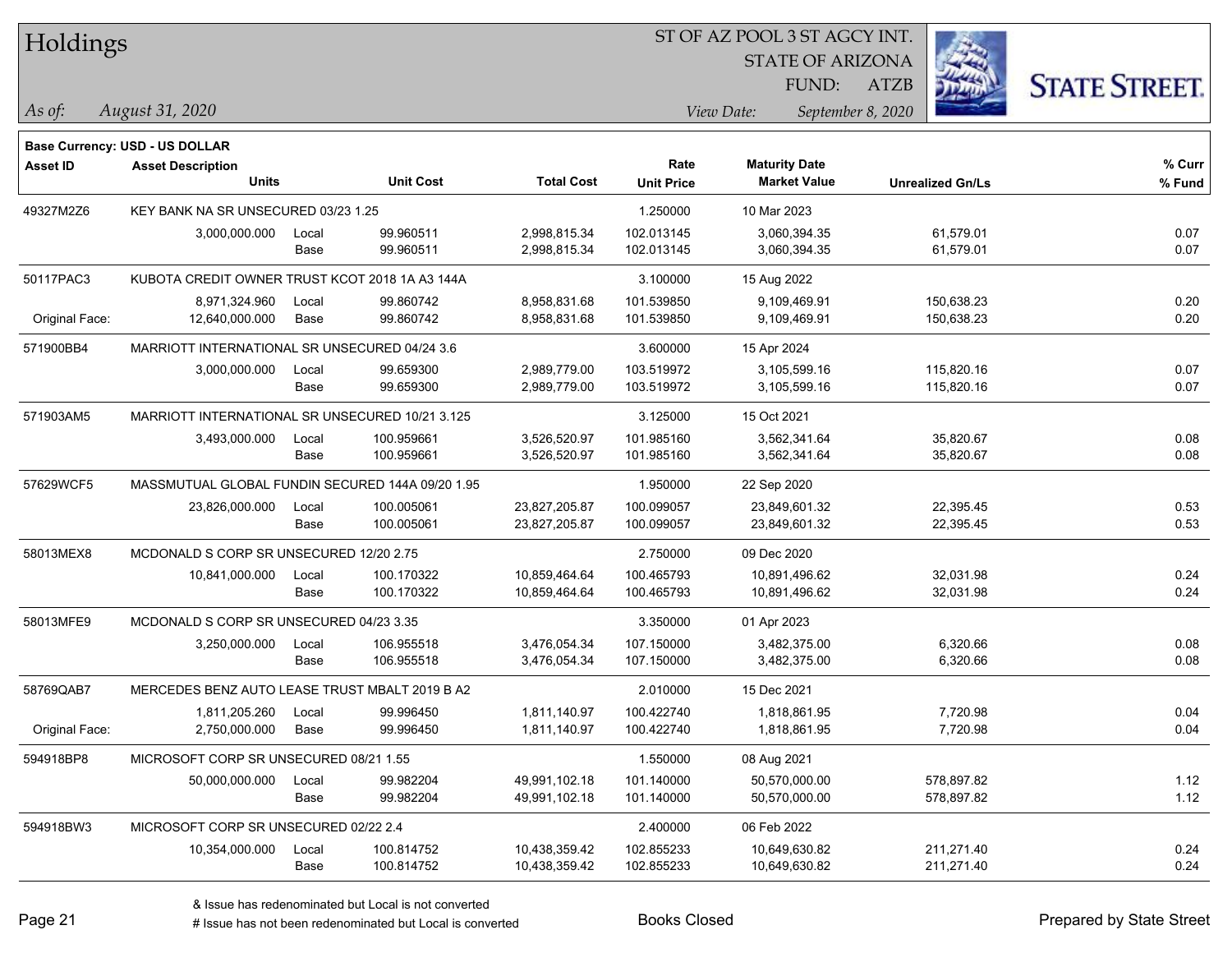| Holdings        |                                                      |       |                  |                   |                   | ST OF AZ POOL 3 ST AGCY INT. |                   |                         |                      |
|-----------------|------------------------------------------------------|-------|------------------|-------------------|-------------------|------------------------------|-------------------|-------------------------|----------------------|
|                 |                                                      |       |                  |                   |                   | <b>STATE OF ARIZONA</b>      |                   |                         |                      |
|                 |                                                      |       |                  |                   |                   | FUND:                        | ATZB              |                         | <b>STATE STREET.</b> |
| As of:          | August 31, 2020                                      |       |                  |                   |                   | View Date:                   | September 8, 2020 |                         |                      |
|                 |                                                      |       |                  |                   |                   |                              |                   |                         |                      |
|                 | <b>Base Currency: USD - US DOLLAR</b>                |       |                  |                   | Rate              | <b>Maturity Date</b>         |                   |                         | $%$ Curr             |
| <b>Asset ID</b> | <b>Asset Description</b><br><b>Units</b>             |       | <b>Unit Cost</b> | <b>Total Cost</b> | <b>Unit Price</b> | <b>Market Value</b>          |                   | <b>Unrealized Gn/Ls</b> | % Fund               |
| 637432NM3       | NATIONAL RURAL UTIL COOP COLLATERAL T 04/22 2.4      |       |                  |                   | 2.400000          | 25 Apr 2022                  |                   |                         |                      |
|                 | 8,867,000.000                                        | Local | 102.814000       | 9,116,517.38      | 103.190916        | 9,149,938.52                 |                   | 33,421.14               | 0.20                 |
|                 |                                                      | Base  | 102.814000       | 9,116,517.38      | 103.190916        | 9,149,938.52                 |                   | 33,421.14               | 0.20                 |
| 63743HEQ1       | NATIONAL RURAL UTIL COOP SR UNSECURED 09/22 2.3      |       |                  |                   | 2.300000          | 15 Sep 2022                  |                   |                         |                      |
|                 | 1,000,000.000                                        | Local | 103.714908       | 1,037,149.08      | 103.644946        | 1,036,449.46                 |                   | $-699.62$               | 0.02                 |
|                 |                                                      | Base  | 103.714908       | 1,037,149.08      | 103.644946        | 1,036,449.46                 |                   | $-699.62$               | 0.02                 |
| 64952WCE1       | NEW YORK LIFE GLOBAL FDG SR SECURED 144A 04/21 2     |       |                  |                   | 2.000000          | 13 Apr 2021                  |                   |                         |                      |
|                 | 3,000,000.000                                        | Local | 99.981967        | 2,999,459.01      | 101.048208        | 3,031,446.24                 |                   | 31,987.23               | 0.07                 |
|                 |                                                      | Base  | 99.981967        | 2,999,459.01      | 101.048208        | 3,031,446.24                 |                   | 31,987.23               | 0.07                 |
| 654740AN9       | NISSAN MOTOR ACCEPTANCE SR UNSECURED 144A 03/21 2.55 |       |                  |                   | 2.550000          | 08 Mar 2021                  |                   |                         |                      |
|                 | 10,000,000.000                                       | Local | 99.987535        | 9,998,753.52      | 100.203594        | 10,020,359.40                |                   | 21,605.88               | 0.22                 |
|                 |                                                      | Base  | 99.987535        | 9,998,753.52      | 100.203594        | 10,020,359.40                |                   | 21,605.88               | 0.22                 |
| 655844BJ6       | NORFOLK SOUTHERN CORP SR UNSECURED 04/22 3           |       |                  |                   | 3.000000          | 01 Apr 2022                  |                   |                         |                      |
|                 | 3,140,000.000                                        | Local | 101.539809       | 3,188,350.01      | 103.420919        | 3,247,416.86                 |                   | 59,066.85               | 0.07                 |
|                 |                                                      | Base  | 101.539809       | 3,188,350.01      | 103.420919        | 3,247,416.86                 |                   | 59,066.85               | 0.07                 |
| 717081ER0       | PFIZER INC SR UNSECURED 03/22 2.8                    |       |                  |                   | 2.800000          | 11 Mar 2022                  |                   |                         |                      |
|                 | 3,000,000.000                                        | Local | 99.996956        | 2,999,908.68      | 103.819596        | 3,114,587.88                 |                   | 114,679.20              | 0.07                 |
|                 |                                                      | Base  | 99.996956        | 2,999,908.68      | 103.819596        | 3,114,587.88                 |                   | 114,679.20              | 0.07                 |
| 723484AH4       | PINNACLE WEST CAPITAL SR UNSECURED 06/25 1.3         |       |                  |                   | 1.300000          | 15 Jun 2025                  |                   |                         |                      |
|                 | 12,000,000.000                                       | Local | 99.990424        | 11,998,850.86     | 101.980552        | 12,237,666.24                |                   | 238,815.38              | 0.27                 |
|                 |                                                      | Base  | 99.990424        | 11,998,850.86     | 101.980552        | 12,237,666.24                |                   | 238,815.38              | 0.27                 |
| 74005PBA1       | PRAXAIR INC COMPANY GUAR 02/22 2.45                  |       |                  |                   | 2.450000          | 15 Feb 2022                  |                   |                         |                      |
|                 | 3,000,000.000                                        | Local | 101.051652       | 3,031,549.55      | 102.559426        | 3,076,782.78                 |                   | 45,233.23               | 0.07                 |
|                 |                                                      | Base  | 101.051652       | 3,031,549.55      | 102.559426        | 3,076,782.78                 |                   | 45,233.23               | 0.07                 |
| 78014RAP5       | ROYAL BANK OF CANADA SR UNSECURED 09/21 VAR          |       |                  |                   | 0.656380          | 21 Sep 2021                  |                   |                         |                      |
|                 | 10,000,000.000                                       | Local | 99.931818        | 9,993,181.82      | 100.146944        | 10,014,694.40                |                   | 21,512.58               | 0.22                 |
|                 |                                                      | Base  | 99.931818        | 9,993,181.82      | 100.146944        | 10,014,694.40                |                   | 21,512.58               | 0.22                 |
| 78014RAQ3       | ROYAL BANK OF CANADA SR UNSECURED 10/21 VAR          |       |                  |                   | 3.000000          | 22 Oct 2021                  |                   |                         |                      |
|                 | 10,000,000.000                                       | Local | 100.000000       | 10,000,000.00     | 102.787166        | 10,278,716.60                |                   | 278,716.60              | 0.23                 |
|                 |                                                      | Base  | 100.000000       | 10,000,000.00     | 102.787166        | 10,278,716.60                |                   | 278,716.60              | 0.23                 |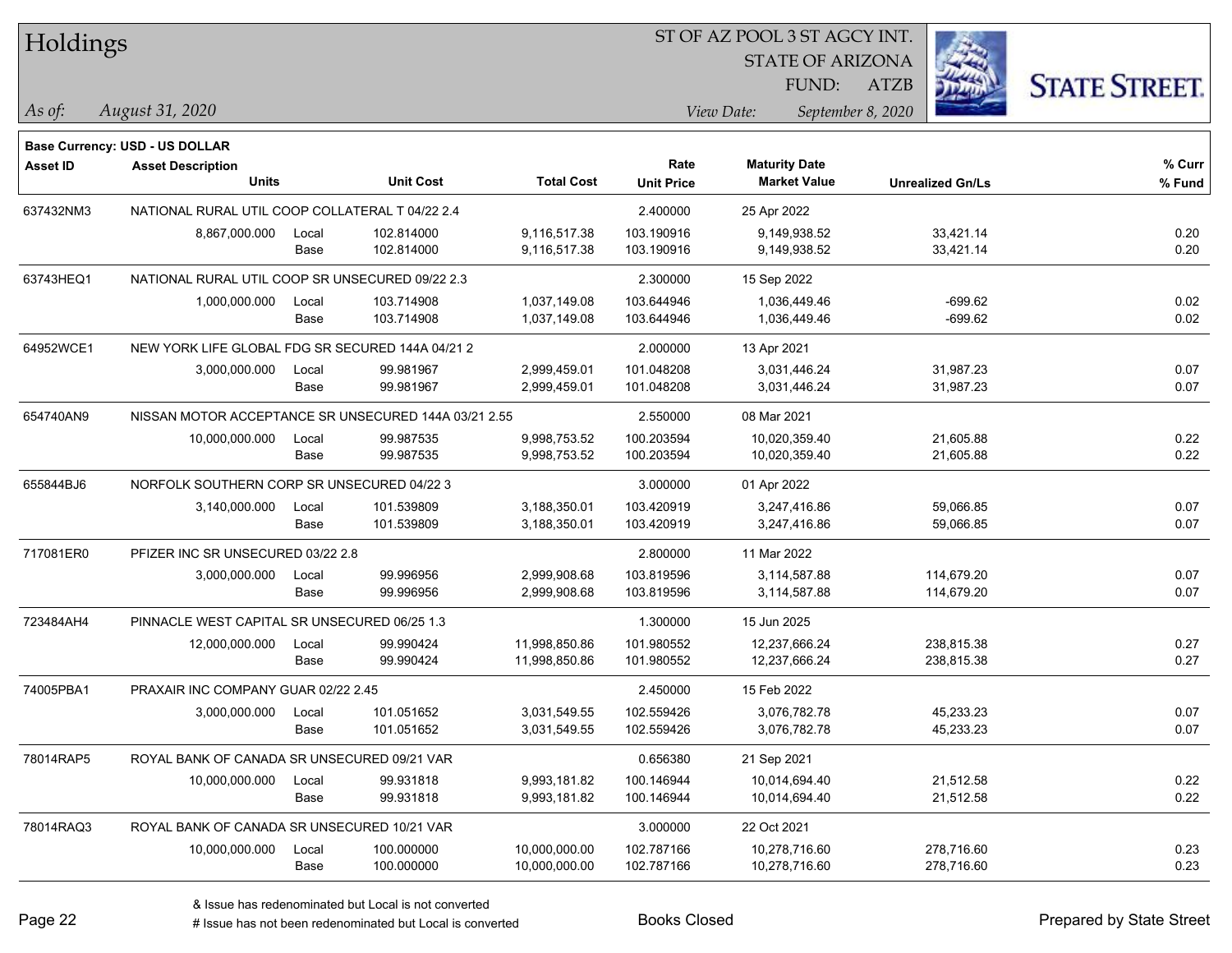| Holdings        |                                                 | ST OF AZ POOL 3 ST AGCY INT. |                  |                   |                           |                                             |                         |                         |                      |
|-----------------|-------------------------------------------------|------------------------------|------------------|-------------------|---------------------------|---------------------------------------------|-------------------------|-------------------------|----------------------|
|                 |                                                 |                              |                  |                   |                           |                                             | <b>STATE OF ARIZONA</b> |                         |                      |
|                 |                                                 |                              |                  |                   |                           |                                             | FUND:<br><b>ATZB</b>    |                         | <b>STATE STREET.</b> |
| $ $ As of:      | August 31, 2020                                 |                              |                  |                   |                           | View Date:                                  | September 8, 2020       |                         |                      |
|                 |                                                 |                              |                  |                   |                           |                                             |                         |                         |                      |
|                 | <b>Base Currency: USD - US DOLLAR</b>           |                              |                  |                   |                           |                                             |                         |                         |                      |
| <b>Asset ID</b> | <b>Asset Description</b><br><b>Units</b>        |                              | <b>Unit Cost</b> | <b>Total Cost</b> | Rate<br><b>Unit Price</b> | <b>Maturity Date</b><br><b>Market Value</b> |                         | <b>Unrealized Gn/Ls</b> | $%$ Curr<br>% Fund   |
| 78014RBX7       | ROYAL BANK OF CANADA SR UNSECURED 01/25 VAR     |                              |                  |                   | 2.300000                  | 30 Jan 2025                                 |                         |                         |                      |
|                 | 10,000,000.000                                  | Local                        | 100.000000       | 10,000,000.00     | 101.588834                | 10,158,883.40                               |                         | 158,883.40              | 0.23                 |
|                 |                                                 | Base                         | 100.000000       | 10,000,000.00     | 101.588834                | 10,158,883.40                               |                         | 158,883.40              | 0.23                 |
| 78014RCM0       | ROYAL BANK OF CANADA SR UNSECURED 03/25 VAR     |                              |                  |                   | 1.500000                  | 27 Mar 2025                                 |                         |                         |                      |
|                 | 10,000,000.000                                  | Local                        | 100.000000       | 10,000,000.00     | 103.786000                | 10,378,600.00                               |                         | 378,600.00              | 0.23                 |
|                 |                                                 | Base                         | 100.000000       | 10,000,000.00     | 103.786000                | 10,378,600.00                               |                         | 378,600.00              | 0.23                 |
| 78446YAA1       | SLM STUDENT LOAN TRUST SLMA 2012 2 A            |                              |                  |                   | 0.871630                  | 25 Jan 2029                                 |                         |                         |                      |
|                 | 884,298.140                                     | Local                        | 100.000000       | 884,298.14        | 94.000070                 | 831,240.87                                  |                         | $-53,057.27$            | 0.02                 |
| Original Face:  | 2,838,688.000                                   | Base                         | 100.000000       | 884,298.14        | 94.000070                 | 831,240.87                                  |                         | $-53,057.27$            | 0.02                 |
| 863667BA8       | STRYKER CORP SR UNSECURED 06/25 1.15            |                              |                  |                   | 1.150000                  | 15 Jun 2025                                 |                         |                         |                      |
|                 | 5,000,000.000                                   | Local                        | 99.777532        | 4,988,876.58      | 101.623096                | 5,081,154.80                                |                         | 92,278.22               | 0.11                 |
|                 |                                                 | Base                         | 99.777532        | 4,988,876.58      | 101.623096                | 5,081,154.80                                |                         | 92,278.22               | 0.11                 |
| 86787EBE6       | TRUIST BANK SR UNSECURED 05/22 2.8              |                              |                  |                   | 2.800000                  | 17 May 2022                                 |                         |                         |                      |
|                 | 10,000,000.000                                  | Local                        | 99.971010        | 9,997,101.00      | 104.028608                | 10,402,860.80                               |                         | 405,759.80              | 0.23                 |
|                 |                                                 | Base                         | 99.971010        | 9,997,101.00      | 104.028608                | 10,402,860.80                               |                         | 405,759.80              | 0.23                 |
| 88579YAX9       | 3M COMPANY SR UNSECURED 03/23 2.25              |                              |                  |                   | 2.250000                  | 15 Mar 2023                                 |                         |                         |                      |
|                 | 1,500,000.000                                   | Local                        | 104.470762       | 1,567,061.43      | 104.645721                | 1,569,685.82                                |                         | 2,624.39                | 0.03                 |
|                 |                                                 | Base                         | 104.470762       | 1,567,061.43      | 104.645721                | 1,569,685.82                                |                         | 2,624.39                | 0.03                 |
| 89114Q3J5       | TORONTO DOMINION BANK SR UNSECURED 07/22 VAR    |                              |                  |                   | 0.607750                  | 22 Jul 2022                                 |                         |                         |                      |
|                 | 5,000,000.000                                   | Local                        | 100.000000       | 5,000,000.00      | 99.718865                 | 4,985,943.25                                |                         | $-14,056.75$            | 0.11                 |
|                 |                                                 | Base                         | 100.000000       | 5,000,000.00      | 99.718865                 | 4,985,943.25                                |                         | $-14,056.75$            | 0.11                 |
| 89114Q5A2       | TORONTO DOMINION BANK SR UNSECURED 08/24 VAR    |                              |                  |                   | 2.450000                  | 14 Aug 2024                                 |                         |                         |                      |
|                 | 10,000,000.000                                  | Local                        | 100.000000       | 10,000,000.00     | 103.447549                | 10,344,754.90                               |                         | 344,754.90              | 0.23                 |
|                 |                                                 | Base                         | 100.000000       | 10,000,000.00     | 103.447549                | 10,344,754.90                               |                         | 344,754.90              | 0.23                 |
| 89233MAB9       | TOYOTA AUTO RECEIVABLES OWNER TAOT 2019 D A2    |                              |                  |                   | 1.920000                  | 15 Jul 2022                                 |                         |                         |                      |
|                 | 6,653,197.760                                   | Local                        | 99.994223        | 6,652,813.43      | 100.748260                | 6,702,980.98                                |                         | 50,167.55               | 0.15                 |
| Original Face:  | 8,000,000.000                                   | Base                         | 99.994223        | 6,652,813.43      | 100.748260                | 6,702,980.98                                |                         | 50,167.55               | 0.15                 |
| 89236TEX9       | TOYOTA MOTOR CREDIT CORP SR UNSECURED 04/21 VAR |                              |                  |                   | 0.444500                  | 26 Apr 2021                                 |                         |                         |                      |
|                 | 5,000,000.000                                   | Local                        | 99.941395        | 4,997,069.73      | 99.887124                 | 4,994,356.20                                |                         | $-2,713.53$             | 0.11                 |
|                 |                                                 | Base                         | 99.941395        | 4,997,069.73      | 99.887124                 | 4,994,356.20                                |                         | $-2,713.53$             | 0.11                 |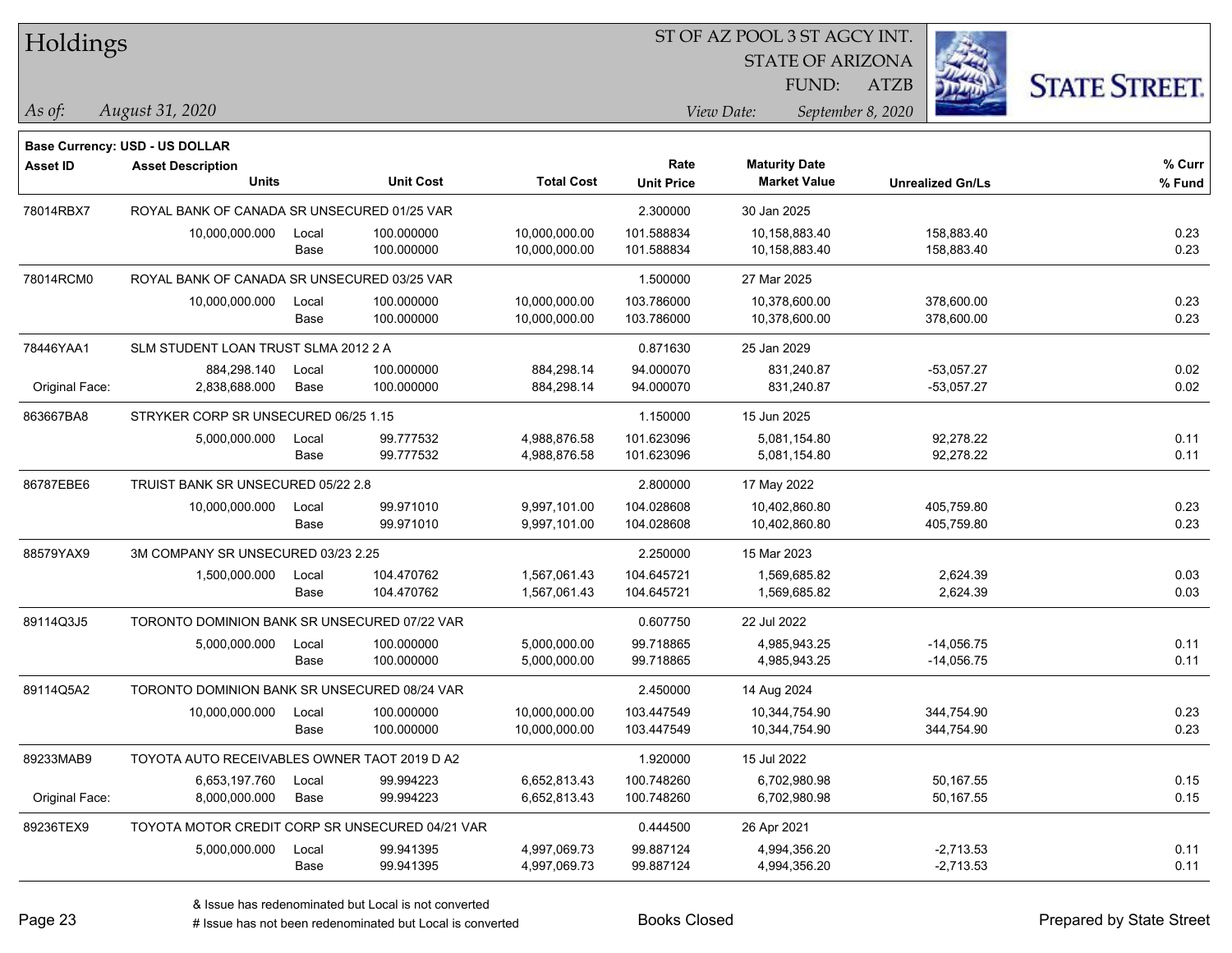#### ST OF AZ POOL 3 ST AGCY INT.

STATE OF ARIZONA

ATZB



**Base Currency: USD - US DOLLAR**

| <b>Asset ID</b> | <b>Asset Description</b>                         |       |                  |                   | Rate              | <b>Maturity Date</b> |                         | % Curr |
|-----------------|--------------------------------------------------|-------|------------------|-------------------|-------------------|----------------------|-------------------------|--------|
|                 | Units                                            |       | <b>Unit Cost</b> | <b>Total Cost</b> | <b>Unit Price</b> | <b>Market Value</b>  | <b>Unrealized Gn/Ls</b> | % Fund |
| 89236TFX8       | TOYOTA MOTOR CREDIT CORP SR UNSECURED 04/22 2.65 |       |                  |                   | 2.650000          | 12 Apr 2022          |                         |        |
|                 | 13,000,000.000                                   | Local | 99.966201        | 12,995,606.09     | 103.715340        | 13,482,994.20        | 487,388.11              | 0.30   |
|                 |                                                  | Base  | 99.966201        | 12,995,606.09     | 103.715340        | 13,482,994.20        | 487,388.11              | 0.30   |
| 89236TGS8       | TOYOTA MOTOR CREDIT CORP SR UNSECURED 08/21 VAR  |       |                  |                   | 0.378500          | 13 Aug 2021          |                         |        |
|                 | 2,000,000.000                                    | Local | 100.000000       | 2,000,000.00      | 100.090436        | 2,001,808.72         | 1,808.72                | 0.04   |
|                 |                                                  | Base  | 100.000000       | 2,000,000.00      | 100.090436        | 2,001,808.72         | 1,808.72                | 0.04   |
| 89236TGT6       | TOYOTA MOTOR CREDIT CORP SR UNSECURED 02/25 1.8  |       |                  |                   | 1.800000          | 13 Feb 2025          |                         |        |
|                 | 10,000,000.000                                   | Local | 99.940371        | 9,994,037.11      | 104.595889        | 10,459,588.90        | 465,551.79              | 0.23   |
|                 |                                                  | Base  | 99.940371        | 9,994,037.11      | 104.595889        | 10,459,588.90        | 465,551.79              | 0.23   |
| 89237VAE9       | TOYOTA AUTO RECEIVABLES OWNER TAOT 2020 C A1     |       |                  |                   | 0.201590          | 16 Aug 2021          |                         |        |
|                 | 10,937,302.000                                   | Local | 100.000000       | 10,937,302.00     | 99.993590         | 10,936,600.92        | $-701.08$               | 0.24   |
| Original Face:  | 17,000,000.000                                   | Base  | 100.000000       | 10,937,302.00     | 99.993590         | 10,936,600.92        | $-701.08$               | 0.24   |
| 89788JAA7       | TRUIST BANK SR UNSECURED 03/25 1.5               |       |                  |                   | 1.500000          | 10 Mar 2025          |                         |        |
|                 | 2,000,000.000                                    | Local | 99.814154        | 1,996,283.07      | 103.706099        | 2,074,121.98         | 77,838.91               | 0.05   |
|                 |                                                  | Base  | 99.814154        | 1,996,283.07      | 103.706099        | 2,074,121.98         | 77,838.91               | 0.05   |
| 90327QD30       | USAA CAPITAL CORP SR UNSECURED 144A 06/21 2.625  |       |                  |                   | 2.625000          | 01 Jun 2021          |                         |        |
|                 | 13,810,000.000                                   | Local | 100.733307       | 13,911,269.73     | 101.805595        | 14,059,352.67        | 148,082.94              | 0.31   |
|                 |                                                  | Base  | 100.733307       | 13,911,269.73     | 101.805595        | 14,059,352.67        | 148,082.94              | 0.31   |
| 90331HNV1       | US BANK NA CINCINNATI SR UNSECURED 07/23 3.4     |       |                  |                   | 3.400000          | 24 Jul 2023          |                         |        |
|                 | 2,775,000.000                                    | Local | 108.200954       | 3,002,576.48      | 108.837193        | 3,020,232.11         | 17,655.63               | 0.07   |
|                 |                                                  | Base  | 108.200954       | 3,002,576.48      | 108.837193        | 3,020,232.11         | 17,655.63               | 0.07   |
| 904764BF3       | UNILEVER CAPITAL CORP COMPANY GUAR 03/22 3       |       |                  |                   | 3.000000          | 07 Mar 2022          |                         |        |
|                 | 10,000,000.000                                   | Local | 102.020421       | 10,202,042.11     | 104.161817        | 10,416,181.70        | 214,139.59              | 0.23   |
|                 |                                                  | Base  | 102.020421       | 10,202,042.11     | 104.161817        | 10,416,181.70        | 214,139.59              | 0.23   |
| 91159HHX1       | US BANCORP SR UNSECURED 07/24 2.4                |       |                  |                   | 2.400000          | 30 Jul 2024          |                         |        |
|                 | 2,000,000.000                                    | Local | 99.923444        | 1,998,468.88      | 106.846760        | 2,136,935.20         | 138,466.32              | 0.05   |
|                 |                                                  | Base  | 99.923444        | 1,998,468.88      | 106.846760        | 2,136,935.20         | 138,466.32              | 0.05   |
| 9128285B2       | <b>US TREASURY N/B 09/20 2.75</b>                |       |                  |                   | 2.750000          | 30 Sep 2020          |                         |        |
|                 | 40,000,000.000                                   | Local | 99.994640        | 39,997,856.04     | 100.209061        | 40,083,624.40        | 85,768.36               | 0.89   |
|                 |                                                  | Base  | 99.994640        | 39,997,856.04     | 100.209061        | 40,083,624.40        | 85,768.36               | 0.89   |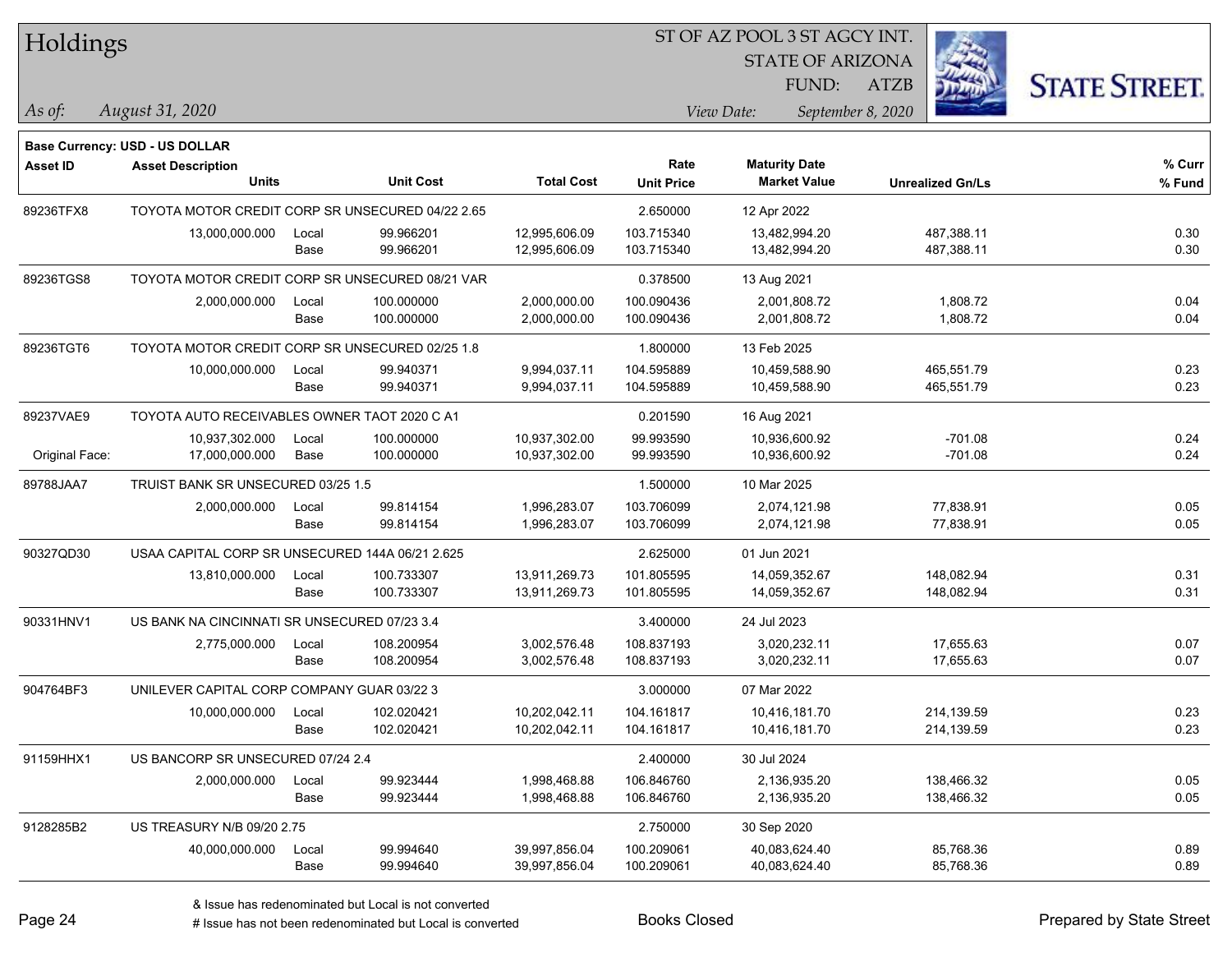| Holdings        |                                                                   |       |                  |                   | ST OF AZ POOL 3 ST AGCY INT. |                         |                         |                      |
|-----------------|-------------------------------------------------------------------|-------|------------------|-------------------|------------------------------|-------------------------|-------------------------|----------------------|
|                 |                                                                   |       |                  |                   |                              | <b>STATE OF ARIZONA</b> |                         |                      |
|                 |                                                                   |       |                  |                   |                              | FUND:                   | <b>ATZB</b>             | <b>STATE STREET.</b> |
| $\vert$ As of:  | August 31, 2020                                                   |       |                  |                   |                              | View Date:              | September 8, 2020       |                      |
|                 |                                                                   |       |                  |                   |                              |                         |                         |                      |
| <b>Asset ID</b> | <b>Base Currency: USD - US DOLLAR</b><br><b>Asset Description</b> |       |                  |                   | Rate                         | <b>Maturity Date</b>    |                         | $%$ Curr             |
|                 | <b>Units</b>                                                      |       | <b>Unit Cost</b> | <b>Total Cost</b> | <b>Unit Price</b>            | <b>Market Value</b>     | <b>Unrealized Gn/Ls</b> | % Fund               |
| 912828P87       | US TREASURY N/B 02/21 1.125                                       |       |                  |                   | 1.125000                     | 28 Feb 2021             |                         |                      |
|                 | 5,000,000.000                                                     | Local | 99.910182        | 4,995,509.09      | 100.476562                   | 5,023,828.10            | 28,319.01               | 0.11                 |
|                 |                                                                   | Base  | 99.910182        | 4,995,509.09      | 100.476562                   | 5,023,828.10            | 28,319.01               | 0.11                 |
| 912828XV7       | US TREASURY N/B 06/19 1.25                                        |       |                  |                   | 1.250000                     | 30 Jun 2019             |                         |                      |
|                 | 0.000                                                             | Local | 0.000000         | $-0.03$           | 0.000000                     | 0.00                    | 0.03                    | 0.00                 |
|                 |                                                                   | Base  | 0.000000         | $-0.03$           | 0.000000                     | 0.00                    | 0.03                    | 0.00                 |
| 91324PDG4       | UNITEDHEALTH GROUP INC SR UNSECURED 06/21 VAR                     |       |                  |                   | 0.573380                     | 15 Jun 2021             |                         |                      |
|                 | 3,000,000.000                                                     | Local | 100.000000       | 3,000,000.00      | 100.160369                   | 3,004,811.07            | 4,811.07                | 0.07                 |
|                 |                                                                   | Base  | 100.000000       | 3,000,000.00      | 100.160369                   | 3,004,811.07            | 4,811.07                | 0.07                 |
| 91324PDH2       | UNITEDHEALTH GROUP INC SR UNSECURED 06/21 3.15                    |       |                  |                   | 3.150000                     | 15 Jun 2021             |                         |                      |
|                 | 3,000,000.000                                                     | Local | 99.985808        | 2,999,574.23      | 102.129025                   | 3,063,870.75            | 64,296.52               | 0.07                 |
|                 |                                                                   | Base  | 99.985808        | 2,999,574.23      | 102.129025                   | 3,063,870.75            | 64,296.52               | 0.07                 |
| 91324PDM1       | UNITEDHEALTH GROUP INC SR UNSECURED 02/24 3.5                     |       |                  |                   | 3.500000                     | 15 Feb 2024             |                         |                      |
|                 | 10,000,000.000                                                    | Local | 109.892731       | 10,989,273.13     | 110.120879                   | 11,012,087.90           | 22,814.77               | 0.24                 |
|                 |                                                                   | Base  | 109.892731       | 10,989,273.13     | 110.120879                   | 11,012,087.90           | 22,814.77               | 0.24                 |
| 92347YAA2       | VERIZON OWNER TRUST VZOT 2019 A A1A                               |       |                  |                   | 2.930000                     | 20 Sep 2023             |                         |                      |
|                 | 8,000,000.000                                                     | Local | 99.986513        | 7,998,921.06      | 102.671450                   | 8,213,716.00            | 214,794.94              | 0.18                 |
| Original Face:  | 8,000,000.000                                                     | Base  | 99.986513        | 7,998,921.06      | 102.671450                   | 8,213,716.00            | 214,794.94              | 0.18                 |
| 92348TAA2       | VERIZON OWNER TRUST VZOT 2020 A A1A                               |       |                  |                   | 1.850000                     | 22 Jul 2024             |                         |                      |
|                 | 5,500,000.000                                                     | Local | 99.989836        | 5,499,440.98      | 102.723080                   | 5,649,769.40            | 150,328.42              | 0.13                 |
| Original Face:  | 5,500,000.000                                                     | Base  | 99.989836        | 5,499,440.98      | 102.723080                   | 5,649,769.40            | 150,328.42              | 0.13                 |
| 92348XAA3       | VERIZON OWNER TRUST VZOT 2018 A A1A                               |       |                  |                   | 3.230000                     | 20 Apr 2023             |                         |                      |
|                 | 5,000,000.000                                                     | Local | 99.999093        | 4,999,954.65      | 101.832710                   | 5,091,635.50            | 91,680.85               | 0.11                 |
| Original Face:  | 5,000,000.000                                                     | Base  | 99.999093        | 4,999,954.65      | 101.832710                   | 5,091,635.50            | 91,680.85               | 0.11                 |
| 931142EL3       | WALMART INC SR UNSECURED 07/24 2.85                               |       |                  |                   | 2.850000                     | 08 Jul 2024             |                         |                      |
|                 | 3,000,000.000                                                     | Local | 99.909862        | 2,997,295.87      | 108.738744                   | 3,262,162.32            | 264,866.45              | 0.07                 |
|                 |                                                                   | Base  | 99.909862        | 2,997,295.87      | 108.738744                   | 3,262,162.32            | 264,866.45              | 0.07                 |
| 931422AH2       | WALGREEN CO COMPANY GUAR 09/22 3.1                                |       |                  |                   | 3.100000                     | 15 Sep 2022             |                         |                      |
|                 | 2,032,000.000                                                     | Local | 104.509627       | 2,123,635.62      | 105.045575                   | 2,134,526.08            | 10,890.46               | 0.05                 |
|                 |                                                                   | Base  | 104.509627       | 2,123,635.62      | 105.045575                   | 2,134,526.08            | 10,890.46               | 0.05                 |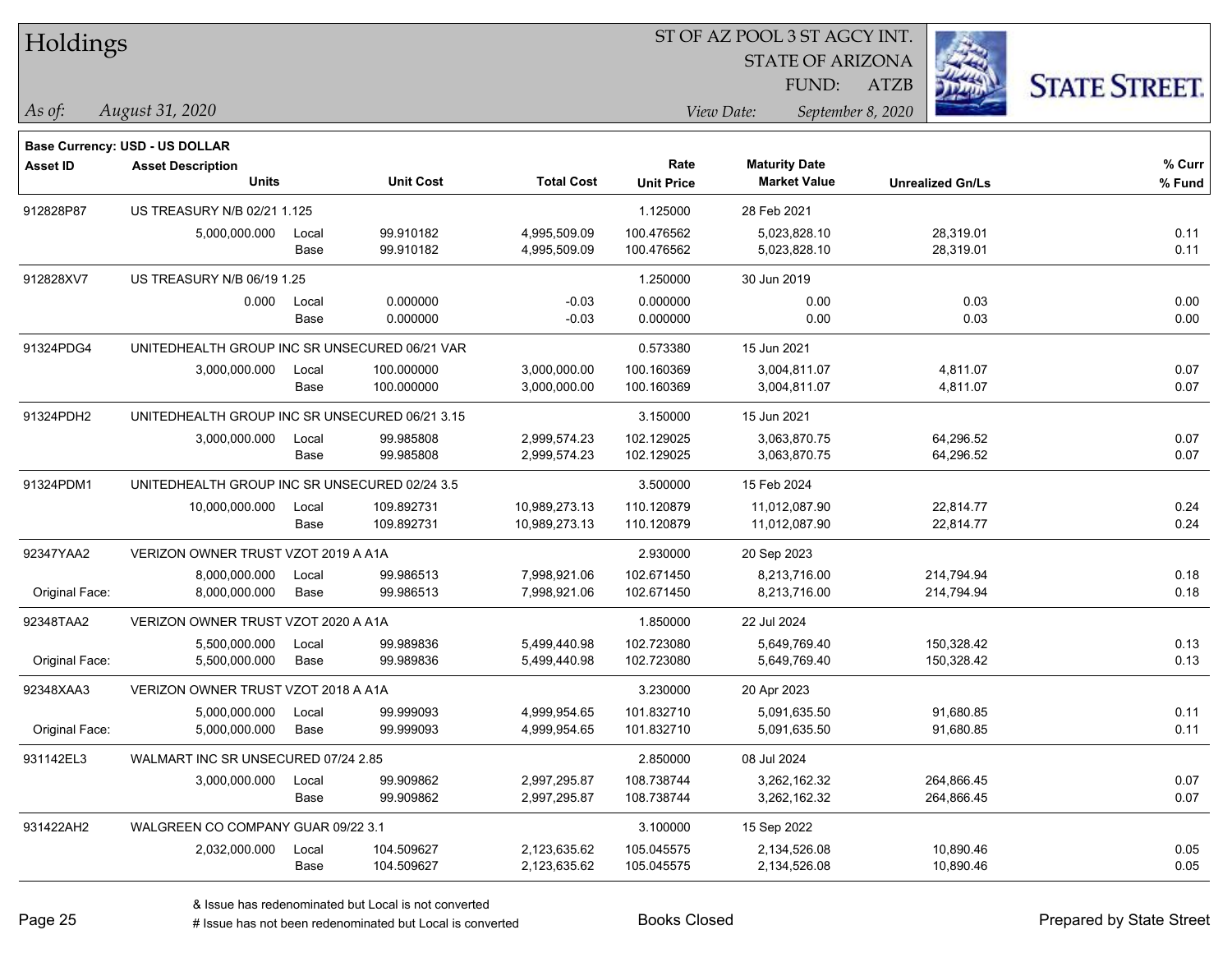|  |  | Holdings |  |
|--|--|----------|--|
|--|--|----------|--|

STATE OF ARIZONA

ATZB



*August 31, 2020 As of: View Date: September 8, 2020*

**Base Currency: USD - US DOLLAR**

FUND:

| <b>Asset ID</b>           | <b>Asset Description</b><br><b>Units</b>       |               | <b>Unit Cost</b>         | <b>Total Cost</b>              | Rate<br><b>Unit Price</b> | <b>Maturity Date</b><br><b>Market Value</b> | <b>Unrealized Gn/Ls</b>      | % Curr<br>% Fund |
|---------------------------|------------------------------------------------|---------------|--------------------------|--------------------------------|---------------------------|---------------------------------------------|------------------------------|------------------|
| 94106LAY5                 | WASTE MANAGEMENT INC COMPANY GUAR 09/22 2.9    |               |                          |                                | 2.900000                  | 15 Sep 2022                                 |                              |                  |
|                           | 1,625,000.000                                  | Local<br>Base | 103.960748<br>103.960748 | 1,689,362.15<br>1,689,362.15   | 104.606639<br>104.606639  | 1,699,857.88<br>1,699,857.88                | 10,495.73<br>10,495.73       | 0.04<br>0.04     |
| 949746SP7                 | WELLS FARGO + COMPANY SR UNSECURED 02/22 VAR   |               |                          |                                | 1.182500                  | 11 Feb 2022                                 |                              |                  |
|                           | 4,000,000.000                                  | Local<br>Base | 100.000000<br>100.000000 | 4,000,000.00<br>4,000,000.00   | 100.336172<br>100.336172  | 4,013,446.88<br>4,013,446.88                | 13,446.88<br>13,446.88       | 0.09<br>0.09     |
| 94988J5T0                 | WELLS FARGO BANK NA SR UNSECURED 10/21 3.625   |               |                          |                                | 3.625000                  | 22 Oct 2021                                 |                              |                  |
|                           | 18,291,000.000                                 | Local<br>Base | 102.568039<br>102.568039 | 18,760,720.10<br>18,760,720.10 | 103.593939<br>103.593939  | 18,948,367.38<br>18,948,367.38              | 187,647.28<br>187,647.28     | 0.42<br>0.42     |
| 95000U2C6                 | WELLS FARGO + COMPANY SR UNSECURED 01/24 3.75  |               |                          |                                | 3.750000                  | 24 Jan 2024                                 |                              |                  |
|                           | 5,000,000.000                                  | Local<br>Base | 99.877086<br>99.877086   | 4,993,854.32<br>4,993,854.32   | 109.286093<br>109.286093  | 5,464,304.65<br>5,464,304.65                | 470,450.33<br>470,450.33     | 0.12<br>0.12     |
| 95001DA75                 | WELLS FARGO + COMPANY SR UNSECURED 06/22 1     |               |                          |                                | 1.000000                  | 17 Jun 2022                                 |                              |                  |
|                           | 3,000,000.000                                  | Local<br>Base | 100.000000<br>100.000000 | 3,000,000.00<br>3,000,000.00   | 99.546827<br>99.546827    | 2,986,404.81<br>2,986,404.81                | $-13,595.19$<br>$-13,595.19$ | 0.07<br>0.07     |
| 98163MAA6                 | WORLD OMNI AUTO RECEIVABLES TR WOART 2020 A A1 |               |                          |                                | 1.049220                  | 15 Mar 2021                                 |                              |                  |
| Original Face:            | 1,164,841.650<br>20,000,000.000                | Local<br>Base | 100.000000<br>100.000000 | 1,164,841.65<br>1,164,841.65   | 100.030750<br>100.030750  | 1,165,199.84<br>1,165,199.84                | 358.19<br>358.19             | 0.03<br>0.03     |
| <b>US DOLLAR Total</b>    |                                                |               |                          |                                |                           |                                             |                              |                  |
|                           | 1,263,719,871.970                              | Local         |                          | 1,269,817,267.53               |                           | 1,286,192,990.32                            | 16,375,722.79                | 28.58            |
| Original Face:            | 514,225,547.000                                | Base          |                          | 1,269,817,267.53               |                           | 1,286,192,990.32                            | 16,375,722.79                | 28.58            |
| <b>FIXED INCOME Total</b> |                                                |               |                          |                                |                           |                                             |                              |                  |
| Original Face:            | 1,263,719,871.970<br>514,225,547.000           | Base          |                          | 1,269,817,267.53               |                           | 1,286,192,990.32                            | 16,375,722.79                | 28.58            |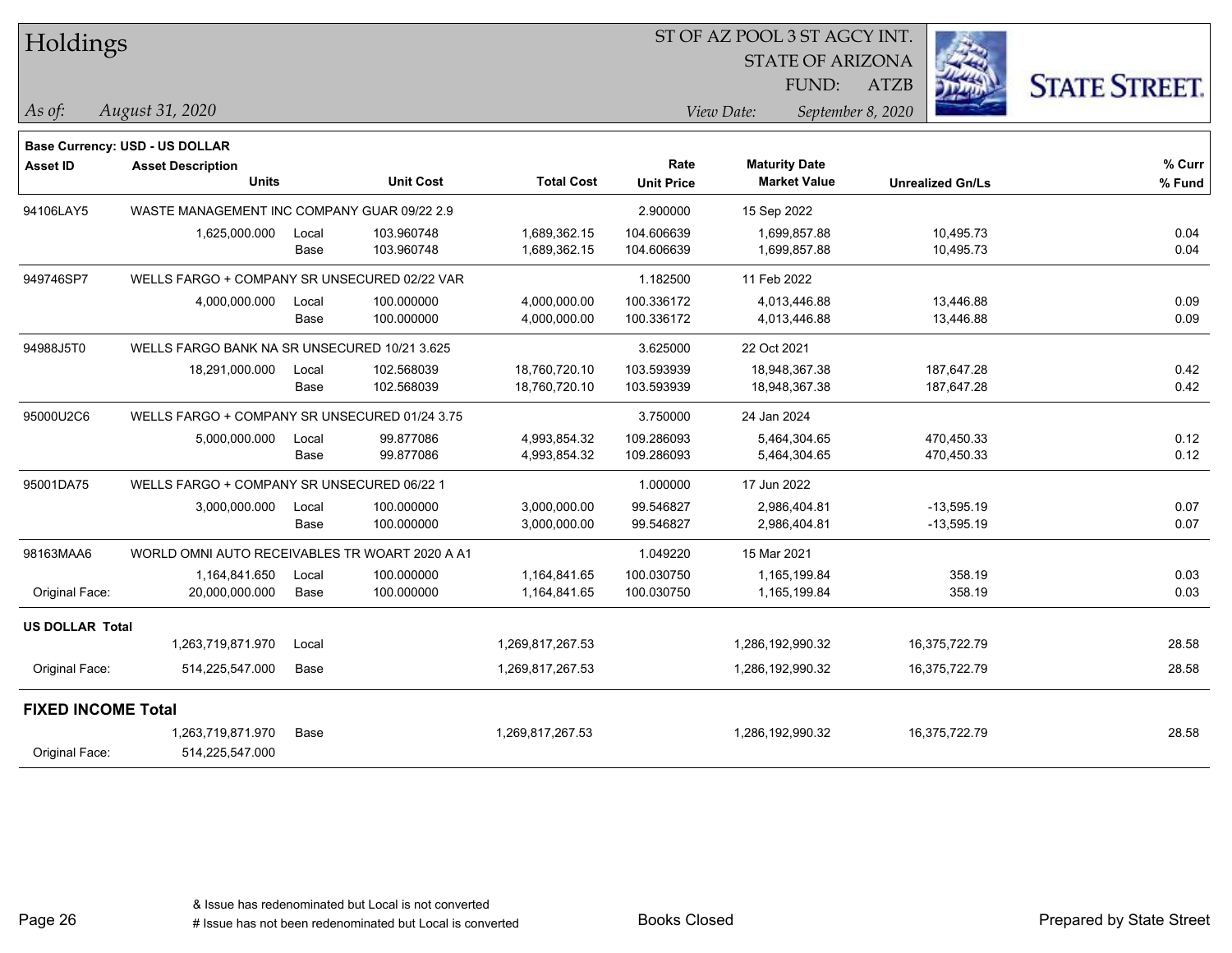|                   | ST OF AZ POOL 3 ST AGCY INT.<br>Holdings<br><b>STATE OF ARIZONA</b><br><b>ATZB</b><br>FUND: |      |                  |                   |                           |            |                                             |                   | <b>STATE STREET.</b>    |                  |
|-------------------|---------------------------------------------------------------------------------------------|------|------------------|-------------------|---------------------------|------------|---------------------------------------------|-------------------|-------------------------|------------------|
| $\vert$ As of:    | August 31, 2020                                                                             |      |                  |                   |                           | View Date: |                                             | September 8, 2020 |                         |                  |
|                   | <b>Base Currency: USD - US DOLLAR</b>                                                       |      |                  |                   |                           |            |                                             |                   |                         |                  |
| Asset ID          | <b>Asset Description</b><br><b>Units</b>                                                    |      | <b>Unit Cost</b> | <b>Total Cost</b> | Rate<br><b>Unit Price</b> |            | <b>Maturity Date</b><br><b>Market Value</b> |                   | <b>Unrealized Gn/Ls</b> | % Curr<br>% Fund |
| <b>FUND Total</b> |                                                                                             |      |                  |                   |                           |            |                                             |                   |                         |                  |
| Original Face:    | 4,478,643,966.920<br>514,225,547.000                                                        | Base |                  | 4.484.219.428.47  |                           |            | 4,500,880,903.52                            |                   | 16,661,475.05           | 100.00           |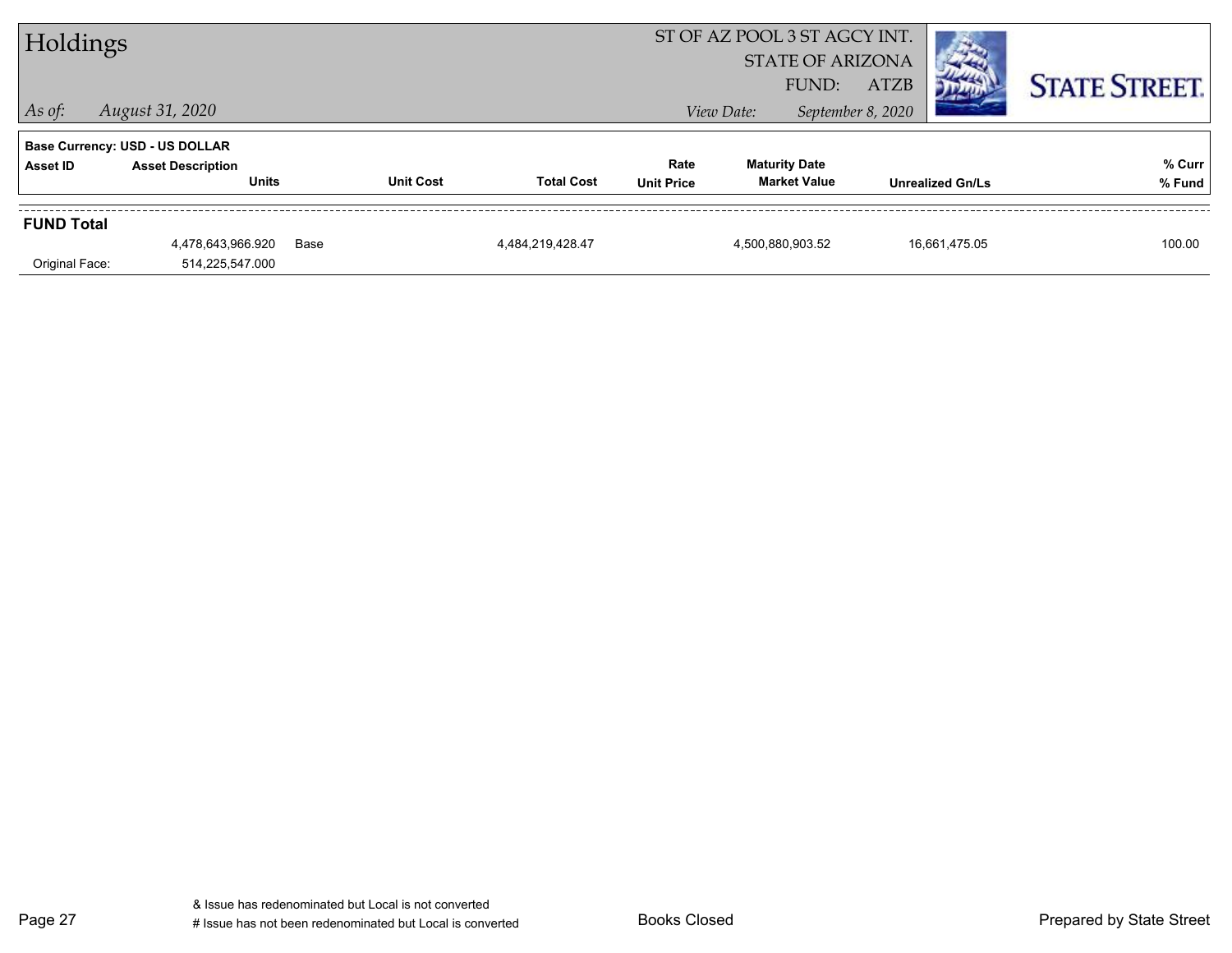### Currency Summary

*As of: August 31, 2020*

## ST OF AZ POOL 3 ST AGCY INT.

STATE OF ARIZONA

FUND: ATZB



*View Date:September 8, 2020*

#### **Base Currency:USD - US DOLLAR**

| Dase Currency.OSD - OS DOLLAR |                   |       |                   |                     | % Currency |                         |                          |                           |
|-------------------------------|-------------------|-------|-------------------|---------------------|------------|-------------------------|--------------------------|---------------------------|
|                               | <b>Units</b>      |       | <b>Total Cost</b> | <b>Market Value</b> | % Fund     | <b>Unreal Sec Gn/Ls</b> | <b>Unreal Curr Gn/Ls</b> | <b>Total Unreal Gn/Ls</b> |
| <b>US DOLLAR</b>              |                   |       |                   |                     |            |                         | Exchange Rate:           | 1.000000                  |
| <b>CASH</b>                   |                   |       |                   |                     |            |                         |                          |                           |
|                               | 21,550,061.400    | Local | 21,550,061.40     | 21,550,061.40       | 0.48       | 0.00                    |                          | 0.00                      |
|                               |                   | Base  | 21,550,061.40     | 21,550,061.40       | 0.48       | 0.00                    | 0.00                     | 0.00                      |
| <b>CASH EQUIVALENT</b>        |                   |       |                   |                     |            |                         |                          |                           |
|                               | 3,193,374,033.550 | Local | 3,192,852,099.54  | 3,193,137,851.80    | 70.94      | 285,752.26              |                          | 285,752.26                |
|                               |                   | Base  | 3,192,852,099.54  | 3,193,137,851.80    | 70.94      | 285,752.26              | 0.00                     | 285,752.26                |
| <b>FIXED INCOME</b>           |                   |       |                   |                     |            |                         |                          |                           |
|                               | 1,263,719,871.970 | Local | 1,269,817,267.53  | 1,286,192,990.32    | 28.58      | 16,375,722.79           |                          | 16,375,722.79             |
| Original Face:                | 514,225,547.000   | Base  | 1,269,817,267.53  | 1,286,192,990.32    | 28.58      | 16,375,722.79           | 0.00                     | 16,375,722.79             |
| <b>US DOLLAR Total</b>        |                   |       |                   |                     |            |                         |                          |                           |
|                               | 4,478,643,966.920 | Local | 4,484,219,428.47  | 4,500,880,903.52    | 100.00     | 16,661,475.05           |                          | 16,661,475.05             |
| Original Face:                | 514,225,547.000   | Base  | 4,484,219,428.47  | 4,500,880,903.52    | 100.00     | 16,661,475.05           | 0.00                     | 16,661,475.05             |
| <b>FUND Total</b>             |                   |       |                   |                     |            |                         |                          |                           |
|                               | 4,478,643,966.920 | Base  | 4,484,219,428.47  | 4,500,880,903.52    | 100.00     | 16,661,475.05           | 0.00                     | 16,661,475.05             |
| Original Face:                | 514,225,547.000   |       |                   |                     |            |                         |                          |                           |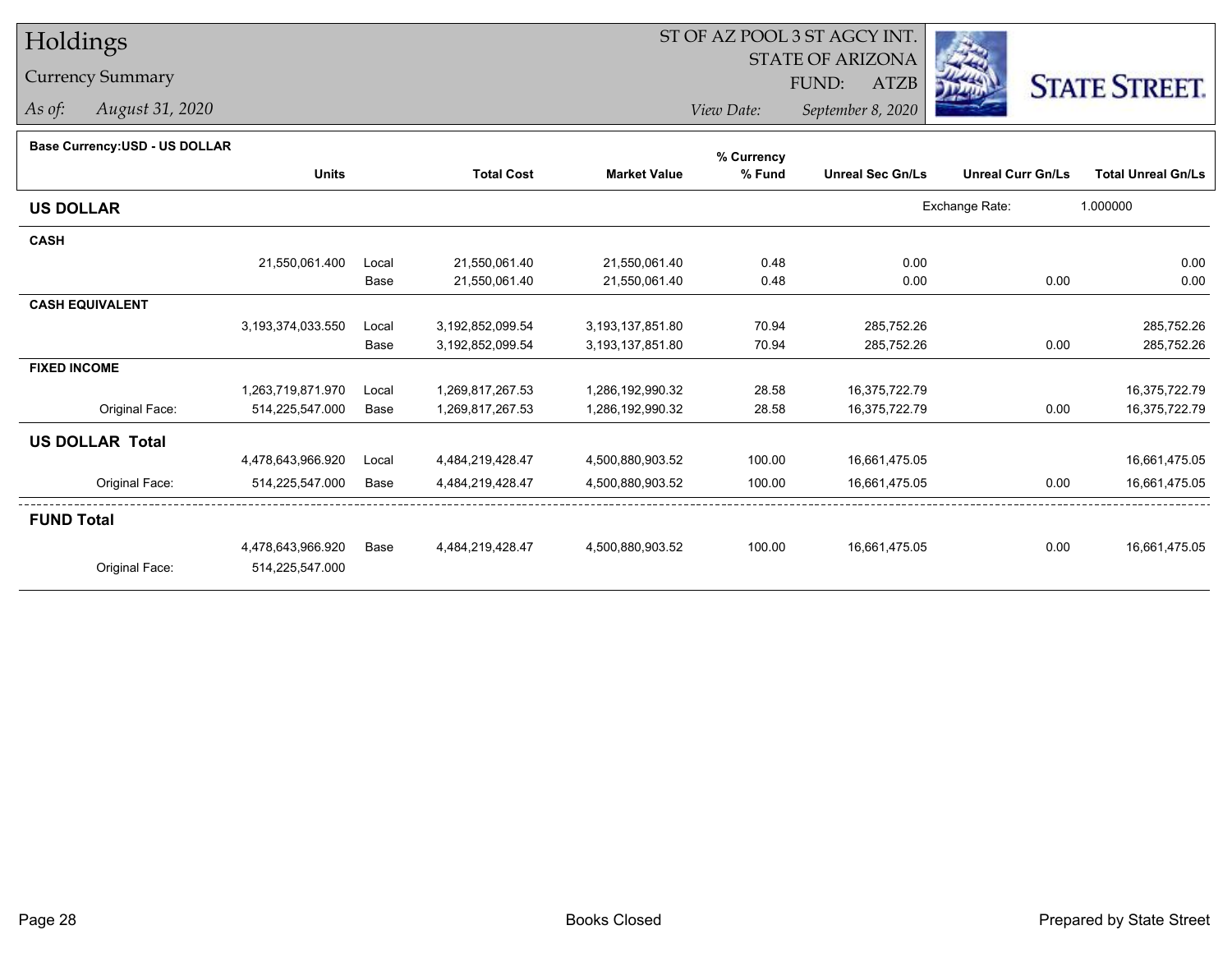| Holdings             |                                       |                   |                     | ST OF AZ POOL 3 ST AGCY INT. |                         |                          |                           |
|----------------------|---------------------------------------|-------------------|---------------------|------------------------------|-------------------------|--------------------------|---------------------------|
|                      |                                       |                   |                     |                              | STATE OF ARIZONA        |                          |                           |
| <b>Asset Summary</b> |                                       |                   |                     |                              | <b>ATZB</b><br>FUND:    |                          | <b>STATE STREET.</b>      |
| As of:               | August 31, 2020                       |                   |                     | View Date:                   | September 8, 2020       |                          |                           |
|                      | <b>Base Currency: USD - US DOLLAR</b> |                   |                     |                              |                         |                          |                           |
|                      | <b>Units</b>                          | <b>Total Cost</b> | <b>Market Value</b> | % Fund                       | <b>Unreal Sec Gn/Ls</b> | <b>Unreal Curr Gn/Ls</b> | <b>Total Unreal Gn/Ls</b> |
| <b>CASH</b>          |                                       |                   |                     |                              |                         |                          |                           |
| <b>US DOLLAR</b>     |                                       |                   |                     |                              |                         |                          |                           |
|                      | 21,550,061.400                        | 21,550,061.40     | 21,550,061.40       | 0.48                         | 0.00                    | 0.00                     | 0.00                      |
| <b>CASH Total</b>    |                                       |                   |                     |                              |                         |                          |                           |
|                      | 21,550,061.400                        | 21,550,061.40     | 21,550,061.40       | 0.48                         | 0.00                    | 0.00                     | 0.00                      |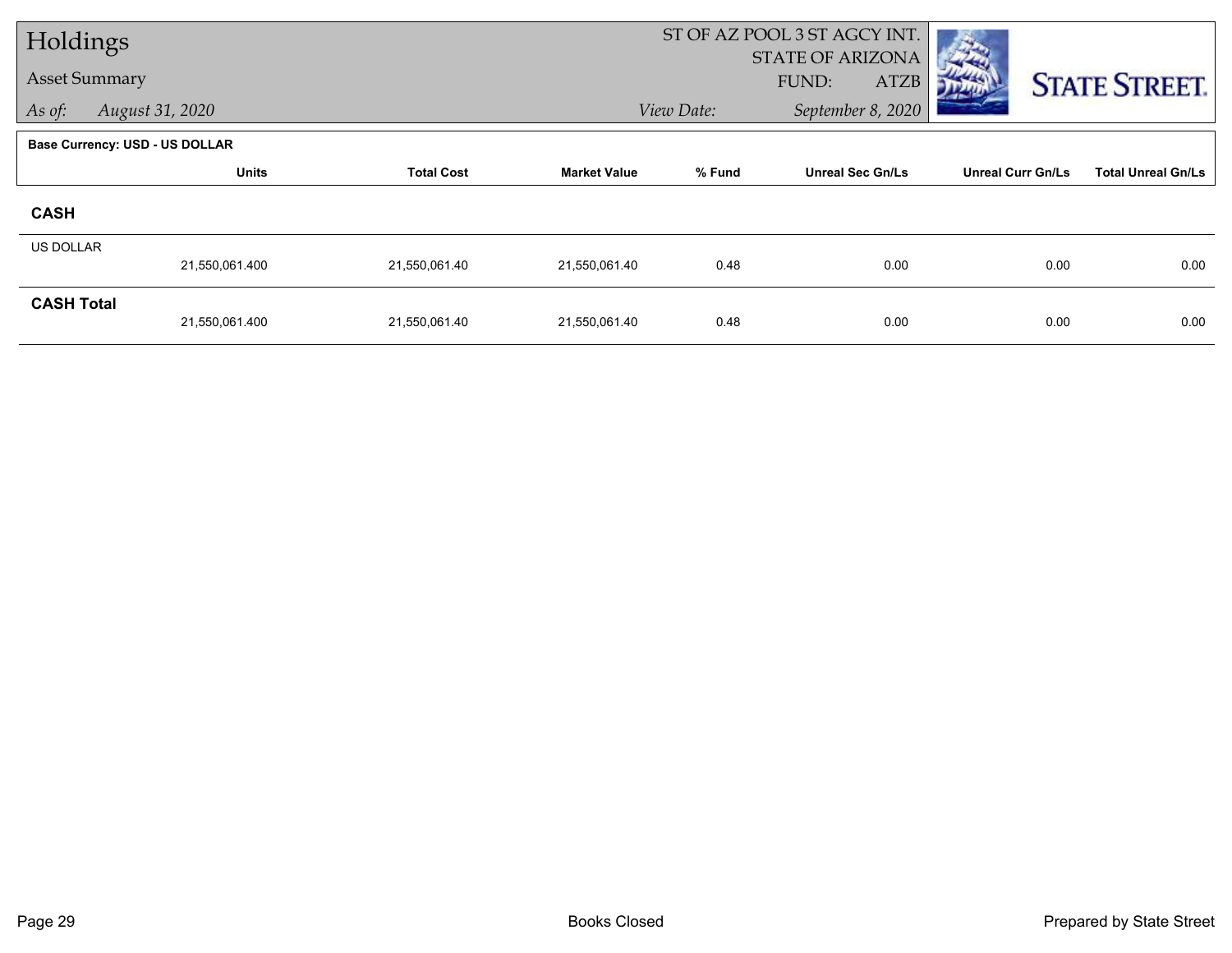| Holdings         |                                       |                   | ST OF AZ POOL 3 ST AGCY INT. |            |                         |                          |                           |
|------------------|---------------------------------------|-------------------|------------------------------|------------|-------------------------|--------------------------|---------------------------|
|                  |                                       |                   |                              |            | <b>STATE OF ARIZONA</b> |                          |                           |
|                  | <b>Asset Summary</b>                  |                   |                              |            | <b>ATZB</b><br>FUND:    |                          | <b>STATE STREET.</b>      |
| As of:           | August 31, 2020                       |                   |                              | View Date: | September 8, 2020       |                          |                           |
|                  | <b>Base Currency: USD - US DOLLAR</b> |                   |                              |            |                         |                          |                           |
|                  | <b>Units</b>                          | <b>Total Cost</b> | <b>Market Value</b>          | % Fund     | <b>Unreal Sec Gn/Ls</b> | <b>Unreal Curr Gn/Ls</b> | <b>Total Unreal Gn/Ls</b> |
|                  | <b>CASH EQUIVALENT</b>                |                   |                              |            |                         |                          |                           |
| <b>US DOLLAR</b> |                                       |                   |                              |            |                         |                          |                           |
|                  | 3,193,374,033.550                     | 3,192,852,099.54  | 3,193,137,851.80             | 70.94      | 285,752.26              | 0.00                     | 285,752.26                |
|                  | <b>CASH EQUIVALENT Total</b>          |                   |                              |            |                         |                          |                           |
|                  | 3,193,374,033.550                     | 3,192,852,099.54  | 3,193,137,851.80             | 70.94      | 285,752.26              | 0.00                     | 285,752.26                |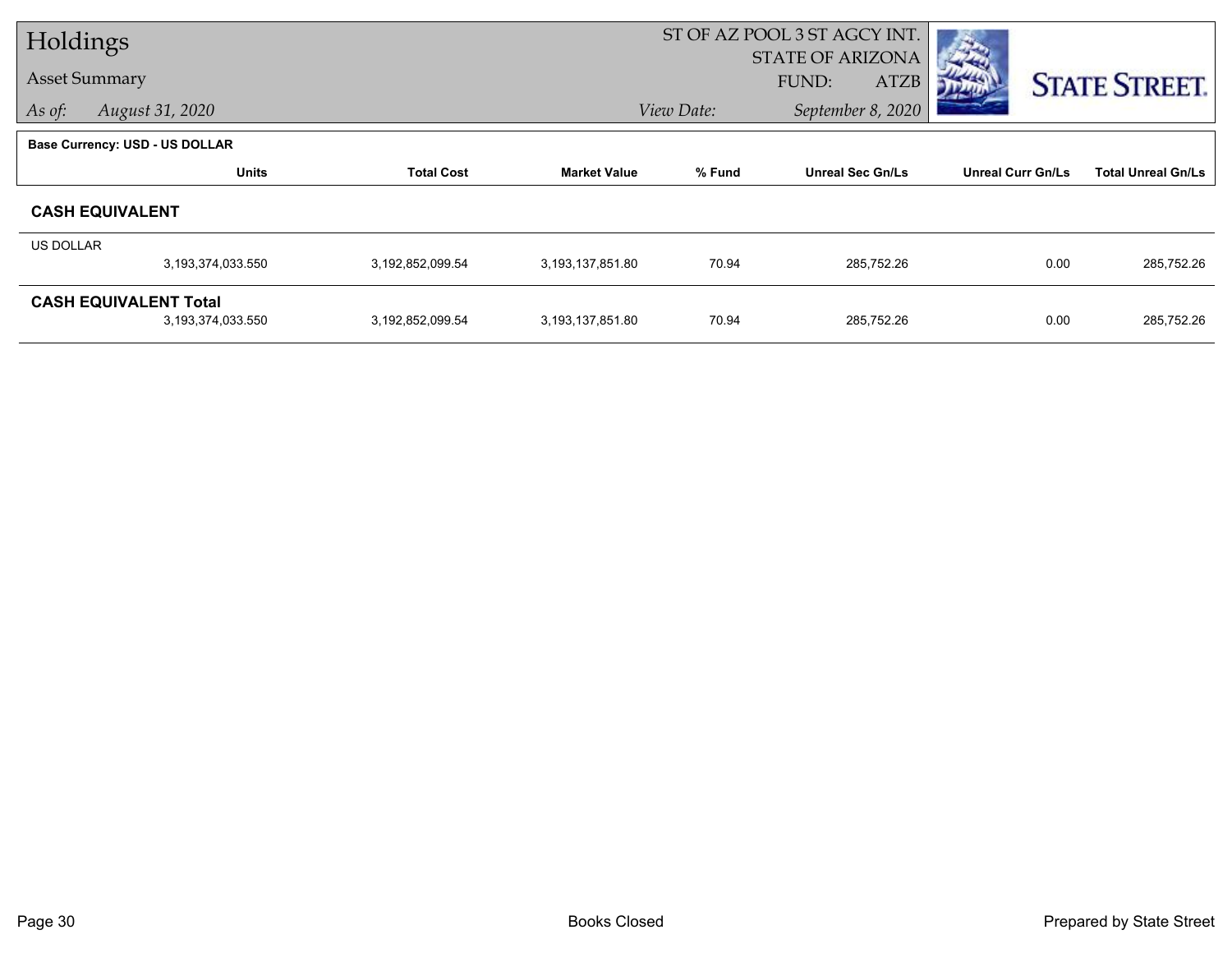| Holdings         |                                |                   |                     |            | ST OF AZ POOL 3 ST AGCY INT.                    |                          |                           |
|------------------|--------------------------------|-------------------|---------------------|------------|-------------------------------------------------|--------------------------|---------------------------|
|                  | <b>Asset Summary</b>           |                   |                     |            | <b>STATE OF ARIZONA</b><br>FUND:<br><b>ATZB</b> |                          |                           |
| As of:           | August 31, 2020                |                   |                     | View Date: | September 8, 2020                               |                          | <b>STATE STREET.</b>      |
|                  |                                |                   |                     |            |                                                 |                          |                           |
|                  | Base Currency: USD - US DOLLAR |                   |                     |            |                                                 |                          |                           |
|                  | <b>Units</b>                   | <b>Total Cost</b> | <b>Market Value</b> | % Fund     | <b>Unreal Sec Gn/Ls</b>                         | <b>Unreal Curr Gn/Ls</b> | <b>Total Unreal Gn/Ls</b> |
|                  | <b>FIXED INCOME</b>            |                   |                     |            |                                                 |                          |                           |
| <b>US DOLLAR</b> |                                |                   |                     |            |                                                 |                          |                           |
|                  | 1,263,719,871.970              | 1,269,817,267.53  | 1,286,192,990.32    | 28.58      | 16,375,722.79                                   | 0.00                     | 16,375,722.79             |
|                  | <b>FIXED INCOME Total</b>      |                   |                     |            |                                                 |                          |                           |
|                  | 1,263,719,871.970              | 1,269,817,267.53  | 1,286,192,990.32    | 28.58      | 16,375,722.79                                   | 0.00                     | 16,375,722.79             |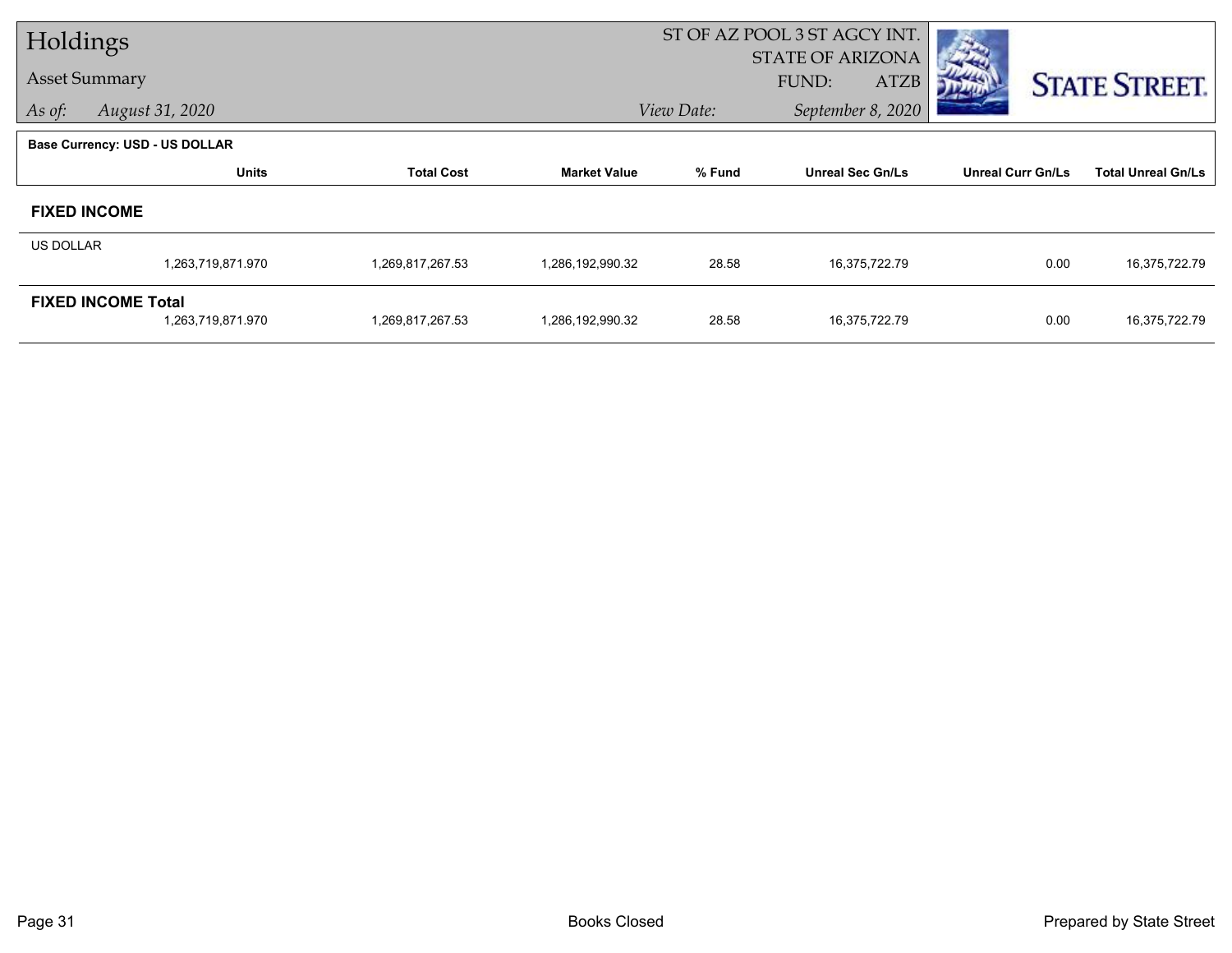| Holdings          |                                       |                   |                     | ST OF AZ POOL 3 ST AGCY INT. |                                                 |                          |                           |
|-------------------|---------------------------------------|-------------------|---------------------|------------------------------|-------------------------------------------------|--------------------------|---------------------------|
|                   | <b>Asset Summary</b>                  |                   |                     |                              | <b>STATE OF ARIZONA</b><br><b>ATZB</b><br>FUND: |                          | <b>STATE STREET.</b>      |
| As of:            | August 31, 2020                       |                   |                     | View Date:                   | September 8, 2020                               |                          |                           |
|                   | <b>Base Currency: USD - US DOLLAR</b> |                   |                     |                              |                                                 |                          |                           |
|                   | Units                                 | <b>Total Cost</b> | <b>Market Value</b> | % Fund                       | <b>Unreal Sec Gn/Ls</b>                         | <b>Unreal Curr Gn/Ls</b> | <b>Total Unreal Gn/Ls</b> |
| <b>FUND Total</b> |                                       |                   |                     |                              |                                                 |                          |                           |
|                   | 4,478,643,966.920                     | 4.484.219.428.47  | 4,500,880,903.52    | 100.00                       | 16.661.475.05                                   | 0.00                     | 16,661,475.05             |